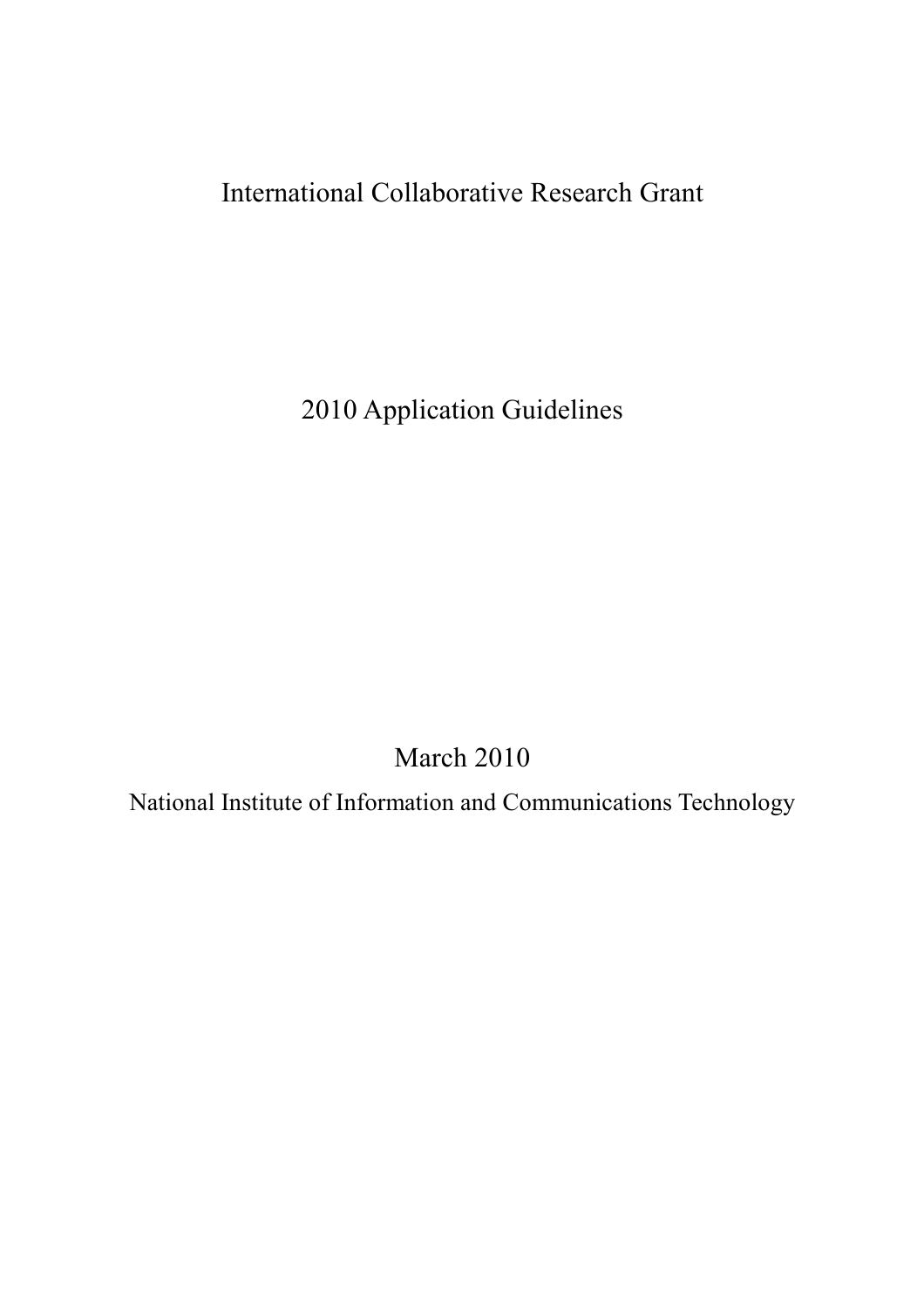# Contents

6. Eligible Applicants

| <b>Contact:</b> |  |
|-----------------|--|
|                 |  |

Special Research Group Collaborative Research Department National Institute of Information and Communications Technology Tel: 042-327-6014 Fax: 042-327-5604 E-mail: senshin\_3subsidy@ml.nict.go.jp URL: http://www2.nict.go.jp/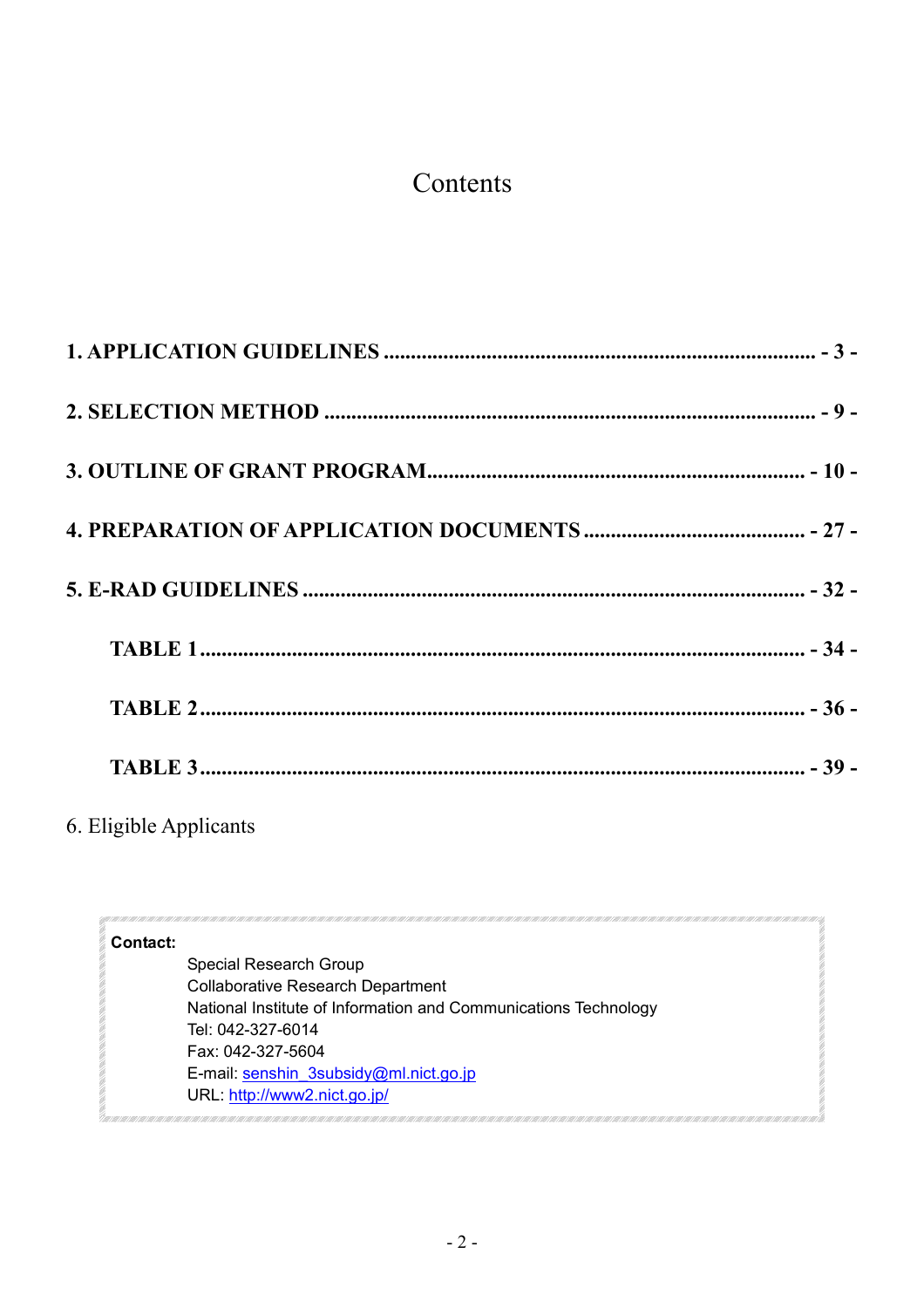#### **1. Application Guidelines**

The National Institute of Information and Communications Technology ("NICT") invites project applications for the International Collaborative Research Grant 2010. To help develop advanced information and communications technology, the Grant supports research and development activities by international collaborative research teams composed of leading Japanese and foreign researchers.

#### **(1) Application Period**

**Monday, March 15, 2010 to Tuesday, April 20, 2010 (17:00)**

#### **(2) Application Method**

Register the necessary information on the inter-ministerial research and development management system (e-Rad) and deliver the application documents to the address below directly by hand or by mail.

Address:

Special Research Group

Collaborative Research Department

National Institute of Information and Communications Technology

4-2-1 Nukuikita-machi, Koganei City, Tokyo

```
184-8795
```
If submitted by mail, the front of the envelope should be marked "Application for International Collaborative Research Grant" in red.

#### **(3) Application Deadline**

The application documents must be received by 17:00 on the last day of the application period. Those submitted by mail must also be received by the deadline.

No application will be accepted after the deadline. **(For the application documents to be valid, the applicant must register on the e-Rad system and submit the application documents by the application deadline.)**

**(4) Applicant**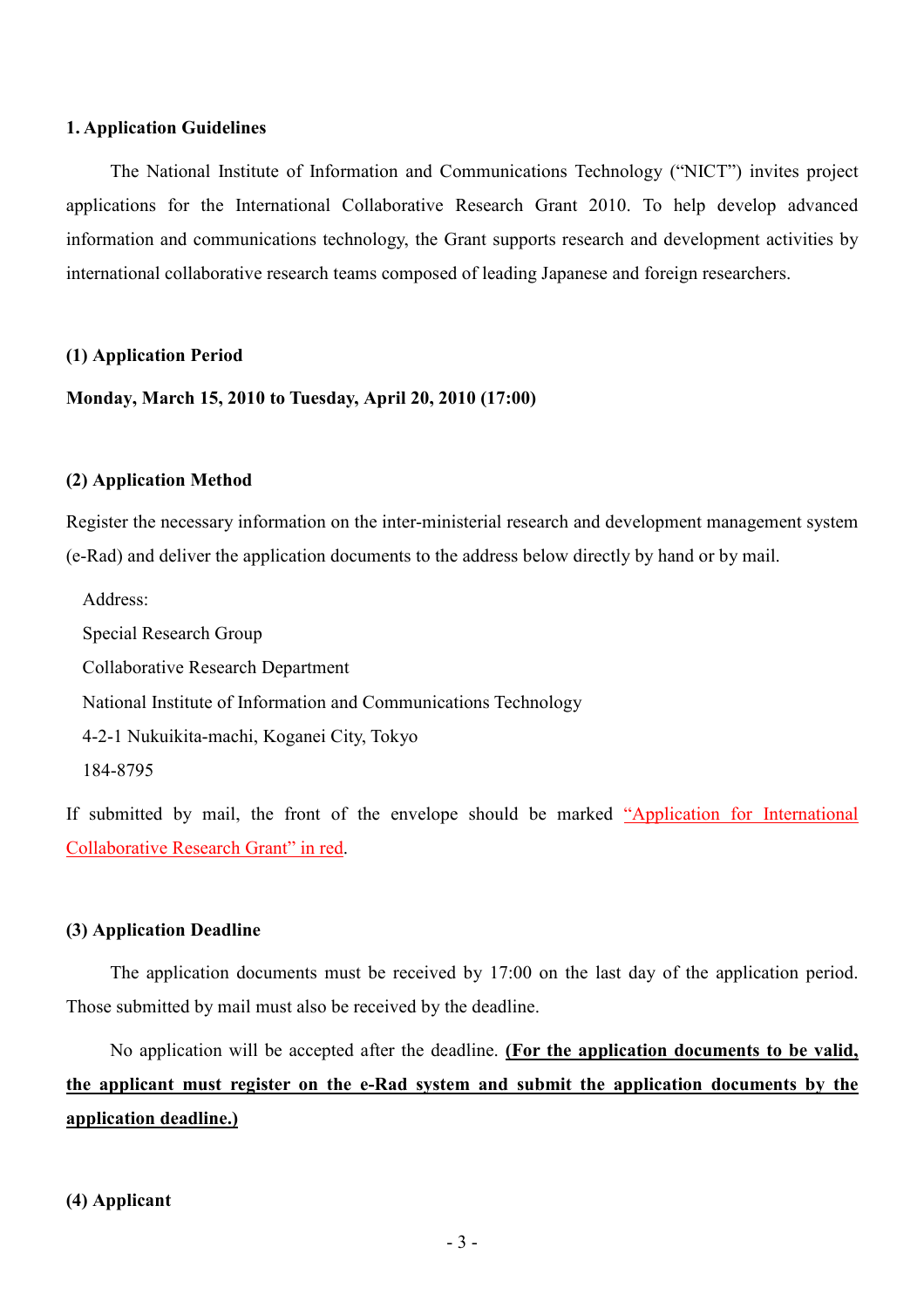A project applicant is a representative of an institute, the institute the research coordinator of a Research Team belongs to.

## **(5) Documents Required for Application**

Submit original copies of each document. They do not need to be clipped.

The documents below are required for the application.

- Application for International Collaborative Research Grant (Form 1)
- ・ Attachments to the above application form

Attachment 1: Project Cover Sheet

- Attachment 2: Summary of Research Plan
- Attachment 3: Summary of Research Budget
- Attachment 4: Summary of Research Plan and Budget Estimation (for individual researchers)

Attachment 5: Status of Applying for and Receiving Other Competitive Funding including from Other Ministries

Attachment 6: Indirect Cost Rate Statement (when applying for indirect costs)

Attachment 7: Drawings

- ・ Other attachments
	- ・ A brochure that gives information on the research institute the research coordinator belongs to (A4 size, two copies)
	- ・ The articles of incorporation (in the case of a limited liability company)
- ・ Others

The necessary application forms are available for download from the e-Rad website or the NICT website.

Attachments 1 to 7 need to be prepared in Japanese using the forms designated by NICT (see below) and following any specific instructions.

Items that are instructed by NICT to be written in English except for signatures should be clearly typed or printed by computer or word processor for accuracy. Documents must be of Japan Industrial Standard A4 size.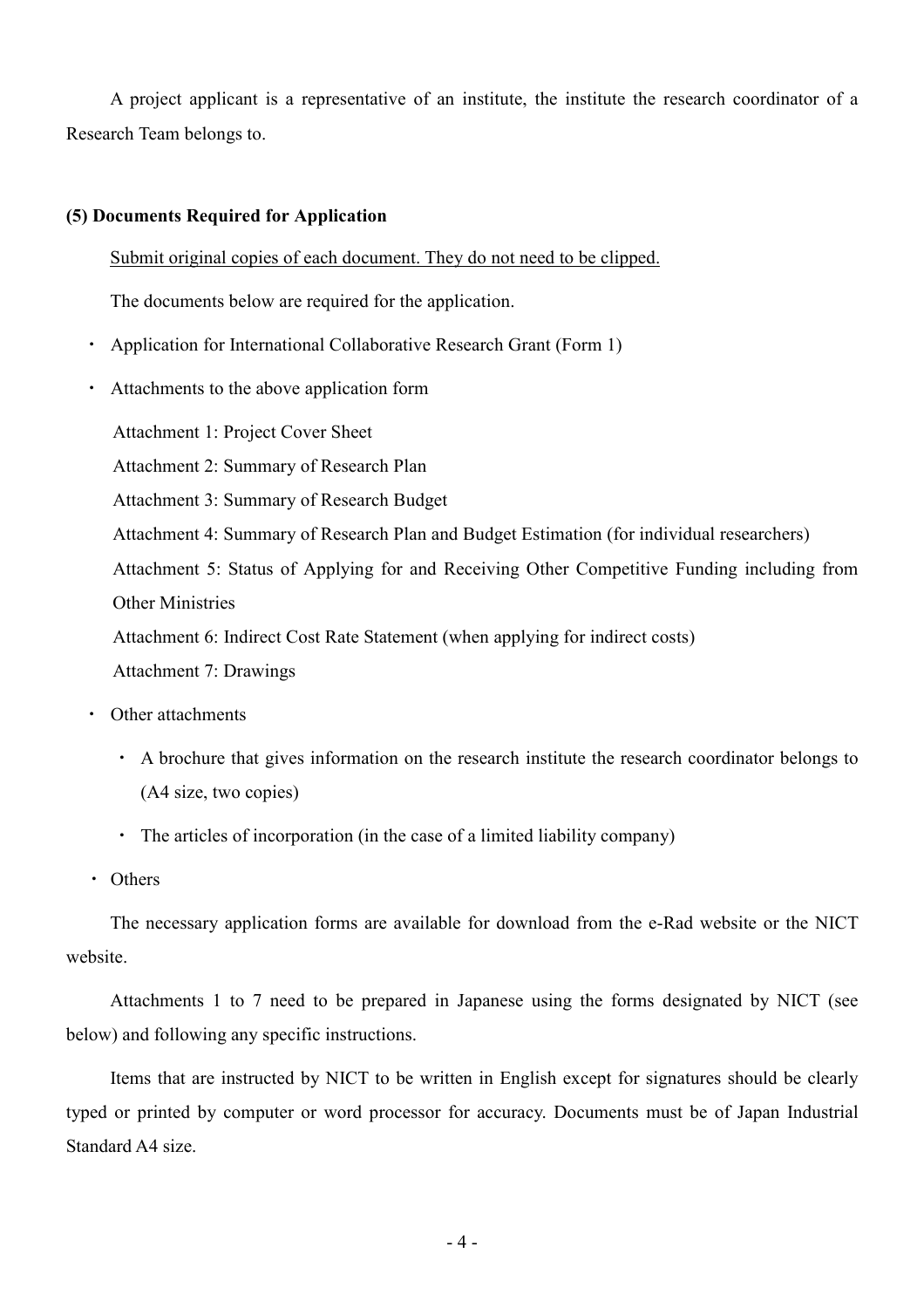### **(6) Preparation of Application Documents**

The application documents should be prepared according to each section of these Application Guidelines and according to the notes, the restrictions on the number of pages, and the instructions in italic (red) type that appear on each form and attached document without any error or omission. Before submitting the application forms, delete all comments (e.g. in red italic type).

If you have any question concerning the application documents, contact us at the address in (9) below.

## **(7) Registration on e-Rad**

To make a project application, it is first necessary to register information about the research institute and the researchers on the inter-ministerial research and development management system (e-Rad) and to submit application information.

When logging on to the e-Rad system from a PC, the PC needs to import an electronic certificate. For details, refer to the e-Rad website.

http://www.e-rad.go.jp

It is possible that registration processing requires many days. Therefore, allow at least two weeks for processing.

Once information about the research institute and the researchers has been registered on the e-Rad system, there is no need to register it again when applying for programs under the jurisdiction of other government ministries.

> Centered on the competitive funding programs under the jurisdiction of government ministries, e-Rad is an inter-ministerial system for the online management of research and development processes (e.g. application reception, inspection, approval, approval issue management, result report). The name "e-Rad" stands for electronic research and development.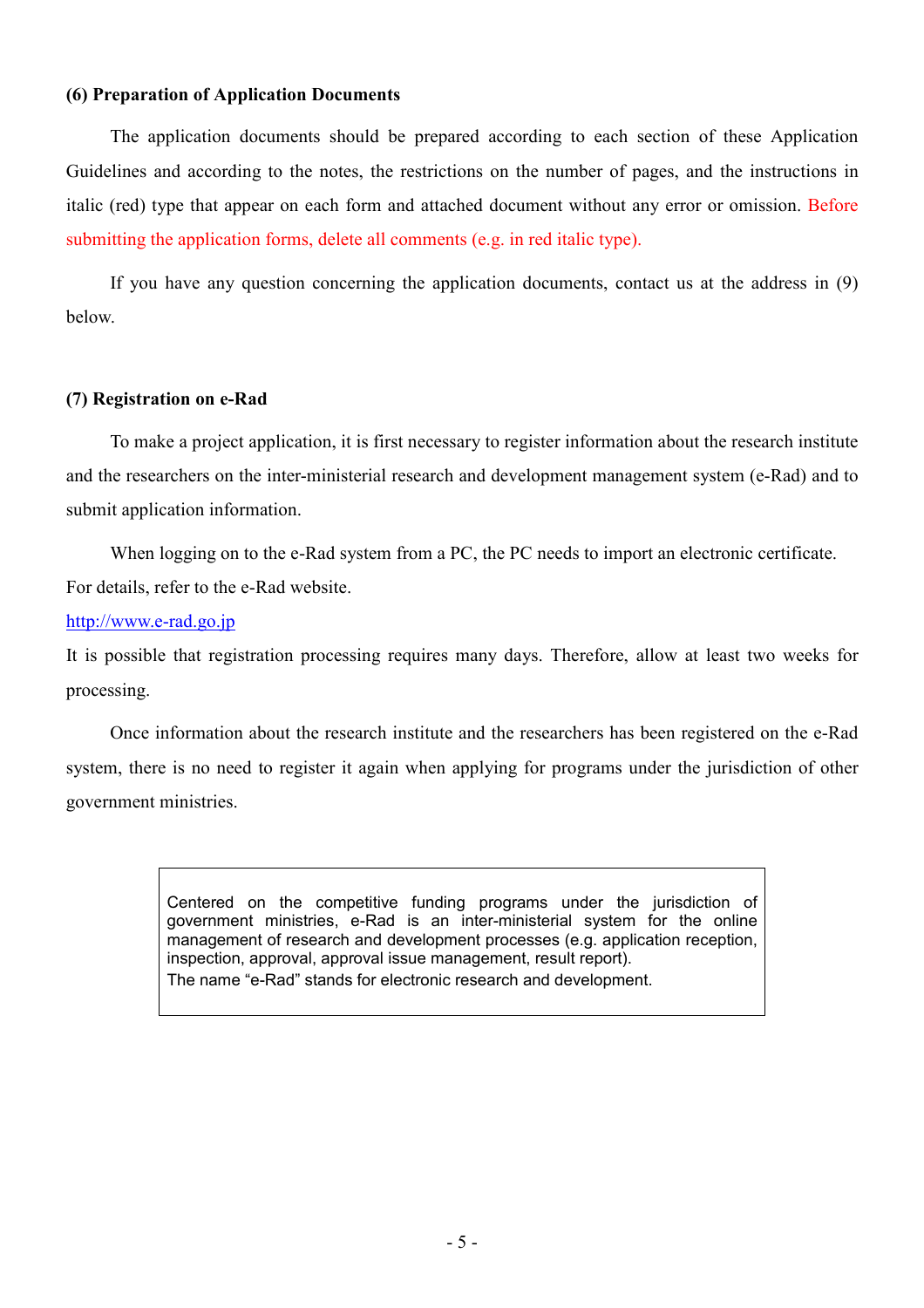## **1. Registration of research institute**

The institute the research coordinator belongs to needs to be registered on the e-Rad system by the application deadline.

Refer to the e-Rad website for details on how to register. (It is possible that registration processing requires many days. Therefore, allow plenty of time for processing.)

## **2. Registration of researcher information**

The research coordinator who makes a project application needs to register researcher information on the e-Rad system and obtain a system login ID and password. (Registration of co-researchers is not necessary.)

Refer to the e-Rad website for details on the necessary procedures. (Researcher information is registered by the affiliated institute.)

## **3. Submission of application information**

After logging in to the e-Rad system, the research coordinator enters and submits the project application information. The application information then receives approval by the office representative of the affiliated research institute.

## **After verifying that the "Registration Status" window contains the message "Now being accepted by distributing agency,"** submit the application documents to NICT by the application deadline.

After NICT accepts the application information, the "Registration Status" window updates to "Now being processed by distributing agency."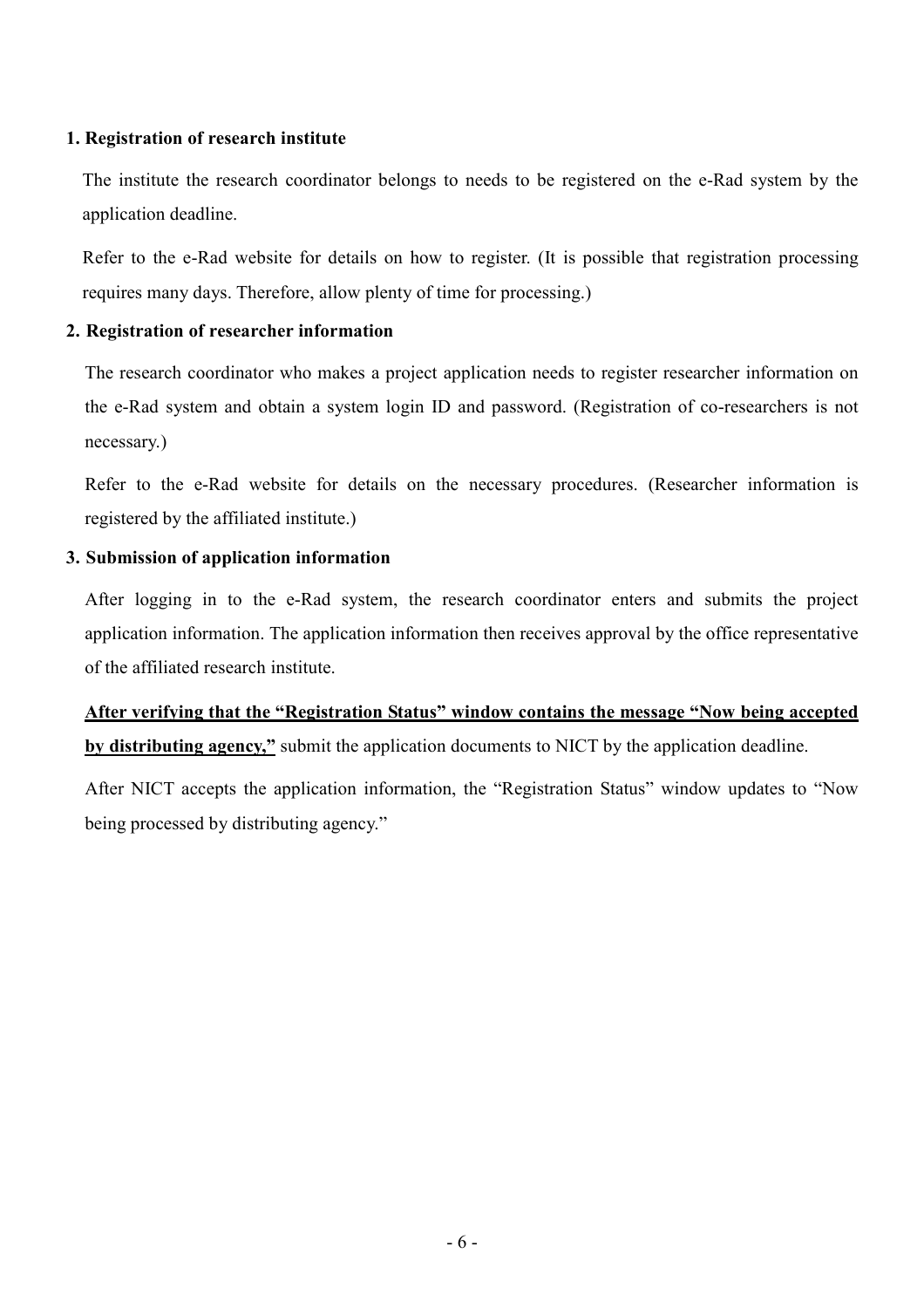## **4. Application process**



### **5. Precautions on input of application information**

**If the message "Now being accepted by distributing agency" does not appear in the "Registration Status" window by the deadline, the application becomes void.** If this message does not appear, immediately contact the affiliated research institute.

It is not necessary to upload application documents during the registration of application information.

Refer to "5 E-Rad Guidelines" for details about how to enter application information.

### **6. Points of concern on use of e-Rad system**

The e-Rad system operates under the following service hours.

Monday to Friday: 6:00 to 2:00 the next day

Saturday and Sunday: 12:00 to 2:00 the next day

The system stops operations on Saturdays. These times also apply to holidays.

Regardless of these times, the system stops operations during a period of maintenance or inspection. The website gives advance notice before stopping operations.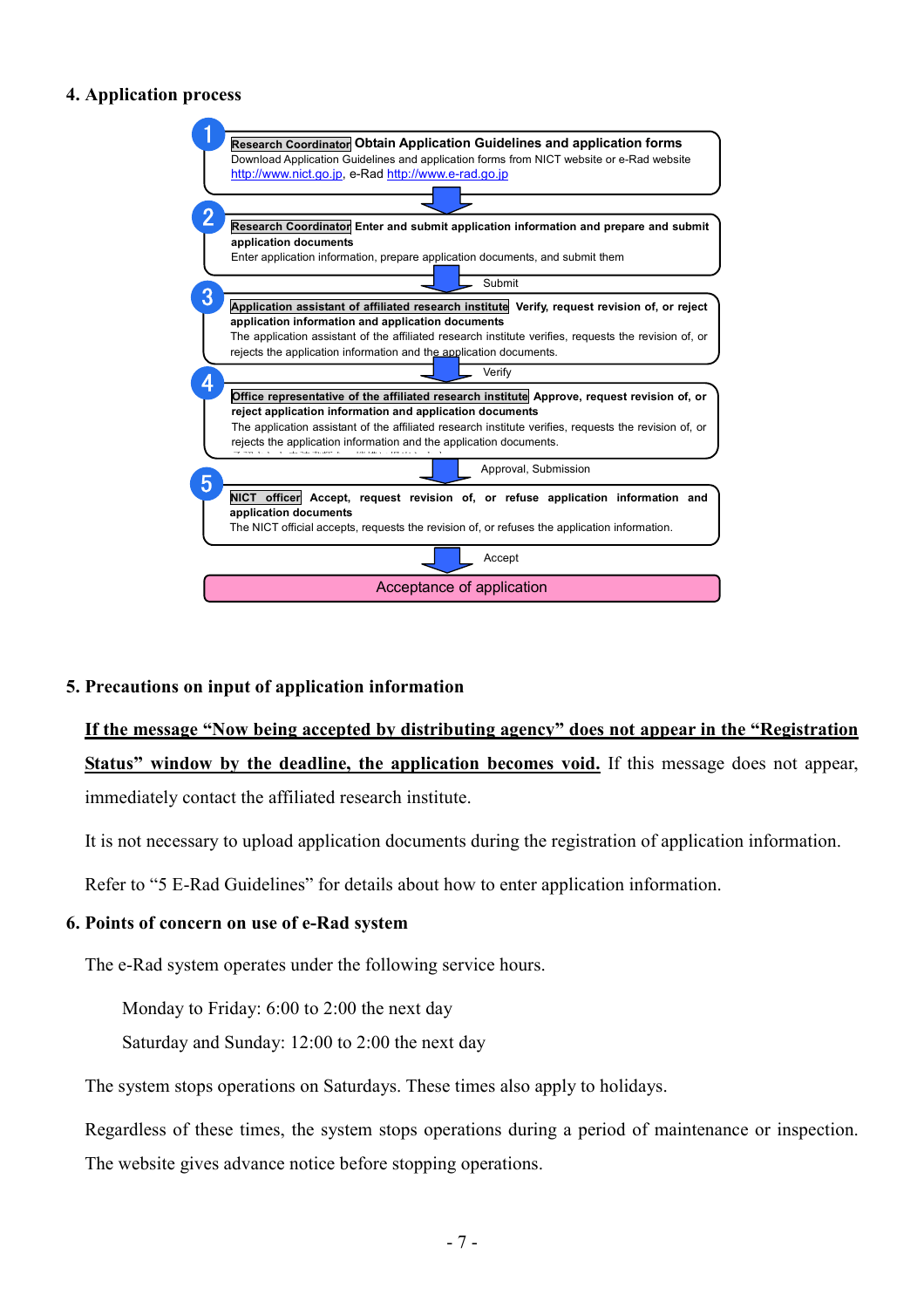## **7. For inquiries on how to use e-Rad**

A Help Desk is available to handle questions about how to use the e-Rad system.

Contact:

Help Desk

Tel: 0120-066-877 (Toll free)

Service hours: 9:30 to 17:30

\* Excluding Saturdays, Sundays, national holidays, and the year end/new year holiday (December 29 to January 3)

## **8. Other Precautions**

- 1. In principle, after the application documents are accepted they are not returned. **Keep copies of the application documents in the event that NICT makes inquiries about them.**
- 2. If you submit the application documents by mail, in the event the documents do not arrive due to an accident or they arrive late, you are advised to keep a record of the postage date by using registered mail.
- 3. If any of the submitted application documents contains an omission, you may make corrections within the application period (by the deadline). If you notice an omission immediately contact the office below.

If NICT finds an omission in the application documents or the e-Rad application information, the person in charge will immediately contact you and request you to make corrections.

## **9. Making Inquiries**

Contact: (Person in charge: Mori) Special Research Group Collaborative Research Department National Institute of Information and Communications Technology Tel: 042-327-6014 Fax: 042-327-5604 E-mail: senshin\_3subsidy@ml.nict.go.jp Website: http://www.nict.go.jp/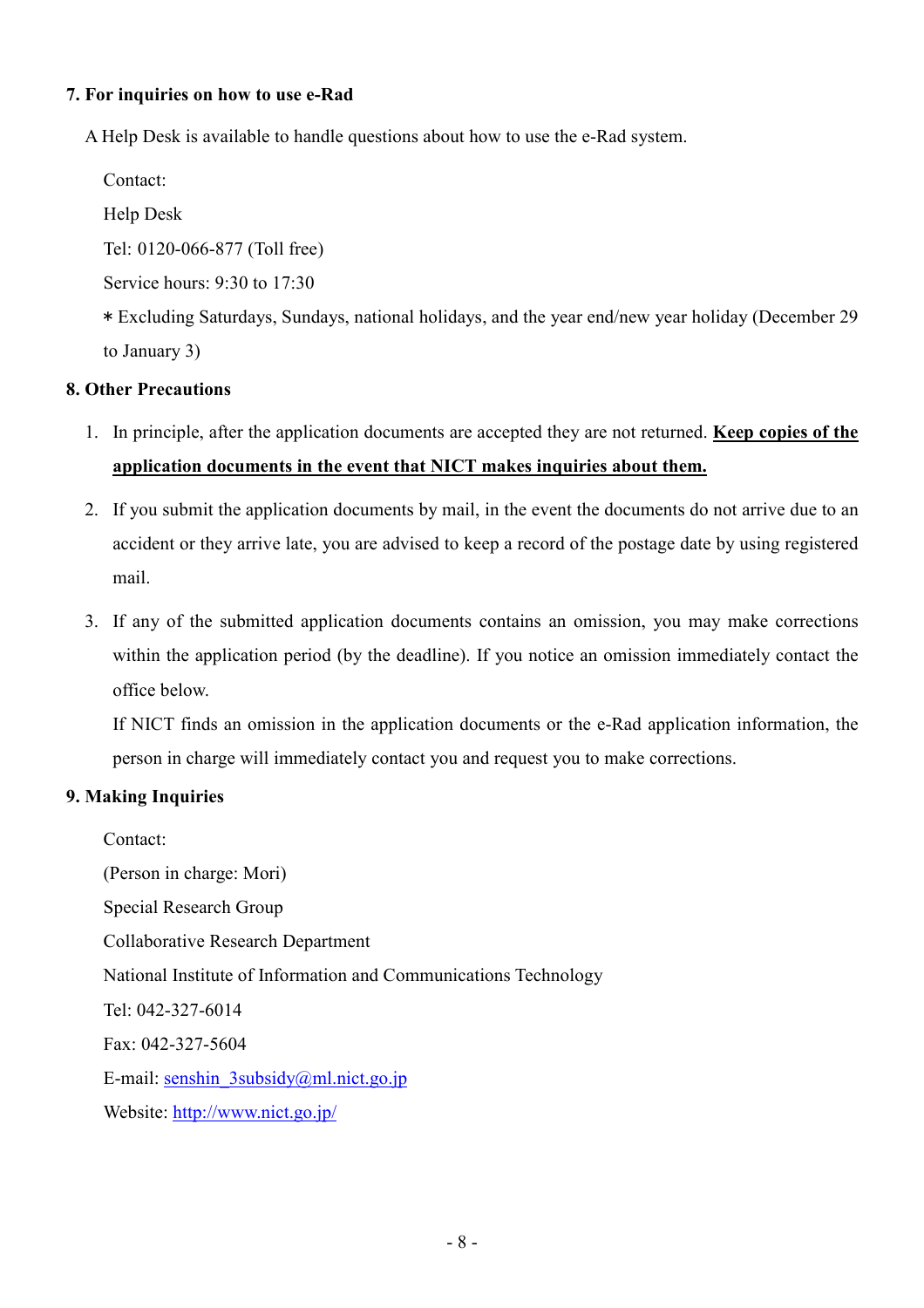#### **2. Selection Method**

#### **(1) Screening Method**

NICT selects a project application through a formal examination, taking into consideration a review of the project theme by the NICT screening committee composed of external experts. (For details, refer to 3-(6) Grant Selection Criteria.)

As part of the review process, the screening committee may conduct an interview, if necessary. (The applicant bears the expense of attending the interview.)

#### **(2) Number of Projects Selected**

Below is the number of projects scheduled for adoption in fiscal 2010.

1. Single-year projects (fiscal 2010): Several

#### **(3) Selection Decision and Notification**

NICT announces the selection decisions on its website (http://www.nict.go.jp/index-J.html) within 60 days after the application deadline.

The applicants receive an approval/rejection notification. For approval, in addition to stating the amount of eligible costs, NICT may modify any item of the grant application or add conditions, if necessary. For rejection, NICT states the reason.

NICT may announce the name of the research coordinator, the project name, the project outline, and the project location (prefecture) stated on the Application for International Collaborative Research Grant (Form 1).

#### **(4) Elimination of Duplication and Excessive Concentration**

In accordance with the Guidelines for Proper Allocation of Competitive Funding (an agreement at the liaison conference of government ministries concerned with competitive funds, dated September 9, 2005 and revised on March 27, 2009), if a research coordinator receives approval for public research funding, or competitive funding from another ministry, for another project, he may not make this project application if it has the same theme name and content as the other project. (If the research coordinator receives an application decision from another grant program while this project application is under review, he should immediately contact NICT.)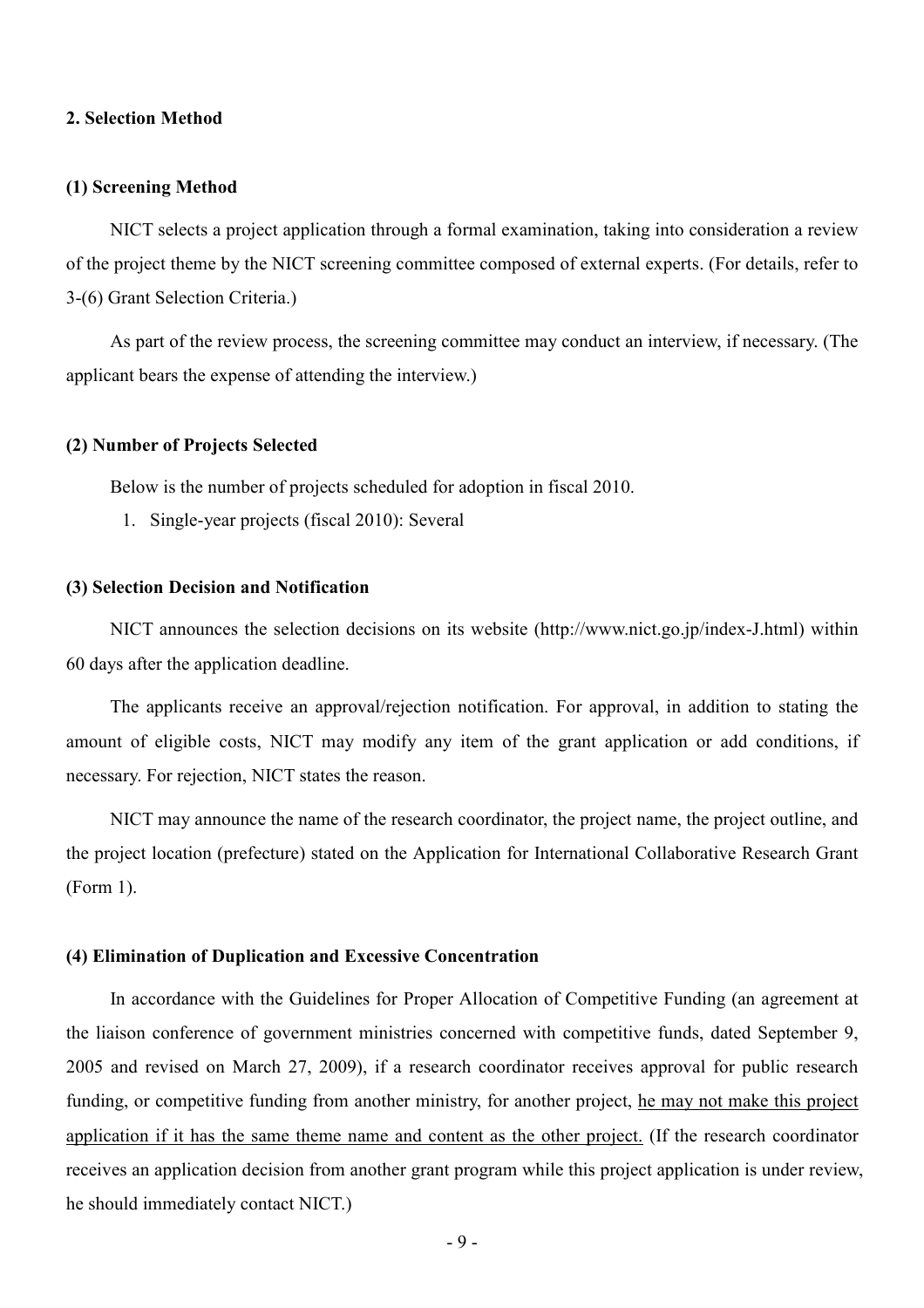When preparing the application, use the application documents to state information about the receipt of other competitive funding including that from other ministries or the application/receipt status of other public funding. If the information about the application/receipt status of other competitive funding including that from other ministries contains a false statement, NICT may revoke the approval.

To eliminate duplicate projects and excessive concentration in funding, NICT may share application information with officers at other public funding programs or at other competitive funding programs including those of other ministries. NICT may revoke the approval of the project application if not doing so results in unreasonable duplication and excessive concentration.

#### **(5) Action against False Statements**

If an application is found to contain a false statement, NICT may reject the project proposal regardless of the screening result. If the false statement is discovered after an approval decision, NICT may revoke the grant decision and release details about the handling of the incident.

#### **3. Outline of Grant Program**

This section provides an outline of the International Collaborative Research Grant Program. For details, refer to the International Collaborative Research Grant Rules ("Grant Rules").

#### **(1) Program Objective**

The aim of the International Collaborative Research Grant ("Grant") is to provide research teams composed of leading Japanese and overseas researchers the opportunity to conduct research and development for the cultivation of new business in the fields of communications and broadcasting through the rendering of service that uses the research results, or other improvements in the method of rendering service. This funding therefore contributes to international research and development collaboration, international standardization, and the creation of new business in the fields of communications and broadcasting.

#### **(2) Grant Target**

Funding is given to an applicant who submits a grant application and receives a favorable grant decision.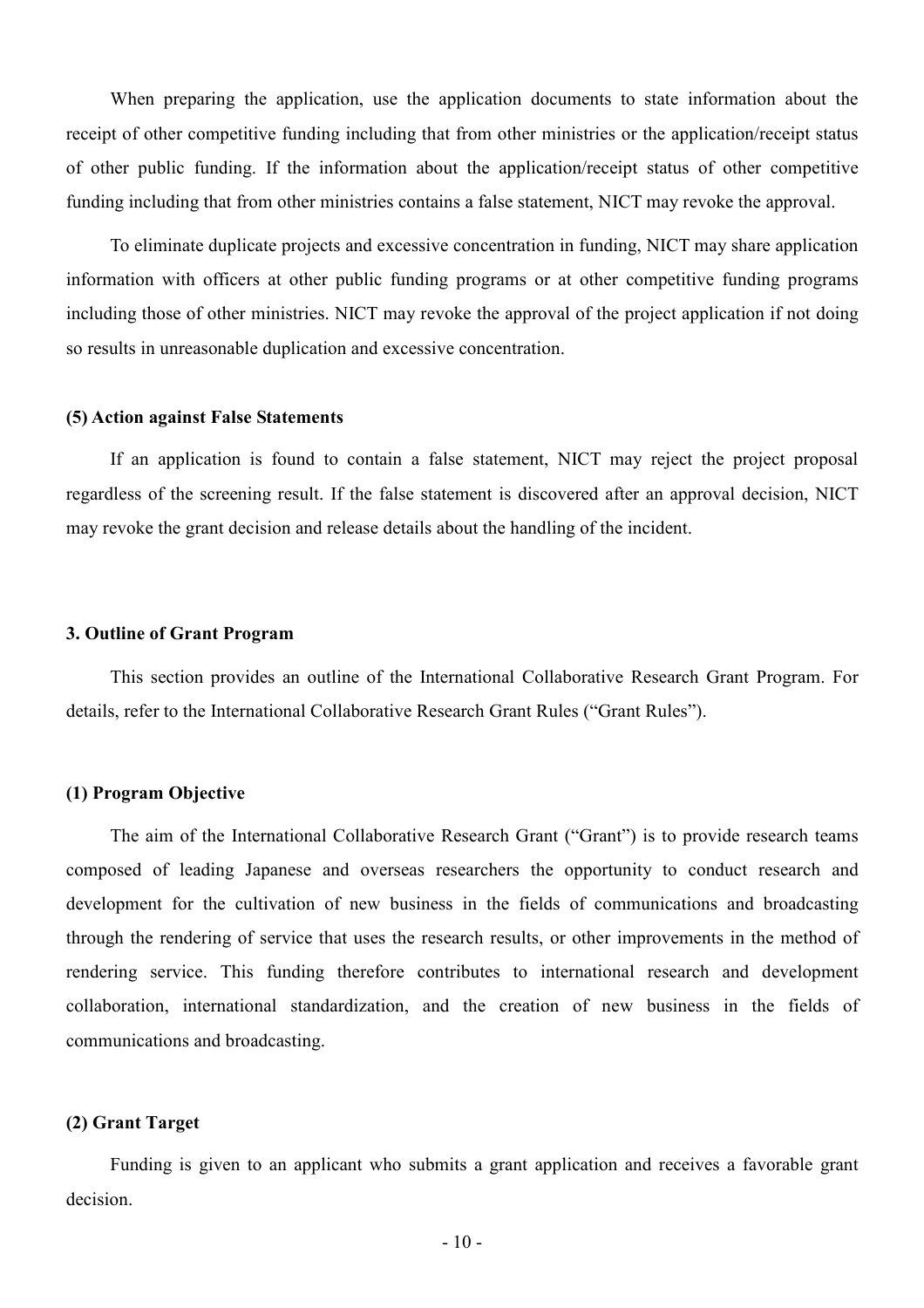#### **(3) Target Research Area**

The target research area is advanced information and communications technology and the target recipient of funding is an international collaborative research team ("research team") that demonstrates potential in the promotion of international research and development collaboration, international standardization, and the creation of new business in the fields of communications and broadcasting.

The target research area includes the priority field of information and communication technology (ICT). (Refer to Table 1.)

#### **New generation network technology**

As the backbone of all ICT industry, this technology supports future networks by enabling a flexible and reliable response to new demands.



**Network infrastructure, ubiquitous mobility, ICT paradigm creation, and ubiquitous platforms**

#### **ICT for Safety and security technology**

This technology protects people from hidden threats in the ubiquitous network society. ICT is the basis of a firm social infrastructure for building a positive society that reduces anxiety over crime, disaster, medical care, social welfare, and the environment.



**Secure network, sensing and ubiquitous space-time platform, and ubiquitous and universal town**

#### **Universal communications technology**

ſ

This technology, based on user-friendly ICT, helps to build a society that enables people to interact any time regardless of location to generate new knowledge and value.



**Advanced content creation, analysis, and distribution; super communications; and ultra presence communications**

\* Source: New research and development strategy (UNS Strategic Programs II) specified in the report entitled "ICT R&D and Standardization Strategy to Strengthen Japan's International Competitiveness" by the MIC Information and Communications Council (2008/06/27)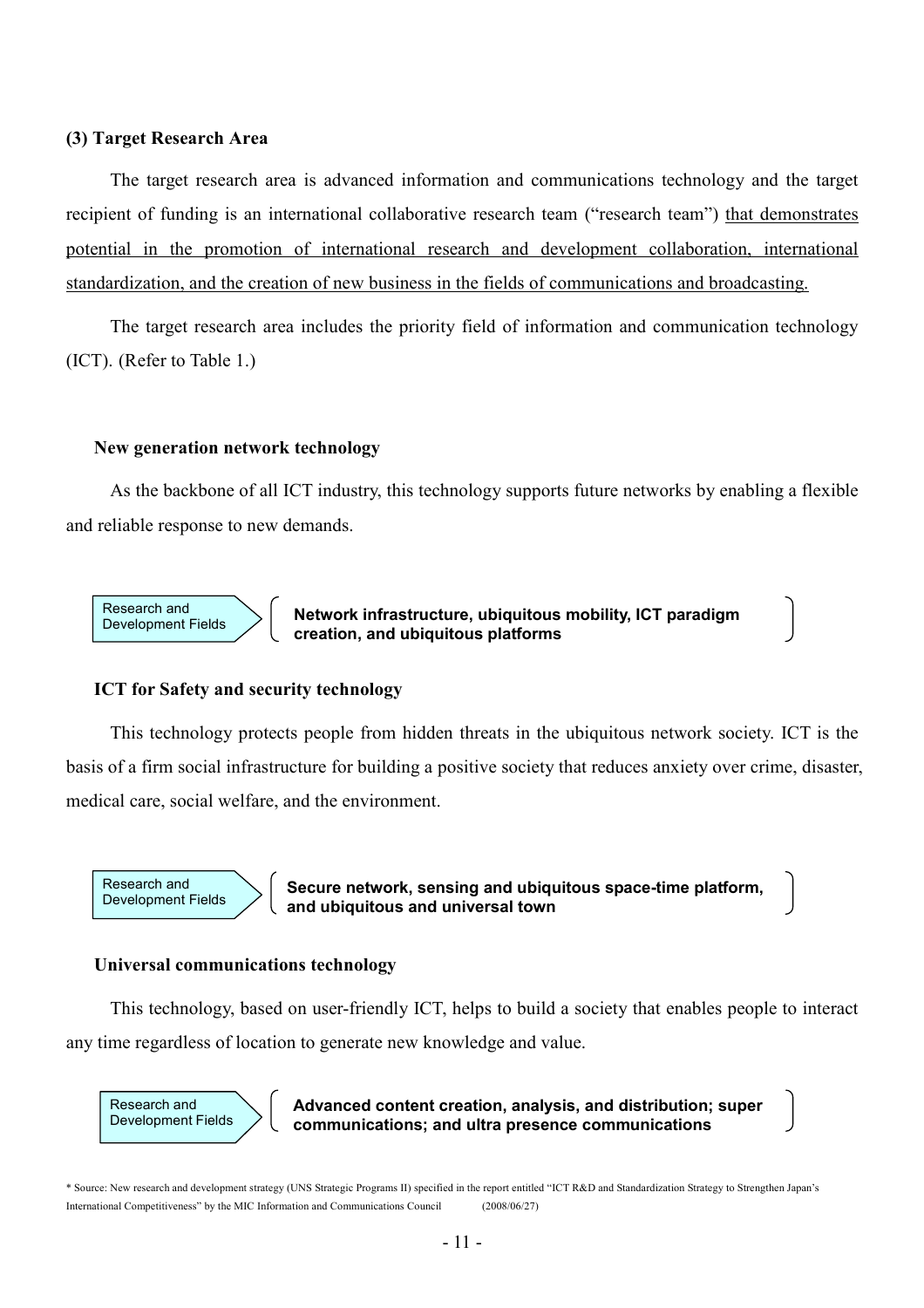## **(4) Grantee Requirements**

- ・ A grantee is an institute that conducts its own research and is located in Japan.
- ・ A grantee is an institute the research coordinator of a research team belongs to.
- ・ A grantee is an institute that is responsible for accounting management related to the research planning and research activities of a research team.

#### **(5) Requirements of Research Team**

A research team that carries out a project is a group that studies a research task either jointly or by individual assignment. The research team needs to satisfy the requirements below.

- 1. A research team is composed of four or more researchers ("Researchers" include a research coordinator and co-researchers).
- 2. A research team is composed of researchers from more than one country including Japan.
- 3. A research coordinator is appointed to represent a research team.

The research coordinator represents the research team and plays a leading role in drawing up and implementing a research plan.

The research coordinator speaks fluent Japanese. The research institute he belongs to is located in Japan and his research is conducted in Japan.

4. Researchers on a research team belong to research institutes\*. Each affiliated institute is located in Japan and overseas.

\* A research institute is a university, a national and public experimentation and research institute, an independent administrative institution and public-service corporation whose purpose is experiment and research, a research laboratory, a research division of a private company, or an NICT designated institute engaging in research and development.

## **(6) Grantee Selection Criteria**

To select a grantee, NICT uses the items below as a point of reference.

- 1. A research team has sufficient research and development capability to properly carry out a project. Based on cooperation between researchers, the research team is a highly efficient international collaboration.
- 2. The research content satisfies the requirements below: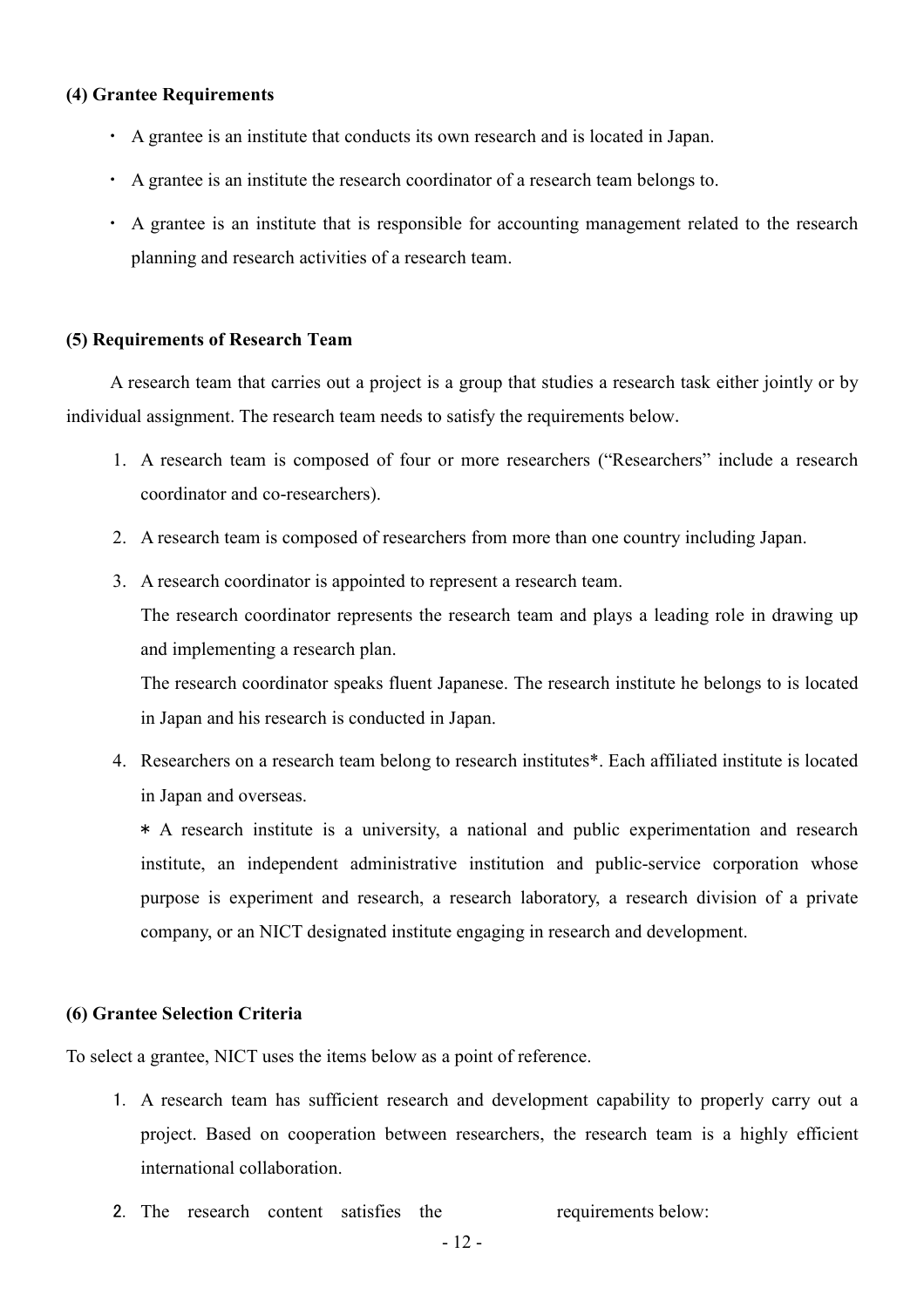a) Creativity: the research is creative and based on an original idea.

b) Effectiveness: through the organic integration of advanced technology from Japan and overseas, the research is a highly effective international collaboration that contributes to international standardization and the creation of intellectual property.

c) Wide applicability: the new fields of business created by the developed technology have high growth potential, or the developed technology has the potential for wide application in the fields of communications and broadcasting.

- 3. A grantee has difficulty funding research and development activities without support.
- 4. A grantee has the financial capability to cover its portion of the costs necessary for proper implementation of a project.
- 5. A grantee has an appropriate system and sufficient capability to manage accounting and other affairs concerning a project.

### **(7) Type of Grant Period**

The type of grant period is single year. It is still possible to implement a grant project, with the same research outline and objective, for up to four years.

#### **(8) Mechanism of Grant Program**

- 1. NICT issues application guidelines and calls for project proposals.
- 2. A prospective grantee selects the type of grant period (single year), registers application information on the e-Rad system, and, through the affiliated institute of the research coordinator, submits a grant application to NICT. (An applicant is a representative of the affiliated institute of the research coordinator.)
- 3. The NICT screening committee reviews the project proposal. NICT decides whether to select the project proposal taking the review results into consideration and sends a grant decision notification to the applicant.
- 4. The grantee submits an achievement report to NICT at the end of each project year.
- 5. NICT reviews the achievement report, determines the amount of the grant, and pays the amount.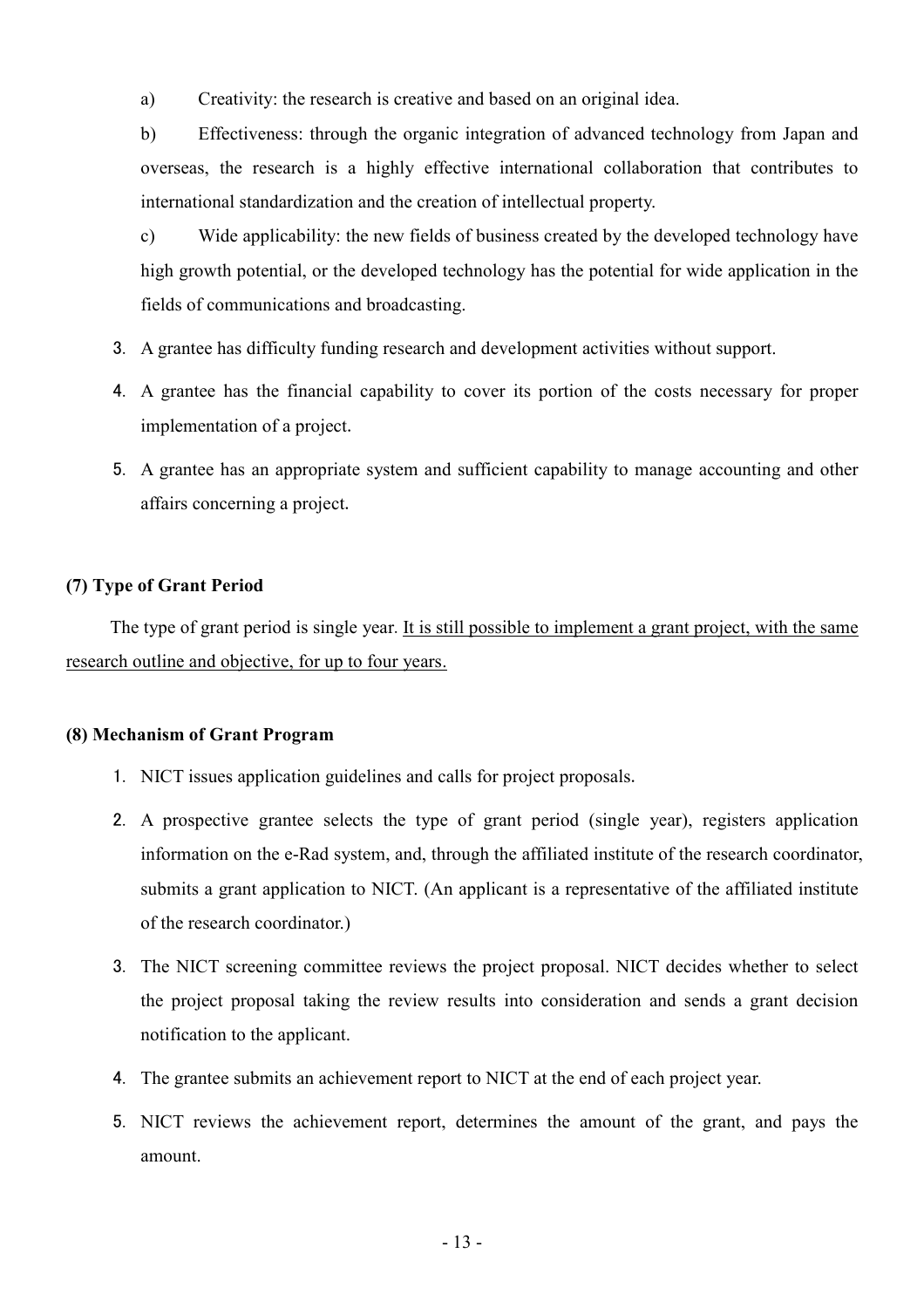- 6. After completion of the project, the grantee submits a Research Report to NICT.
- 7. The NICT screening committee conducts a post-project review based on the Research Report. NICT sends the review results to the grantee.

\* NICT conducts a timely inspection to verify whether the grantee is implementing the project appropriately.

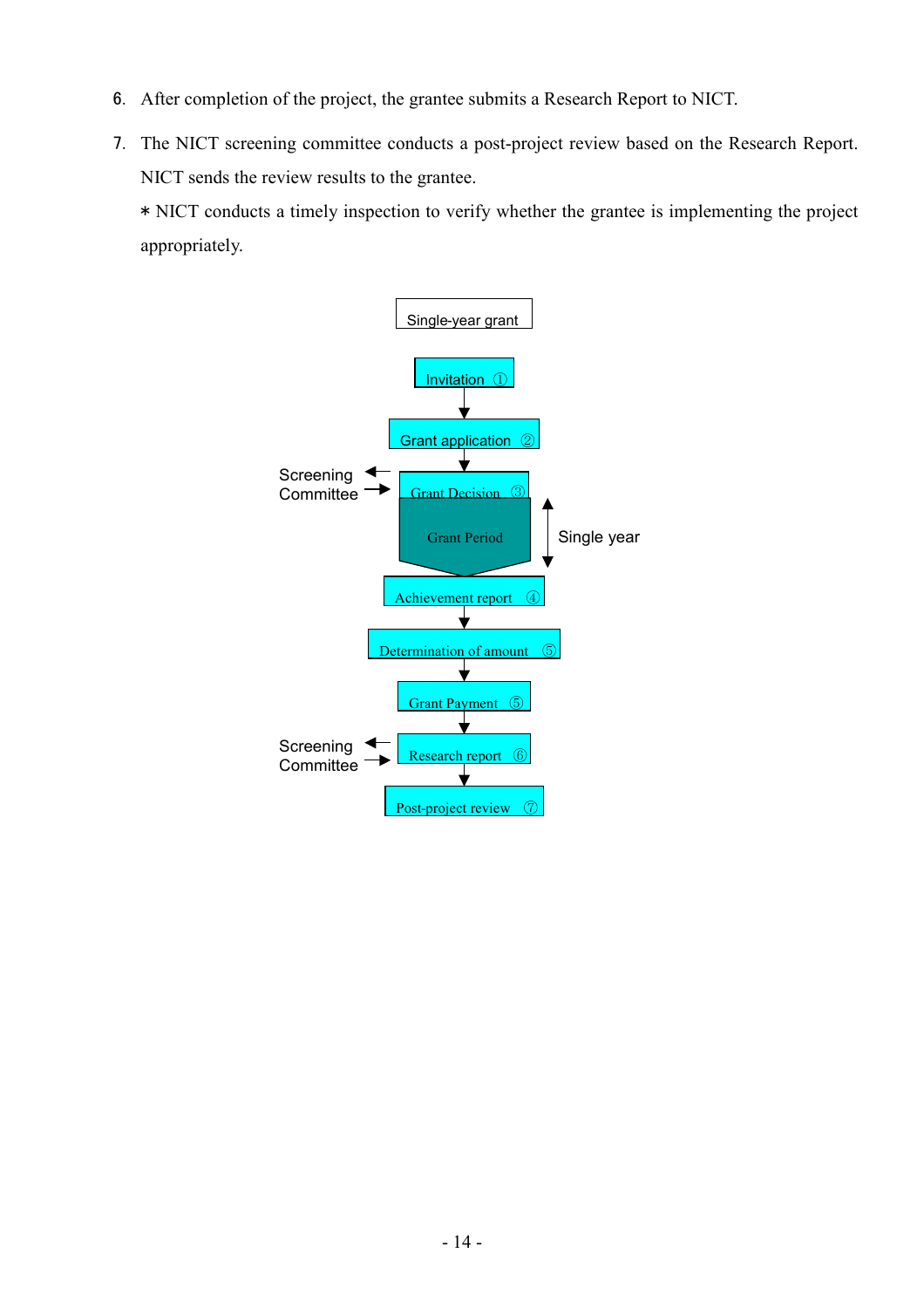### **(9) Classification of Researchers**

To carry out a project, researchers are divided into types. A research team is composed of a research coordinator and co-researchers.

#### 1. Research Coordinator

A research coordinator is the person who represents a research team and plays a leading role in drawing up and implementing the research plan.

## 2. Co-Researcher

A co-researcher is a person who is assigned research tasks. Co-researchers cooperate with their research coordinator on research activities.

#### 3. Research Assistant

A research assistant is a person who works under a research coordinator and co-researchers. A research assistant supports the activities of a research team at each institute the researchers belong to.

### 4. Other Worker

An "other worker" is a person who supports experiments, the collection of materials, and other tasks at the research site for a certain period.

\* It is necessary to register the name of the research coordinator (1), the names of the co-researchers

(2.), and the names of the research assistants (3) in advance on the application.

\* A graduate student is not permitted to be a research coordinator (1) or a co-researcher (2).

 $*$  An undergraduate student is not permitted to be a research coordinator (1), a co-researcher (2), or a research assistant (3).

#### **(10) Eligible Costs**

The costs eligible for the Grant ("eligible costs") are direct and indirect costs\* necessary for carrying out a project (research and development) during a grant period (from the day the grant is approved to the last day of the final fiscal year of the grant decision).

\* All expenses and related processes (e.g. ordering, contract, receiving inspection, payment, adjustment) need to occur within the grant period.

#### a) Direct Costs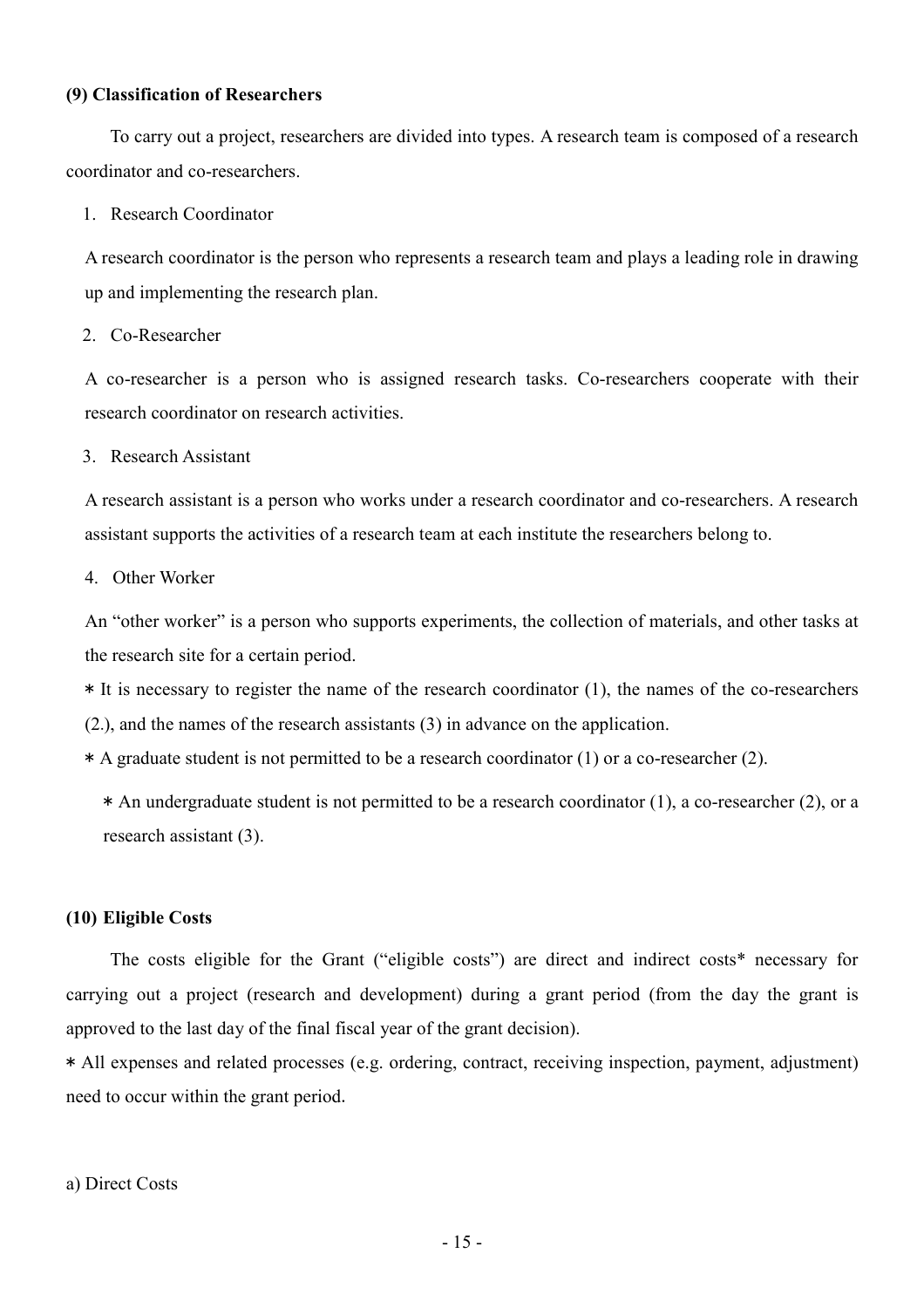| Item                                     | Extent of the costs eligible for the grant                                                                                                                                                                                                                                                                                                                                                                                                                                                                                                                                                                                                                                                                                                                                                                                                                                                                                                                                                                                                                                                                                                                                                                                                                                                              |  |  |
|------------------------------------------|---------------------------------------------------------------------------------------------------------------------------------------------------------------------------------------------------------------------------------------------------------------------------------------------------------------------------------------------------------------------------------------------------------------------------------------------------------------------------------------------------------------------------------------------------------------------------------------------------------------------------------------------------------------------------------------------------------------------------------------------------------------------------------------------------------------------------------------------------------------------------------------------------------------------------------------------------------------------------------------------------------------------------------------------------------------------------------------------------------------------------------------------------------------------------------------------------------------------------------------------------------------------------------------------------------|--|--|
| 1.<br>Cost of Equipment                  | The cost of purchasing, leasing, and renting machinery and equipment<br>(1)<br>necessary for the research and development activities (including parts and<br>other components of machinery that are not covered by the cost of goods).<br>The cost of manufacturing, altering (including design), repairing machinery and<br>(2)<br>equipment necessary for carrying out research and development activities.<br>Some costs under (1) and (2) above may not be covered by the Grant, such as<br>basic machinery and equipment that are clearly owned at the research site.<br>The cost related to construction, modification, purchase, or renting of buildings<br>(3)<br>(including the cost of accessory facilities for buildings such as gas, water<br>supply, heating, lighting and ventilation systems), which is needed exclusively<br>for the research and development activities covered by the grant application<br>and indispensable for the same, excluding the deposit, security money, and key<br>money.<br>* Costs under (1) and (2) include software.<br>* In principle, costs under (1) and (2) exclude an item with less than one year of<br>service life and an item with an acquisition value or an additional utility value of less<br>than 200,000 yen. (Applies under 6. Others.) |  |  |
| 2.<br><b>Travel Expenses</b>             | The expense of travelling to collect information and data and to conduct various<br>surveys necessary for the research and development activities, the expense of<br>travelling to attend study meetings and consultations, and the expense of travelling<br>to attend academic meetings to present the research results achieved with the<br>Grant, including the expense of transportation (for the shortest route to and from the<br>destination) and accommodation.<br>* Applies to a research coordinator, co-researchers, and research assistants.                                                                                                                                                                                                                                                                                                                                                                                                                                                                                                                                                                                                                                                                                                                                                |  |  |
| 3.<br>Fees and Other<br>Service Expenses | To conduct research and development, the fees (remunerations) to people who<br>cooperate by providing expert knowledge and collecting information, and the<br>expenses of people who support experiments and arrange materials at the research<br>site for a certain period (other service expenses).<br>* Does not apply to a research coordinator, co-researchers, and research assistants.                                                                                                                                                                                                                                                                                                                                                                                                                                                                                                                                                                                                                                                                                                                                                                                                                                                                                                           |  |  |
| 4.<br>Printing and Copying<br>Expenses   | The expense of preparing a Research Report and other documents necessary for<br>the research activities.                                                                                                                                                                                                                                                                                                                                                                                                                                                                                                                                                                                                                                                                                                                                                                                                                                                                                                                                                                                                                                                                                                                                                                                                |  |  |
| 5.<br><b>Meeting Expenses</b>            | The expense of holding meetings such as renting a conference room.<br>* Does not include wining and dining.                                                                                                                                                                                                                                                                                                                                                                                                                                                                                                                                                                                                                                                                                                                                                                                                                                                                                                                                                                                                                                                                                                                                                                                             |  |  |
| 6.<br><b>Others</b>                      | Other costs that are not listed above such as the cost of materials and supplies,<br>material processing and analyzing, communication and transportation. For example,<br>the computer rental fee, the database access fee, the machinery repair cost, the<br>attendance fee of an academic meeting, and the document purchase cost, which are<br>considered necessary for the research and development activities.<br>* Upon NICT approval, applies to consignment and subcontracting fees<br>(Applies to 1. Cost of Equipment if recognized as an asset.)<br>* In principle, applies to a consumable supply with less than one year of service life<br>or an acquisition value of less than 200,000 yen.                                                                                                                                                                                                                                                                                                                                                                                                                                                                                                                                                                                              |  |  |

## b) Indirect Costs

Indirect costs are expenses incurred by a grantee that are necessary for management at a research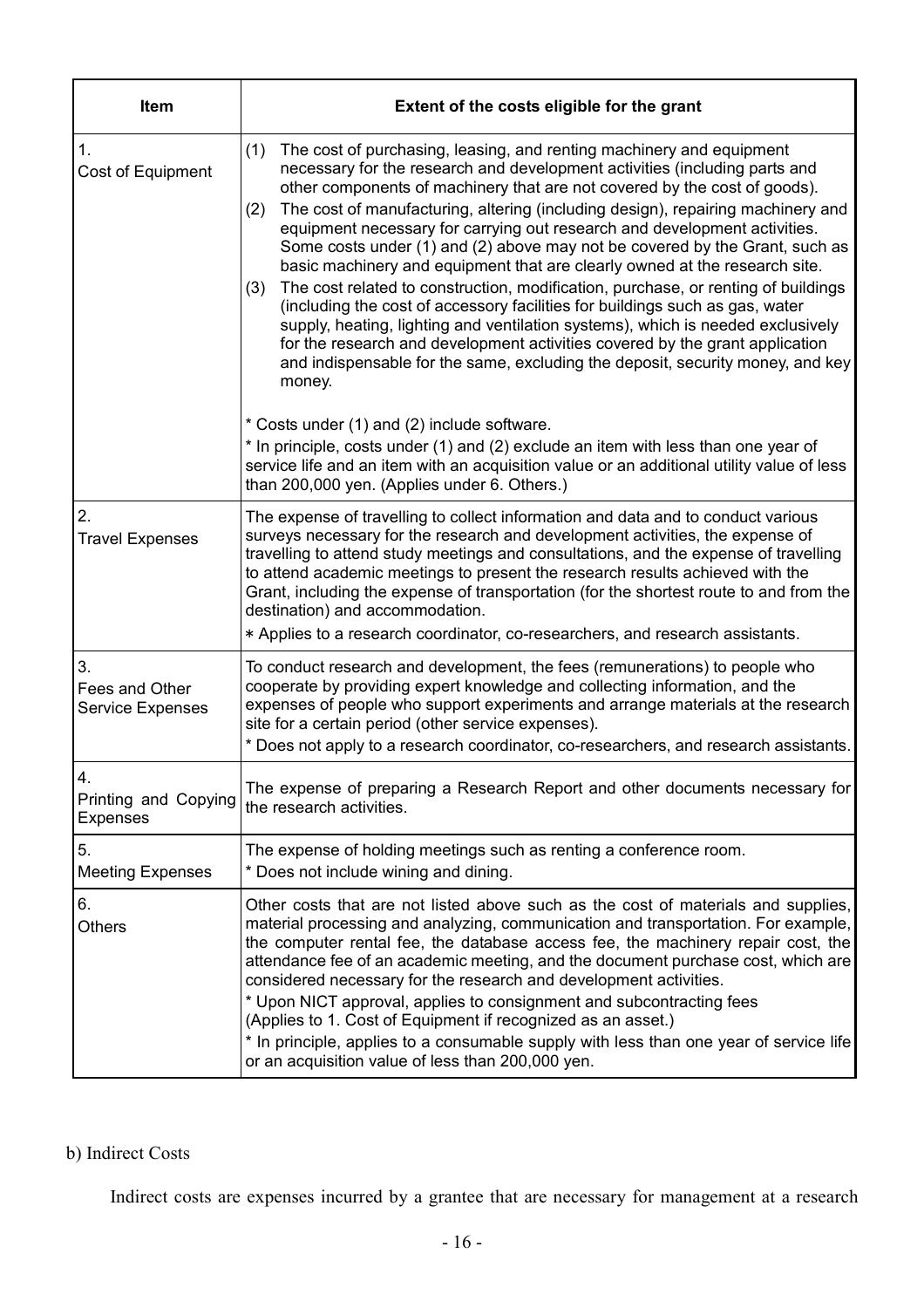institute carrying out competitively funded research. To receive the indirect costs, the research institute makes a request in the Application for International Collaborative Research Grant.

The research institute has a responsibility to allocate indirect costs in a systematic and appropriate manner in accordance with in accordance with the Common Guidelines for Allocation of Indirect Costs of Competitive Fund (an agreement at the liaison conference of government ministries concerned with the competitive fund dated March 27, 2009) and to ensure transparency in the their use. (Refer to the Common Guidelines on the management and use of indirect costs.)

Indirect costs are calculated by multiplying the total direct costs by the indirect cost rate. The indirect cost rate is based on a designated computation method.

The indirect cost rate is calculated from the latest financial statements (income statements). (The indirect cost rate is recalculated for a grant extension application.)

See below for the basic idea behind the computation method of the indirect cost rate.

The basic idea is to look in the title of account "selling, general, and administrative (SGA) expenses" in the latest annual securities report. The indirect cost rate is the cost of sales amount excluding items that are clearly selling expenses expressed as a percentage cost of sales (calculated to two decimal places).

Indirect costs are calculated based on a calculation method for each type of organization below. For a detailed calculation, a grant applicant should take the appropriate steps to consult with an account.

In principle, the indirect cost rate does not change during a grant period. (For a grant extension decision, if the institute a research coordinator belongs to changes, the indirect cost rate may change.)

① School (e.g. national university, educational corporation)

Indirect cost rate  $\binom{0}{0}$  = (Administrative expense/Gross expenditure) X 100

Administrative expense  $=$  (Labor cost – Teacher cost) + Administration cost

- ・ The indirect cost rate is calculated based on the latest financial statement. It has a ceiling of up to 30% of the direct costs.
- ・ From the items classified as "GA expenses" in a revenue and expenditure statement, the indirect cost rate is the amount of gross expenditure excluding the teacher cost expressed as a percentage of gross expenditure.
- ・ If multiple universities are under the control of an educational corporation, the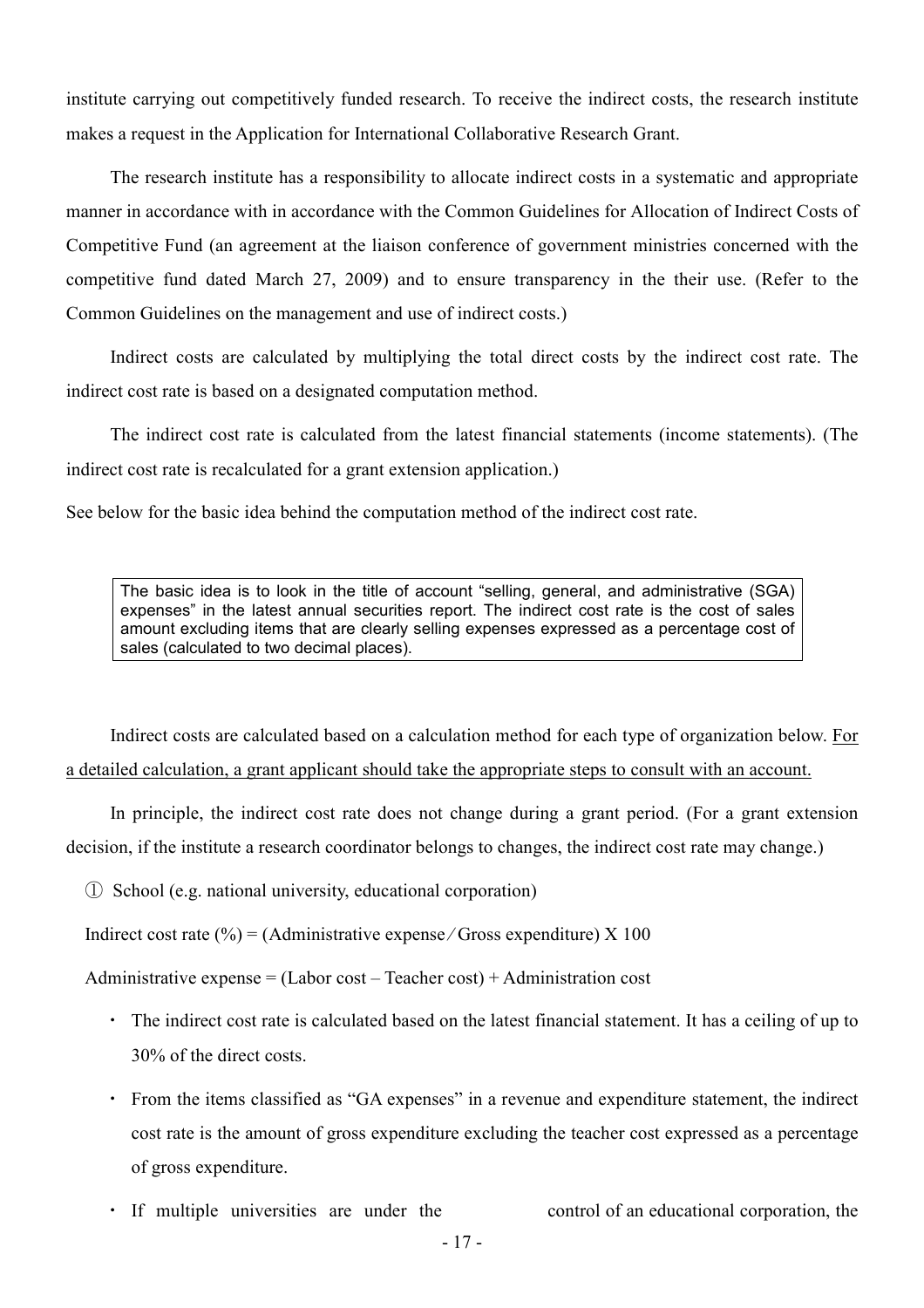indirect cost rate is calculated based on the whole corporation, not individual schools.

② Public service corporation

Indirect cost rate  $(\% ) = [ (Administative expense / Total operating expenses) - Indirect costs ] \times 100$ 

- ・ The indirect cost rate is calculated based on the latest financial statement. It has a ceiling of up to 30% of the direct costs.
- ・ In a cash flow statement, the indirect cost rate is calculated as the percentage of the administrative expense in relation to total operating expenses. It is possible to exclude indirect costs from items classified under the total operating expenses. The indirect costs that can be deducted from the total operating expenses are limited to items in which an administrative expense clearly does not occur (reconsignment expense and joint research expense).

③ Others (An organization that makes financial statements based on commercial law and standard business accounting practices)

Indirect cost rate (%) =  $[(SGA$  expenses – Selling expense)  $/Cost$  of sales  $[X 100$ 

- ・ The indirect cost rate is calculated based on the latest financial statement. It has a ceiling of up to 30% of the direct costs.
- ・ There are three computation methods for deducting the selling expense.
- 1) If the amount of GA expenses is specified in an income statement, use this amount.
- 2) If notes in an income statement clarify GA expenses, calculate the GA expenses by multiplying the rate stated in the notes by the amount of SGA expenses.
- 3) If notes in an income statement do not clarify GA expenses, make a list of excludable selling expense items, including each amount. Deduct the total amount of excludable selling expenses from SGA expenses to obtain the amount of GA expenses. This calculation needs to be verified by the company concerned.

#### **(11) Grant Amount**

1. The grant amount is equivalent to 50% of the amount of direct costs calculated for each expense item. Fractions less than 1,000 yen in the amount are rounded off.

2. Add up each expense item in (1) to make a subtotal. The grant amount is limited to 10 million yen if the subtotal calculated in (1) exceeds 10 million yen in a project year.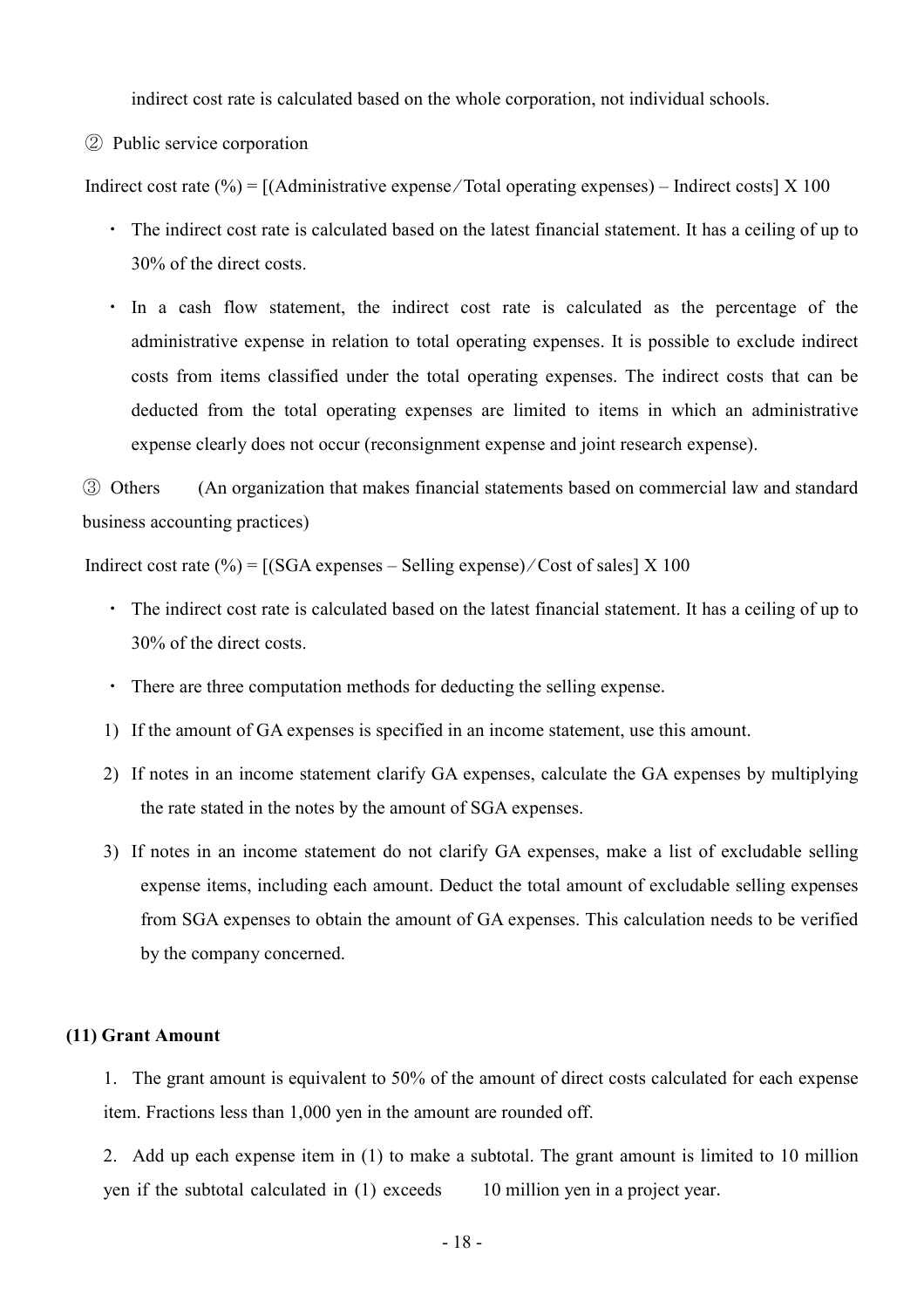3. An organization that applies for indirect costs calculates the amount of indirect costs by multiplying the amount in (2) by the indirect cost rate calculated based on a designated computation method. Fractions less than 1,000 yen in the amount are rounded off.

4. The grant amount is the sum of the amounts in (2) and (3).

Examples of Calculation of the Grant Amount:

The grant recipient is another type of research organization and the grant period is single year (Research period of one year, research expenses of 30 million yen, and indirect cost rate of 10%) The total grant amount is 11 million yen, 10 million yen for direct costs (limit) and 1 million yen for indirect costs (10% X 10 million yen).

\*The indirect cost rate is calculated based on a designated computation method using the latest financial statements.

#### **(12) Grant Accounting**

To operate and manage a project in an appropriate manner, a grantee maintains an administrative system to clarify accountability at the institute, to prepare a suitable operation and management environment, and to implement measures to prevent unauthorized actions. The person who does accounting for the grantee and researchers on the research team are required to perform their respective tasks in accordance with the Grant Rules and implementation manuals.

The grantee is required to keep grant accounting separate from other accounting. The grantee is required to record income and expenditure details in a ledger, to save related vouchers, and to preserve account records and vouchers for five years from the day of completion of the project.

#### **(13) Management of Acquired Property**

If the NICT Grant is used to purchase articles a project, the grantee is required to record purchase details in a ledger and be clear about purchase management conditions both during and after the grant period

After the completion of the research and development project, the grantee is required to obtain prior approval from NICT for using, assigning, exchanging, leasing, or pledging any property (e.g. machinery, implement) whose acquisition value or additional utility value is 500,000 yen or over for any purpose contrary to the objective of the Grant. This provision does not apply to a property subject to a separate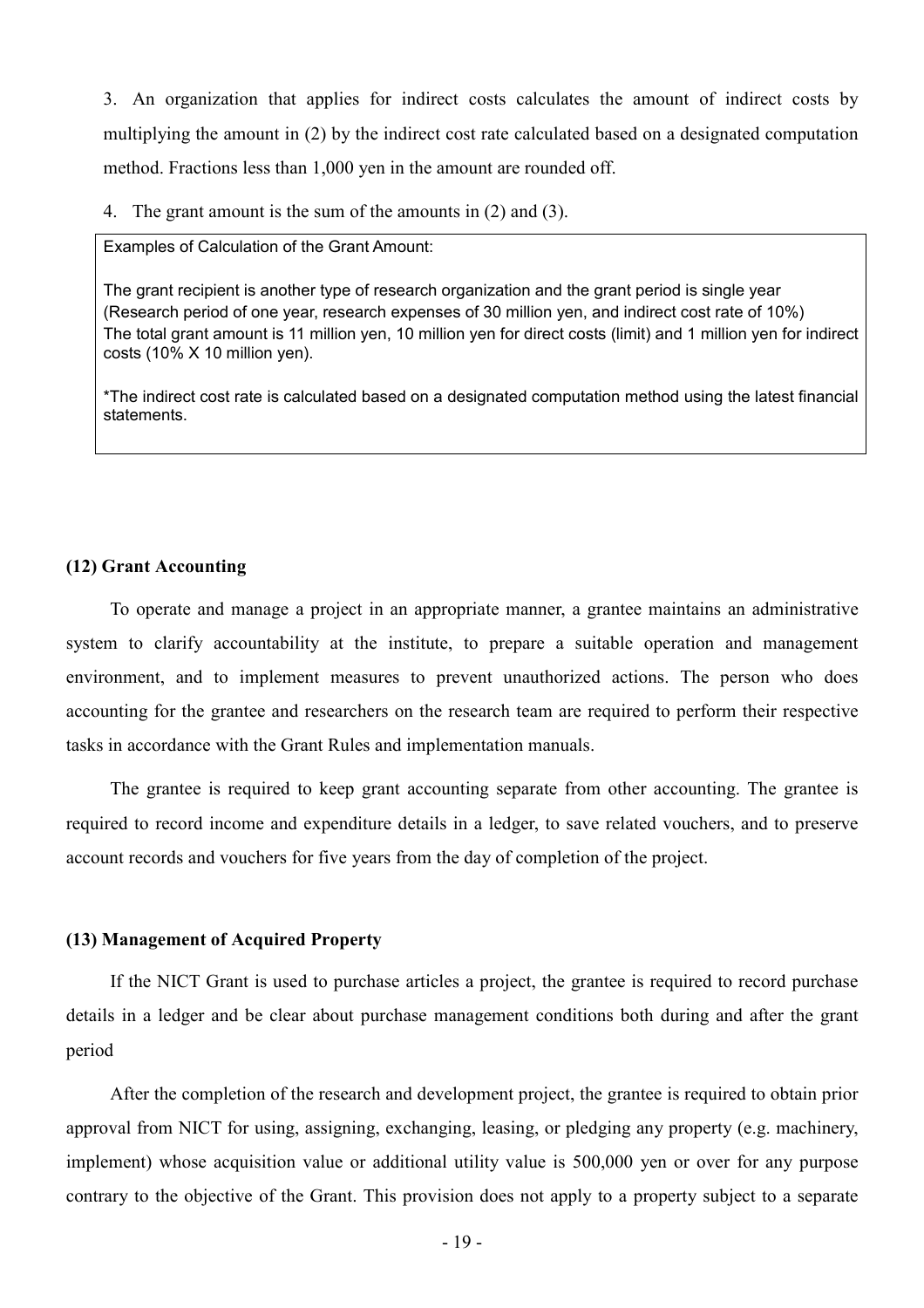disposal restriction period that has expired.

#### **(14) Achievement Report**

At the end of each project year or the completion of a project, the grantee submits an achievement report to NICT. The report includes accounting documents showing the incurred costs and a document describing research and development results achieved during the relevant fiscal year.

#### **(15) Determination of Grant Amount and Settlement**

NICT reviews an achievement report in accordance with the preceding article and may conduct a field audit, if necessary. If the achievements of a project are found to be consistent with the contents of the grant decision and they satisfy the attached conditions, NICT will acknowledge the completion of the project, determine the final amount of the Grant, and notify the grantee.

The grant payment (adjustment) occurs after settlement of the grant amount. (In principle, the determination of the grant amount and the settlement occur at the start of one fiscal year after the year in which the achievement report was submitted.)

#### **(16) Accounting Manager**

A grantee appoints a person in charge of accounting for a project (to manage general accounting).

#### **(17) Compliance after Decision to Approve Grant**

A grant project is carried out through an operation grant of the national government. A grantee is required to practice appropriate accounting in accordance with the Law on Appropriate Enforcement of Subsidized Budgets and the Law's Enforcement Orders. When using grant money, the grantee is required to comply with provisions found in the Grant Rules and an implementation manual.

If NICT finds the grantee in violation of these provisions, NICT may revoke the grant decision.

#### **(18) Implementation Meeting**

After making a decision to fund a project, NICT holds an implementation meeting to explain compliance matters to the grantee.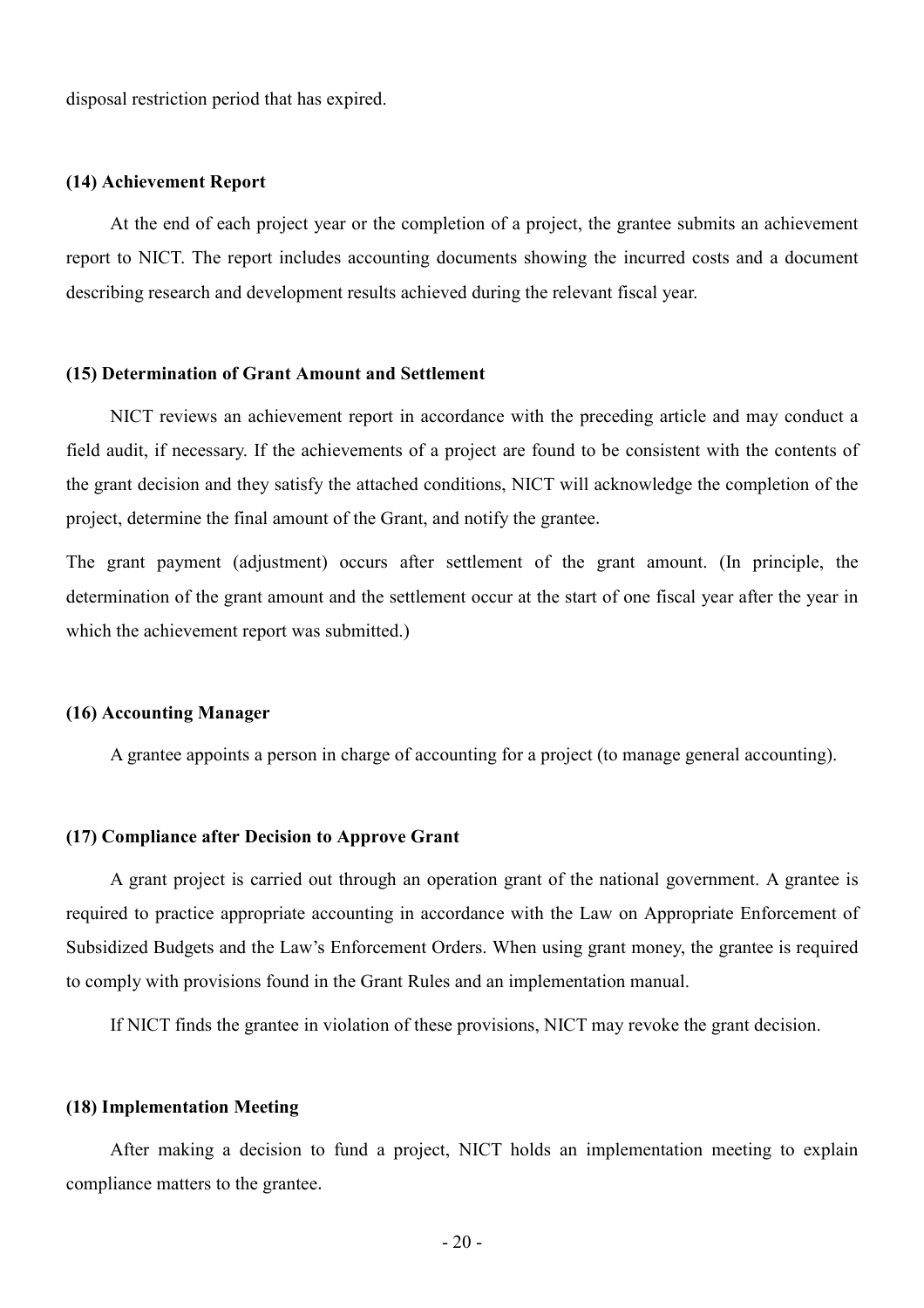To ensure the smooth implementation of the project, the research coordinator (or co-researchers) and the accounting manager participate in the meeting.

#### **(19) Submission of Research Report**

At the end of each project year in a grant period, the grantee is required to submit to NICT a Research Report on the activities of the research team for the relevant project year.

After the completion of a project, the grantee is required to submit a Research Report covering the whole grant period by a day appointed separately by NICT.

When making a grant extension application, the grantee needs to prepare a midterm report of research results and submit the report along with the application to NICT. The report covers research results up to the time in which the grantee applies for a grant extension.

#### **(20) Indirect Cost Report**

An institute receiving indirect costs is required to prepare and submit an indirect costs allocation report to NICT on June 30 one year after each project year of a grant period. (Refer to the Common Guidelines for details about the indirect costs allocation report.)

### **(21) Research Result Announcement and Report**

Researchers on a research team need to announce project research results at an academic meeting or in a journal within two years after the completion of a project. The announcement clearly states the research was made possible through NICT funding.

A report on research project results is prepared each project year of a grant period. After the completion of the grant period, an annual report is prepared within 20 days after the end of each project year about the project's ongoing impact (e.g. contribution to international standardization, application for industrial property rights, commercialization of research results). The research team must submit these reports to NICT along with publications containing the research project results.

The research results belong to the research team and the team decides how to share the results.

#### **(22) Revenue Payment from Research Results**

For five years after the completion of a grant period, if the commercialization of research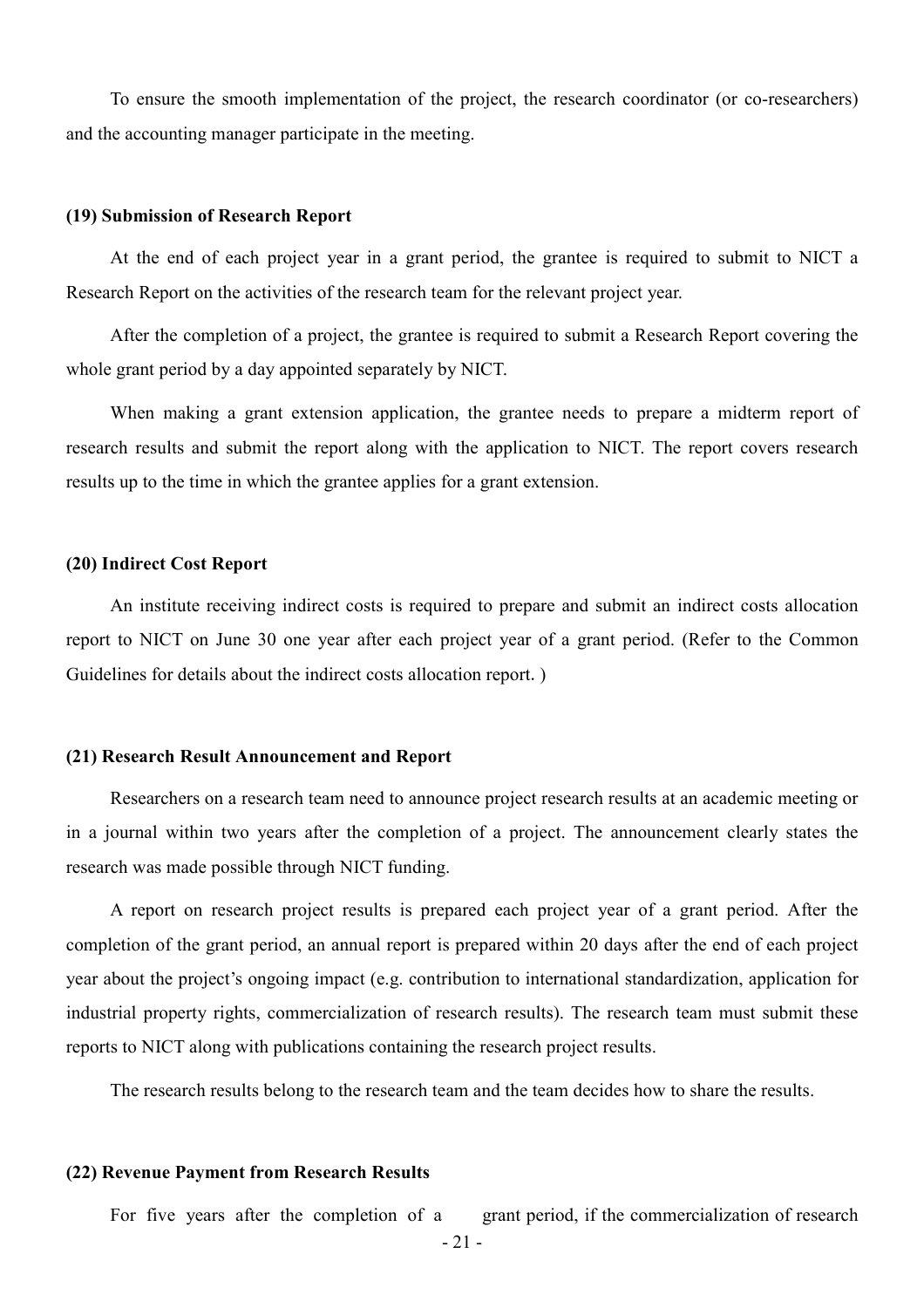project results is found to generate considerable revenue for a grantee, NICT may request the grantee to pay all or part of the Grant, not exceeding the determination amount.

#### **(23) Post-Project Review**

A project is reviewed by the screening committee after the completion of a grant period.

The grantee receives the review results and NICT may announce the name of the research coordinator, the project name, the project outline, and the project location.

After the completion of the grant period, if the grantee applies for the Grant again, the results of a post-project review may be used as a reference for evaluating the next application.

#### **(24) Change in Institute Research Coordinator Belongs to**

If a research coordinator changes the institute he belongs to, it is possible to continue a project by following the procedure below. If this procedure is difficult to implement, the research coordinator and NICT may make a separate arrangement.

- ・ When a research coordinator changes the institute he belongs to, the grantee submits a Request for Approval of Modification of project Plan to NICT.
- The grantee and the research institute the research coordinator has moved to sign a written agreement on the transfer of the grant project. Until the day of transfer of the grant project, each original institute retains responsibility for accounting and implementing the project.
- ・ To transfer the project, the research institute the research coordinator has transferred to submits to NICT a Transfer Approval Application and the written agreement on the transfer of the grant project.

\* The original grantee and the new grantee manage and adjust the grant account for the fiscal year in which the transfer occurs.

\* The indirect cost amount of the original grantee is calculated by multiplying the indirect cost rate by the direct cost amount required to implement the project up to the day of transfer.

\* The new grantee calculates an indirect cost rate based on the latest financial statements. The new indirect cost amount is calculated by multiplying the new indirect cost rate by the direct cost amount required to implement the project after the day of transfer. The new indirect cost rate may not be higher than the original indirect cost rate stipulated in the grant decision. (If the original grantee did not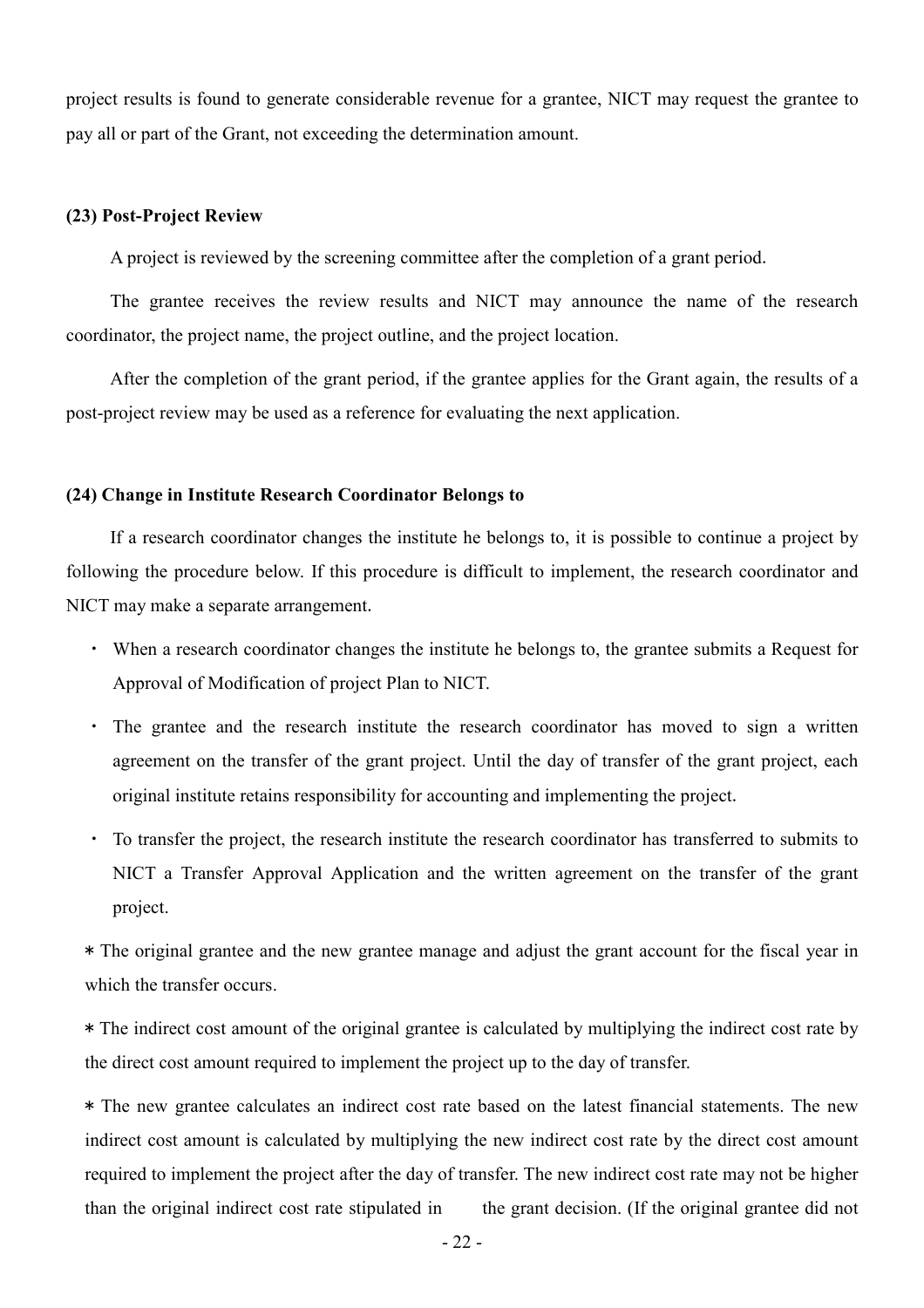receive funding for indirect costs, the new grantee may not receive it.)

### **(25) Disclosure**

NICT may share information registered by applicants on the e-Rad system for use on the Government Research and Development Database operated by the Cabinet Office.

#### **(26) Grant Implementation Schedule**

Below is an outline of the grant implementation schedule.



### **(27) Reference Material**

International Collaborative Research Grant Rules http://www2.nict.go.jp/q/q266/s807/202/H21youkou2E.pdf

NICT Regulations on Response to Misconduct in Research Activities

http://www2.nict.go.jp/m/m611/fusei/fusei-kitei.pdf

### **(28) Appropriate Enforcement of Competitive Funds**

This section describes measures related to the appropriate use of competitive funds. One example is the response to a researcher (and other researchers and organizations who acted in concert with the researcher) who improperly used or improperly received research expenses with respect to other competitive funds (including at other ministries). Another example is the response to a researcher (and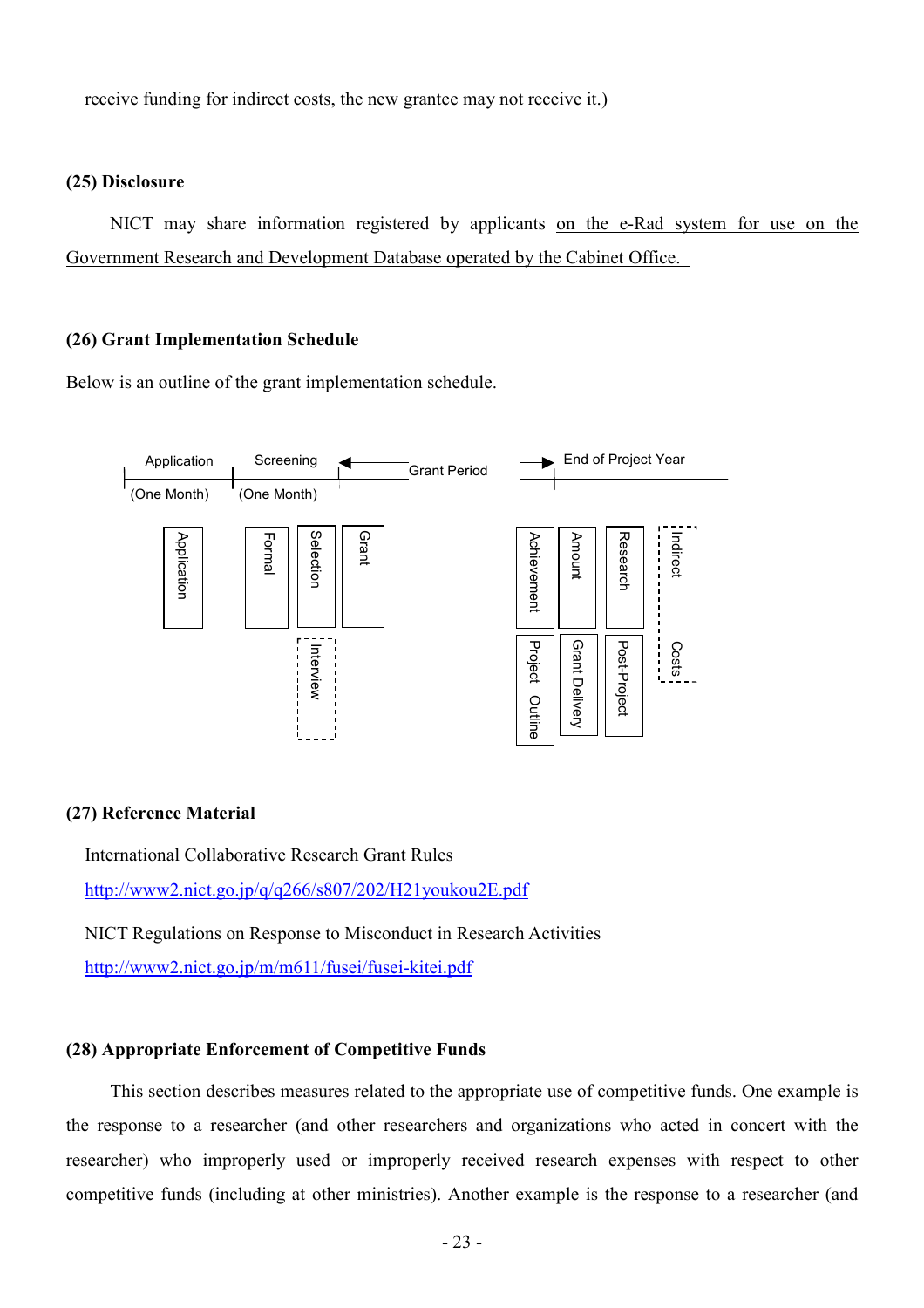other researchers and organizations who acted in concert with the researcher) who committed research fraud with respect to other distributed research funds (including at other ministries). These measures are based on the "Guidelines on Appropriate Enforcement of Competitive Funds" (an agreement at the liaison conference of government ministries concerned with competitive funds, dated September 9, 2005 and revised on March 27, 2009) and the "NICT Regulations on Response to Misconduct in Research Activities" (Regulation No. 35, 2006).

- (1) A researcher who improperly used research expenses is subject to application restrictions. Other researchers who acted in concert with the researcher are subject to the same restrictions. (Application restriction period: depending on the degree of misconduct, from two to five years starting one year after the year the improper use of research expenses was identified)
- (2) If a researcher (and other agents acting in concert with the researcher) improperly uses or improperly receives research expenses with respect to a grant project, NICT will share information about the misconduct with other competitive fund sections (including at other ministries). The information includes the name of the researcher who improperly used or improperly received research expenses, the name of the system, the name of the affiliated institute, the research theme, the budget, the research year, and the details of misconduct. A researcher (and other researchers acting in concert with the researcher) who improperly used or improperly received research expenses may be subjected to application restrictions by other competitive funds (including at other ministries).
- (3) A researcher who is found to have committed research fraud is subject to application restrictions. Research fraud is the fabrication, the falsification, and the fraudulent use of a research proposal, research work, and an announcement of research results. (Application restriction period: Depending on the degree of misconduct, from two to 10 years starting one year after the year research fraud is identified) If research fraud is not found, but a researcher is found to be the author of an article or a report containing research fraud, the researcher is subject to application restrictions. (Application restriction period: Depending on the degree of misconduct, from one to three years starting one year after the year research fraud is identified)
- (4) NICT rejects the application of a researcher who is found to have committed research fraud and a researcher who has not committed research fraud but who is found to be the author of an article or a report containing research fraud. If the researcher who is found to have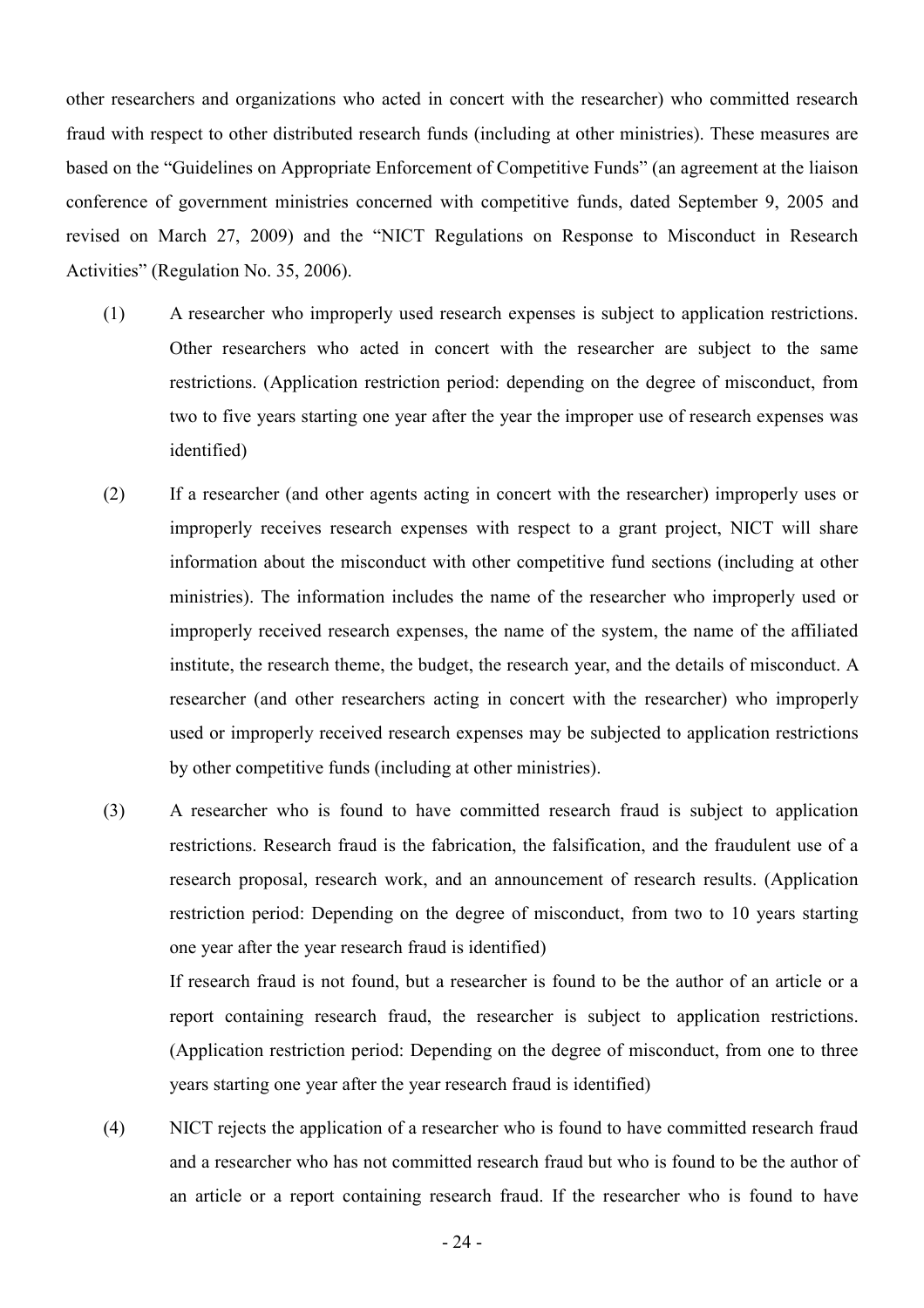committed fraud is a co-researcher or a research assistant, the application may be approved by excluding the co-researcher or the assistant researcher from the application.

- (5) If research fraud is committed with respect a grant project, NICT will demand the return of all or part of the research funds related to the fraud stop paying funds to the grant project. The payment of other research funds may be terminated or their use may be forbidden.
- (6) NICT will share information about research fraud with other competitive fund sections (including at other ministries). The information includes the name of the researcher who committed research fraud, the name of the system, the name of the affiliated institute, the research theme, the budget, the research year, and the details of research fraud. Other competitive funds (including at other ministries) may impose application restrictions on a researcher who commits research fraud and a researcher has not committed research fraud but who is found to be the author of an article or a report containing research fraud.

#### **(29) Response to Misconduct**

The NICT Grant is a subsidy that requires no return. A grant recipient is required to use the funds effectively and properly. The grant recipient is required to prepare various applications and reports. If the grant recipient commits one of the violations stated below, NICT may revoke the grant decision based on the Grant Rules and grant decision notifications. NICT may then demand the return of funds that have already been distributed and disclose information about the misconduct. NICT may also apply a surcharge on the funds to be returned. Be aware that punishment provisions (criminal penalties) are also applicable based on the Law on Appropriate Enforcement of Subsidized Budgets ("Appropriate Enforcement Law," "Law No. 179, 1955).

- (1) The unauthorized use of property acquired through the Grant and the grant project for unintended purposes
- (2) Violation of the grant decision or the grant conditions
- (3) Violation of laws, ordinances, and government disciplinary measures
- (4) Misconduct, negligence, or other inappropriate action with respect to a grant project under NICT
- (5) The failure to submit required reports as described beforehand or the submission of false reports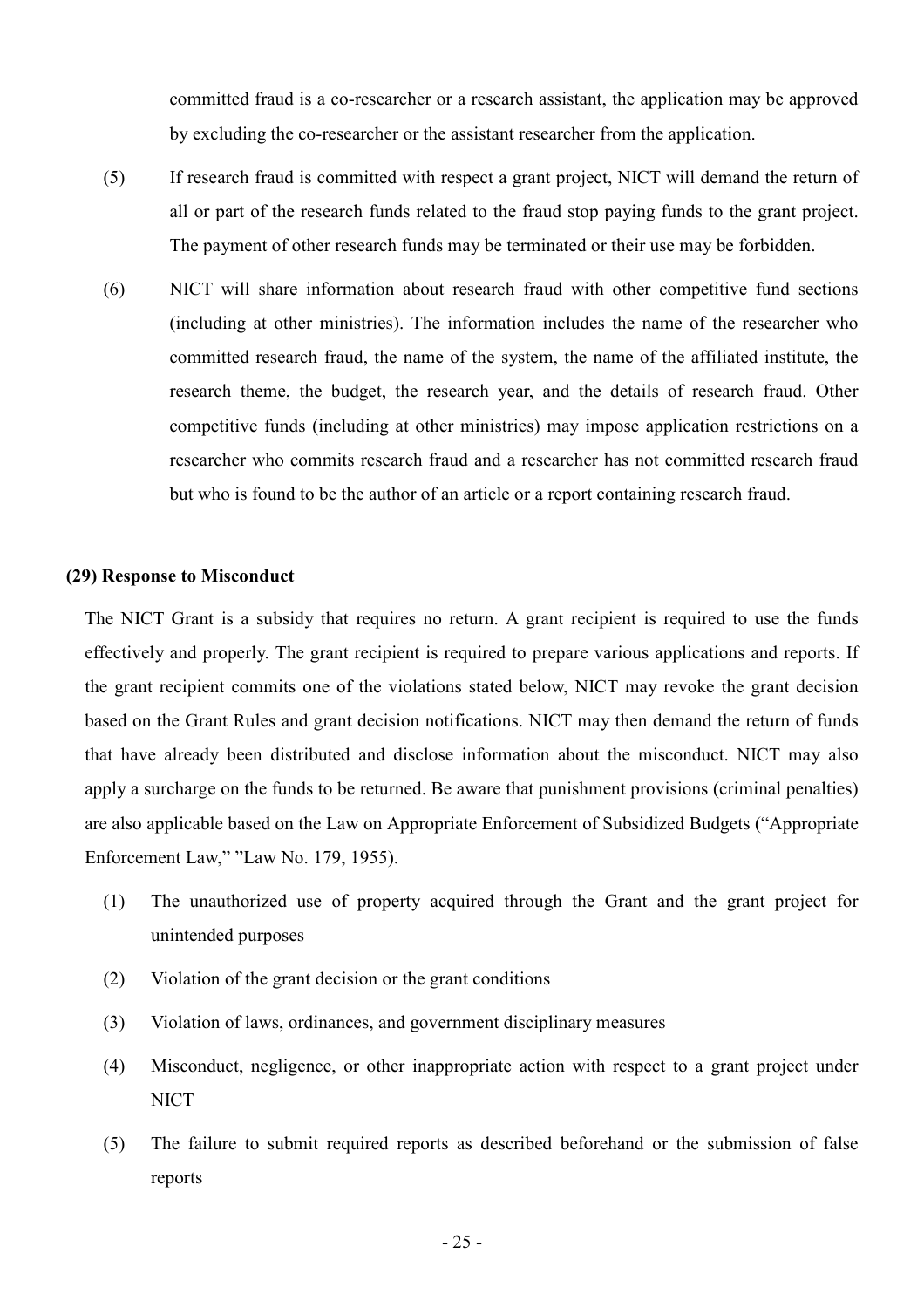- (6) Misconduct in research activities (e.g. fabricated data and results, falsification, fraudulent use)
	- ・ Grant Rules Article 14, Article 15, Article 24, and Article 25
	- ・ Appropriate Enforcement Law: Article 3 Responsibility of Related Parties, Article 11 Management Diligence, Article 23 Onsite Inspection, Articles 29 to 32 Punishment Provisions

Article 29 of Appropriate Enforcement Law

1. If the recipient of grant funds, indirect grant funds, or a loan obtains the funding by means of falsification or other misconduct, the recipient will receive a prison sentence or five years or less or a fine of 1 million yen or less, or both a prison sentence and a fine.

2. The provision in the preceding clause applies to a person who is aware of the misconduct when applying for funds or a loan.

Article 30 of Appropriate Enforcement Law

For a violation in accordance with Article 11, if a person uses grant funds, or indirect funds, for a purpose other than the grant objective, the person will receive a prison sentence of three years or less or a fine of 500,000 yen, or both a prison sentence and a fine.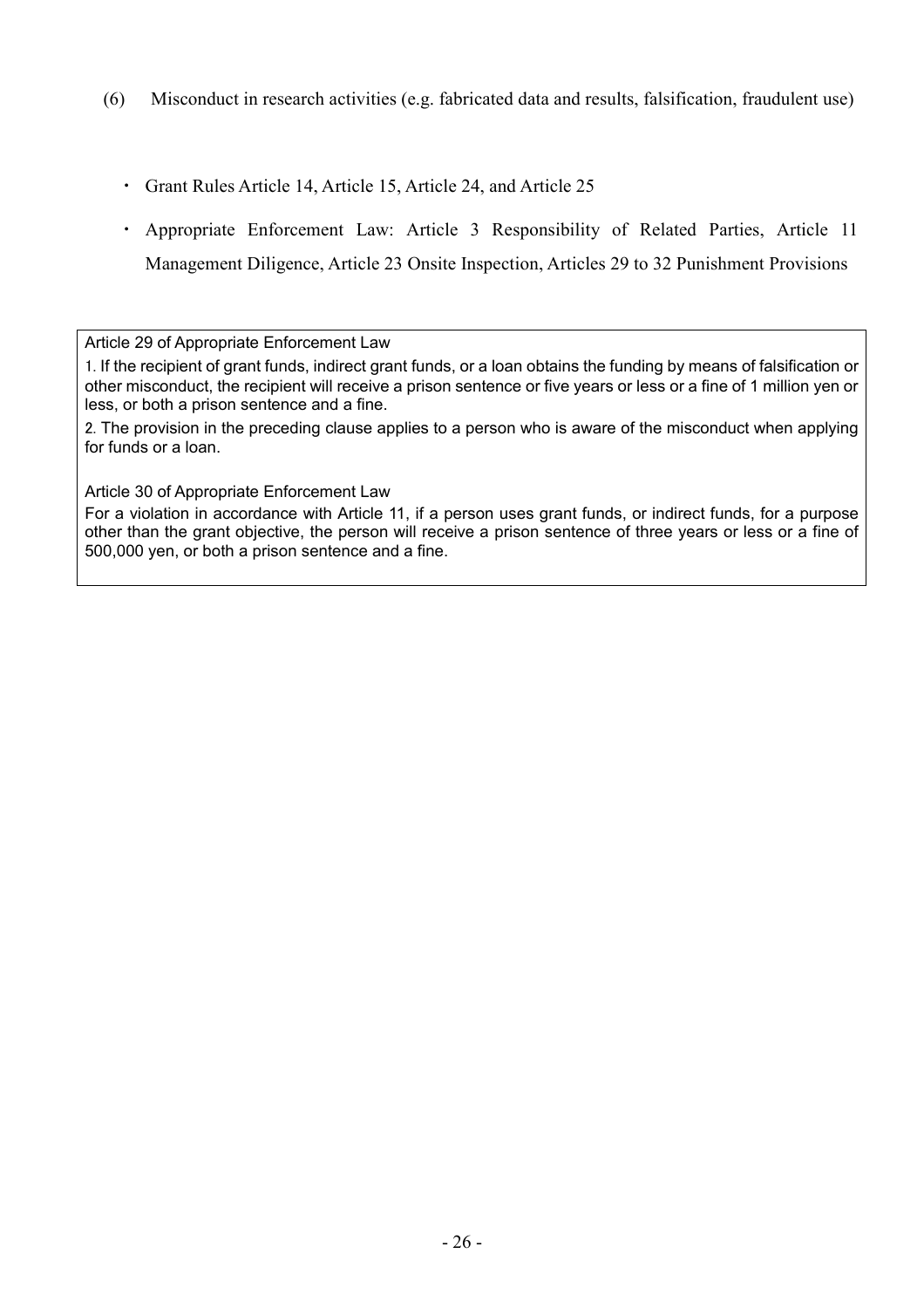#### **4. Preparation of Application Documents**

Read these instructions carefully before filling out the Application for International Collaborative Research Grant and Attachments 1 to 7. Make sure that there no errors or omissions in the documents.

The application documents must be prepared in Japanese by filling out the attached forms (You may make your own forms imitating the attached forms. In such case, be careful about the layout, not to omit any item or make mistakes.) following the instructions, if any, specifically given on such forms. Items that are instructed by NICT to be written in English except for signatures should be clearly typed or printed by computer or word processor for accuracy.

Prepare the application documents based on the consensus of the entire research team. Make sure there is no difference in opinion among researchers.

### **Application for International Collaborative Research Grant (Form 1)**

- ・ This form must be filled out in Japanese by the research coordinator.
- ・ An applicant is a representative of an institute, the institute the research coordinator of a research team belongs to. (The seal mark used is the applicant's official seal.)
- ・ In item "2 Eligible Costs," enter the "Eligible costs − Total" amount from the totals table in the Summary of Research Budget (Attachment 3).
- ・ In item "3 Amount Requested" enter the "Amount Requested − Total" amount from the totals table in the Summary of Research Budget (Attachment 3).
- In item "4 Scheduled Commencement Day and Completion Day of Project's Research Activities," even if the research schedule is expected to be two years or more, enter one year for single year or two years for multi-year.
- ・ Enter the contact address of the research institute (or the research division) to which the research coordinator belongs in item "6 Contact Address of Research Coordinator."
- ・ For details on the "International Collaborative Research Grant Rules" mentioned in this application form, contact us at the office below.

## **Attachments to Grant Application Form for International Collaborative Research Grant (Attachments 1-7)**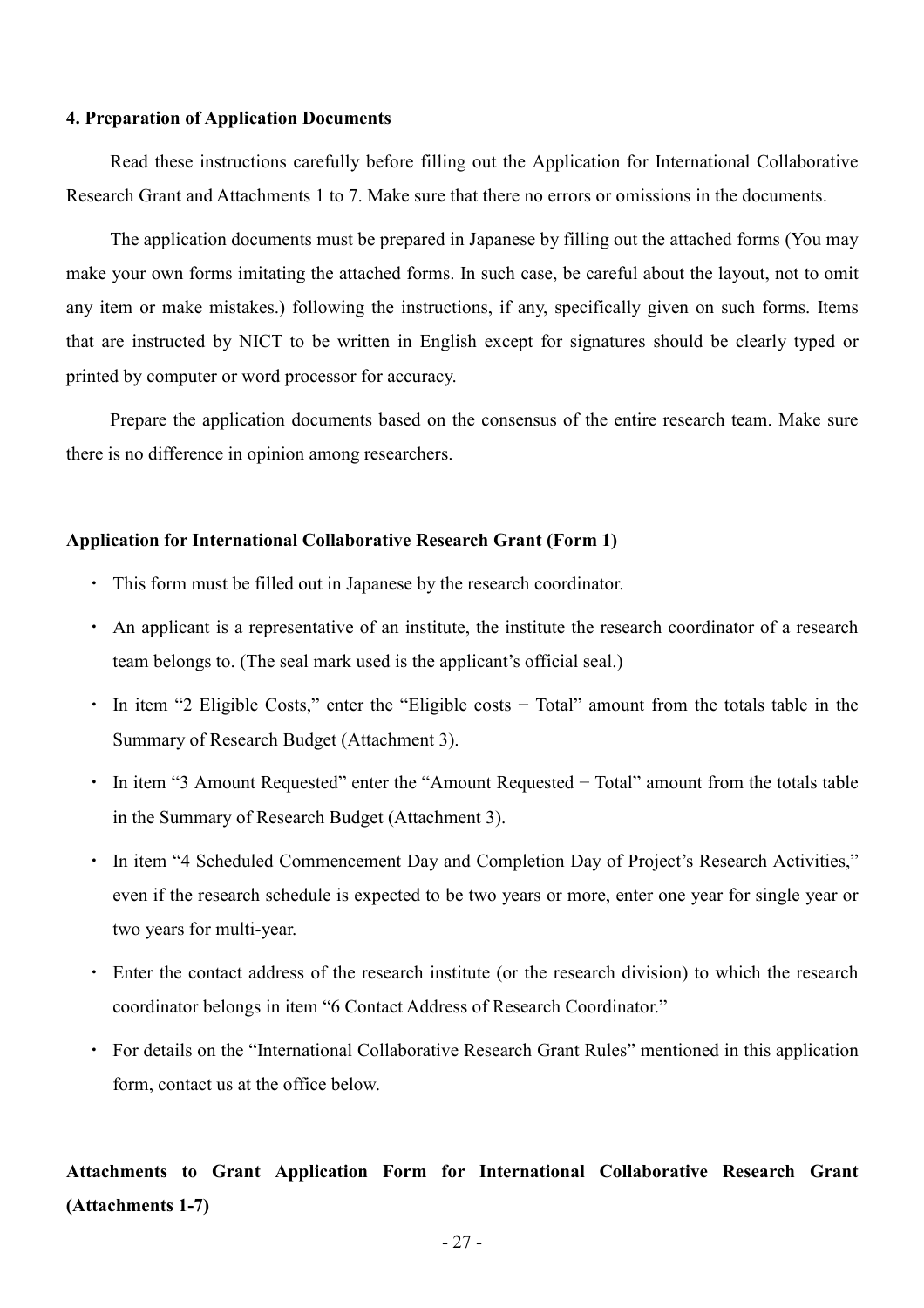## **(1) Project Cover Sheet (Attachment 1)**

- ・ This form must be filled out in Japanese by the research coordinator.
- ・ The signature must be written directly with a black or blue pen.
- ・ A researcher ID is an eight digit number obtained after registering on the inter-ministerial research and development management system (e-Rad).
- ・ An affiliated institute ID is a 10 digit code number obtained after registering on the e-Rad system.

In item "5) Applicable Research Field" and item "6) Research Theme Number for UNS Strategic Programs," select a research theme under "Research Fields and Themes in UNS Strategic Programs II" in Table 1 "Research and Development Fields (Applicable Fields)." Enter the name of the field and the number. Make sure the selection is consistent with the research theme in the application.

- If applying for indirect costs, enter the indirect cost rate in item "8 Indirect Costs." This rate is calculated using the Indirect Cost Rate Statement (Attachment).
- ・ In item "9 Grant Period," select single year.
- ・ In item "10) Grant Amount Requested," enter the combined amount the year. Enter the amount requested for the first year again underneath. (The same amount as item "3 Amount Requested" on the application.)
- In item "11) Research Schedule" enter the research and development period, which includes the grant application period.
- ・ If a grant extension application or a single-year application is expected in the future, enter that information as far as possible.
- In item "13) Other Funding," for the period until the grant is paid, enter the funds for necessary grant-related out-of-pocket expenses and the funds for half the individual expenses. When procuring funds, be careful to take account of restrictions on combining, using, and managing funds.

A grant decision may be revoked if it is unclear how other types of funds are procured and handled.

## **(2) Summary of Research Plan (Attachment 2)**

- ・ This form must be filled out in Japanese by the research coordinator.
- ・ The item "Research Outline" must not exceed 255 characters in length.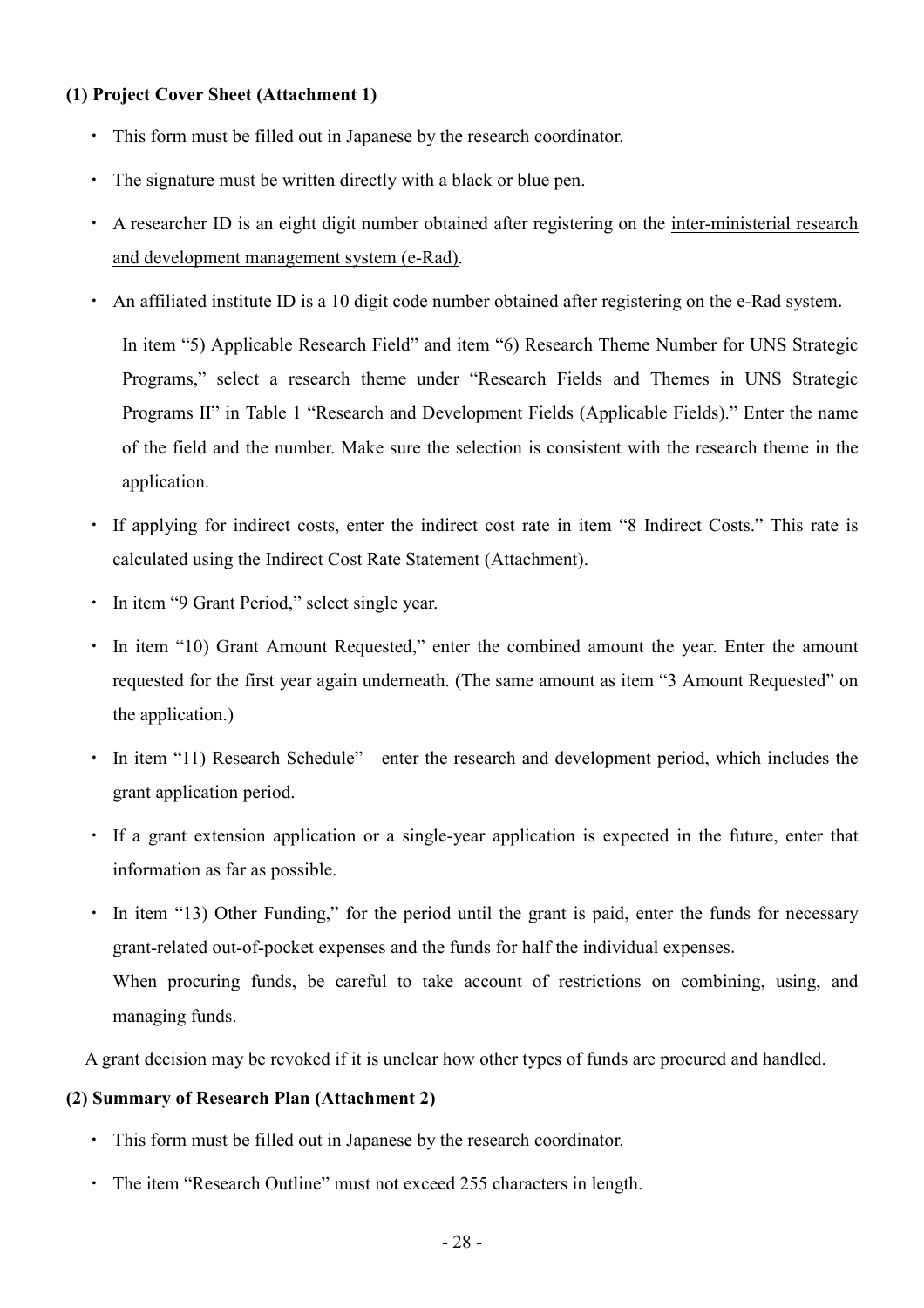- In field column "3) Research Content," for items a) Other Characteristics of Research, b) Main Areas of Research, and c) Research Subfields, refer to Table 2. Enter the applicable codes (four digits) for each item. For item d) Keywords, refer to Table 3. Enter the applicable keyword codes (three digits). If an applicable keyword code is not present, enter a free description (30 characters or less).
- ・ In item "4 Characteristics of Research," describe the project in terms of "Creativity, Effectiveness, and Applicability." Use one page for each characteristic.
- In item "5 Research Plan," enter the one year plan. For reference, enter the plan for subsequent years.
- ・ The columns for research coordinator and accounting manager must be entered in Japanese only.
- ・ The column for co-researchers should be entered in Japanese, but may be entered in English, if necessary.
- ・ If there are more than eight co-researchers, add another page in the same form and enter the information as "Co-Researcher (Member 9)," "Co-Researcher (Member 10)," and so on.

## **(3) Summary of Research Budget (Attachment 3)**

- ・ This form must be filled out in Japanese by the research coordinator.
- ・ When entering the eligible costs, enter the combined total for each researcher in the "Summary of Research Plan and Budget Estimation (for individual researchers). (See below.) (Unit: 1000 yen).
- ・ For the amount requested, enter half the amount or less of the eligible costs for each item. (The combined total of direct costs of the requested amount for each project year may not exceed 10 million yen.) If applying for indirect costs, the sum of the direct cost total and the indirect cost total equals the fiscal-year total.
- ・ If applying for indirect costs, enter the indirect cost amount by multiplying the direct costs by the indirect cost rate. The indirect cost rate is calculated based on the Indirect Cost Rate Statement. The indirect costs have a ceiling of 30% of the amount of the eligible costs.

## **(4) Summary of Research Plan and Budget Estimation (for individual researchers) (Attachment 4)**

- ・ The research coordinator and all co-researchers are required to enter pages 9 to 13. On the upper right of each page in the column "Member," enter the "Member No." in sub-item "8) Collaborative Research System" under item "(2) Summary of Research Plan."
- ・ A researcher ID is an eight digit number obtained after registering on the e-Rad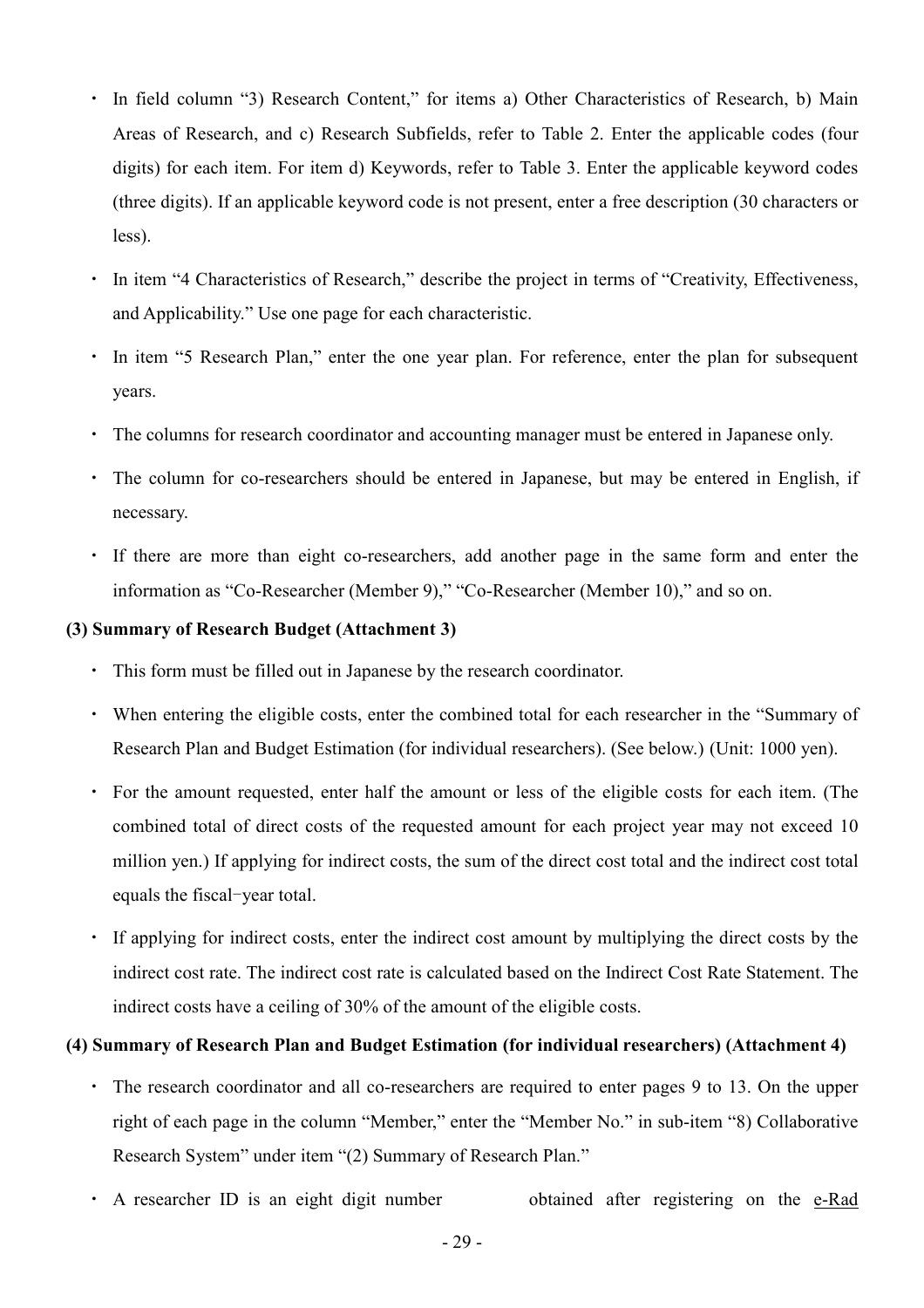system. (Without an ID it is impossible to enter information.)

- An affiliated institute ID is a 10 digit code number obtained after registering on the e-Rad system. (Without an ID it is impossible to enter information.)
- ・ This form may be filled out in Japanese or English. However, Japanese is preferable. (A tentative translation may be requested in some cases.)
- ・ In the byline, the signature must be directly written with a black or blue pen.
- ・ Items concerning the summary of research plan
	- Item "2 Description of Assigned Research Activities" must be written in about half a page. (This column must be included in the same page as "1. Member of the Team.")
	- In item "3) Research Plan," enter information about the two-year plan including the eligible fiscal year and the scheduled number of hours per year to work on this research. (Use one page for these two items.)
	- For item "5) Research Assistant at Same Institute (Excluding Applicant)," enter the research team members (excluding the research coordinator and co-researchers) who will work on the project at the institute.

A post-doctorate and a graduate student may engage in the research. A research assistant may receive travel expenses.

- An undergraduate and a part-timer hired to assist project activities (such as experiments, the collection of materials, and other tasks at research site for a certain period) may not be registered as a research assistant.
- **Items Concerning Budget Estimation** 
	- In item "6) Application Budget Estimation," enter the total amount of costs necessary for research and development activities in each fiscal year and their breakdowns. Calculate the total amount for each expense item. (Use units of 1,000 yen. Fractions less than 1,000 yen are rounded off.)
	- Enter the eligible direct costs within the scope specified in "(11) Eligible Costs" under "3. Outline of Grant Program" of the Application Guidelines.

## **(5) Status of Applying for and Receiving Other Competitive Funding including from Other Ministries (Attachment 5)**

If any researcher or co-researcher involved with this grant application and the research is currently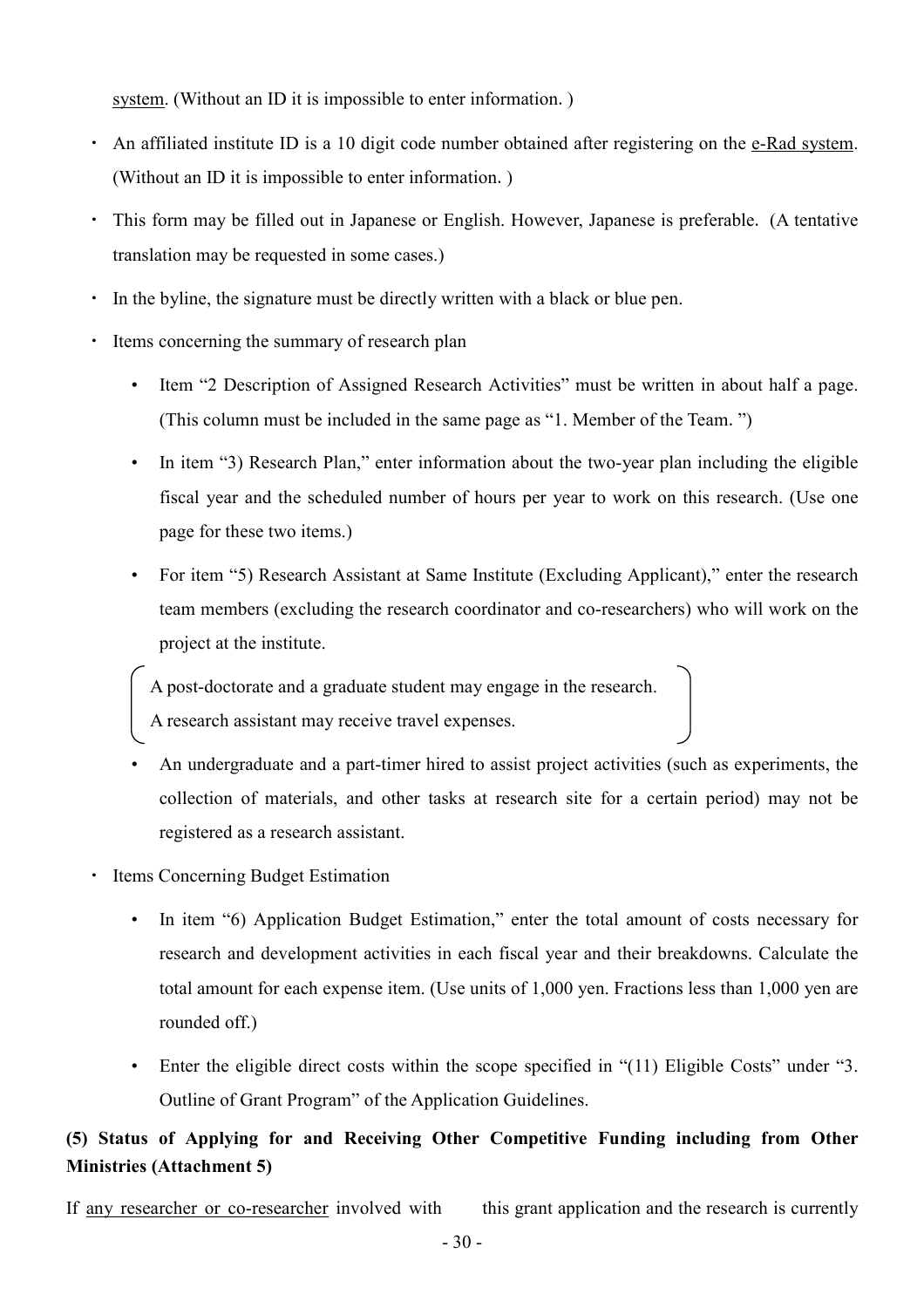receiving other public funds or applying for other funds, summarize and enter the information here. As a unified response measure, this attachment is based on the "Guidelines on Appropriate Enforcement of Competitive Funds" (an agreement at the liaison conference of government ministries concerned with competitive funds, dated September 9, 2005 and revised on March 27, 2009) and the "NICT Regulations on Response to Misconduct in Research Activities" (Regulation No. 35, 2006).

(Only the status of the research coordinator needs to be registered on the e-Rad system.)

## **(6) Indirect Cost Rate Statement (Attachment 6)**

An institute applying for indirect costs calculates them from the latest financial statements (income statements) using an indirect cost rate based on a designated computation method.

Attach the financial statements (used to calculate the indirect cost rate) to the calculation sheet.

## **(7) Drawings (Attachment 7)**

Prepare one page for all drawings used to describe the research content.

## **(8) Other Required Documents**

In addition to the Application for International Collaborative Research Grant and Attachments (1) to (7) above, the following documents are required to be submitted.

- ・ Pamphlet of the affiliated research institute (Submit two copies)
- ・ Articles of incorporation (in the case of a limited liability company)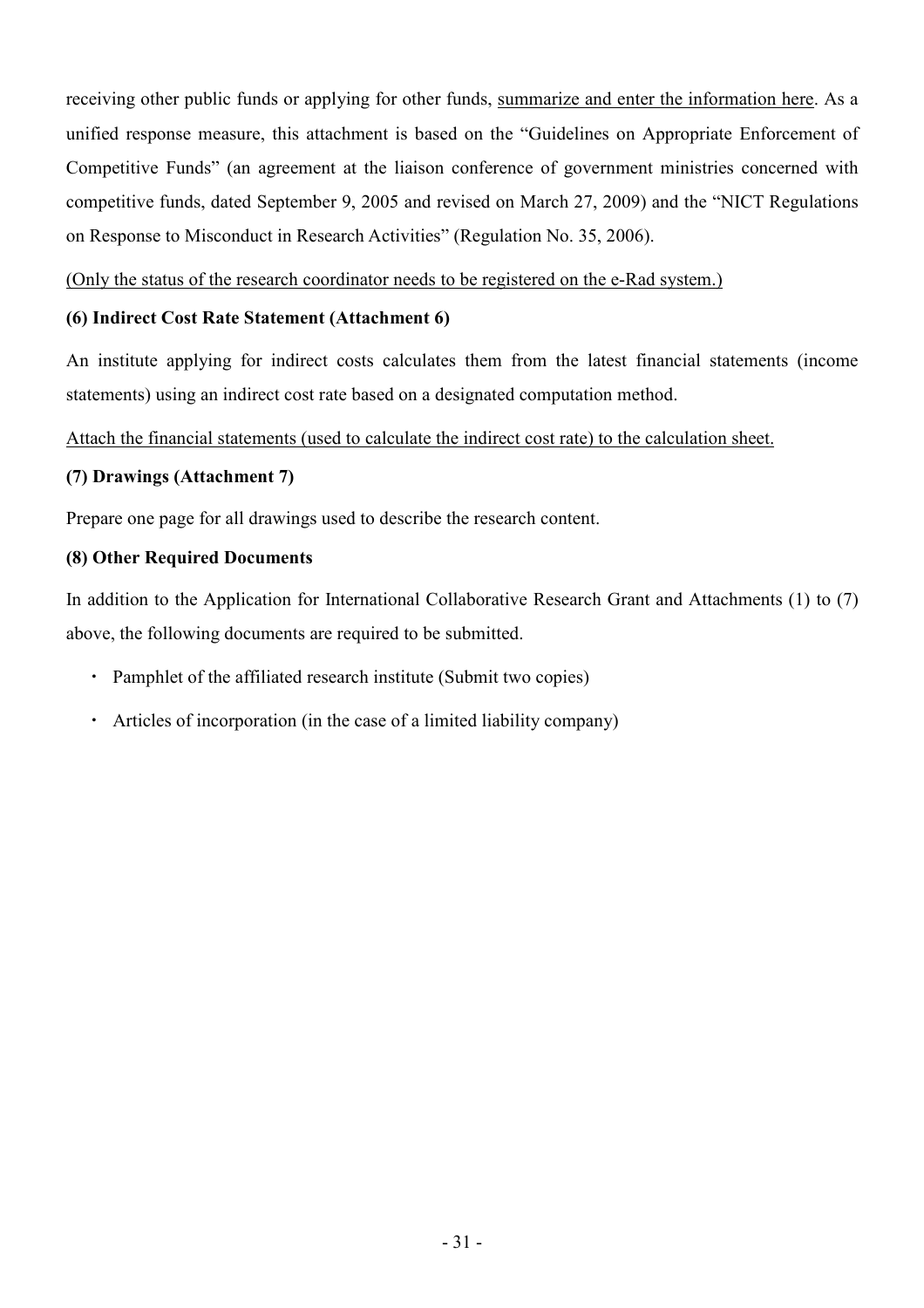## **5. E-Rad Guidelines**

This section describes how to enter application information in the e-Rad system.

The information to enter on the e-Rad system and the information to fill in on the application form are the same. However, be aware that there may be differences in the terms used.

## **Registration of application information (Input of common research information)**

| <b>Item</b>                | <b>Content</b>                                                                                                          |  |  |
|----------------------------|-------------------------------------------------------------------------------------------------------------------------|--|--|
| New or Continuation        | "New"                                                                                                                   |  |  |
|                            | * In some cases, "new" may also be an application that continues from the<br>previous fiscal year.                      |  |  |
| Theme ID                   | Input not required.                                                                                                     |  |  |
| <b>Research Theme Name</b> | Enter the name under "Project Name" on the application.                                                                 |  |  |
| Research Type              | This item is not selectable on the e-Rad system. Refer to the application<br>(Attachment 2) to verify the correct type. |  |  |
| <b>Research Period</b>     | "2010 to 2010"                                                                                                          |  |  |
|                            | * This item is equivalent to "Grant Period" on the application.                                                         |  |  |
| Research Objective         | Provide an excerpt from "Research Objective" on the application.                                                        |  |  |
| <b>Research Outline</b>    | Provide an excerpt from "Research Outline" on the application.                                                          |  |  |

### **Registration of application information (Enter individual research information)**

| ltem                  | Content                                     |  |
|-----------------------|---------------------------------------------|--|
| <b>Indirect Costs</b> | Select whether to apply for indirect costs. |  |

### **Registration of application information (Input the budget amount at the time of application)**

| ltem           | <b>Content</b>                                                                            |  |  |
|----------------|-------------------------------------------------------------------------------------------|--|--|
| <b>Details</b> | Enter the "Amount Requested" from the "Summary of Research Budget" of the<br>application. |  |  |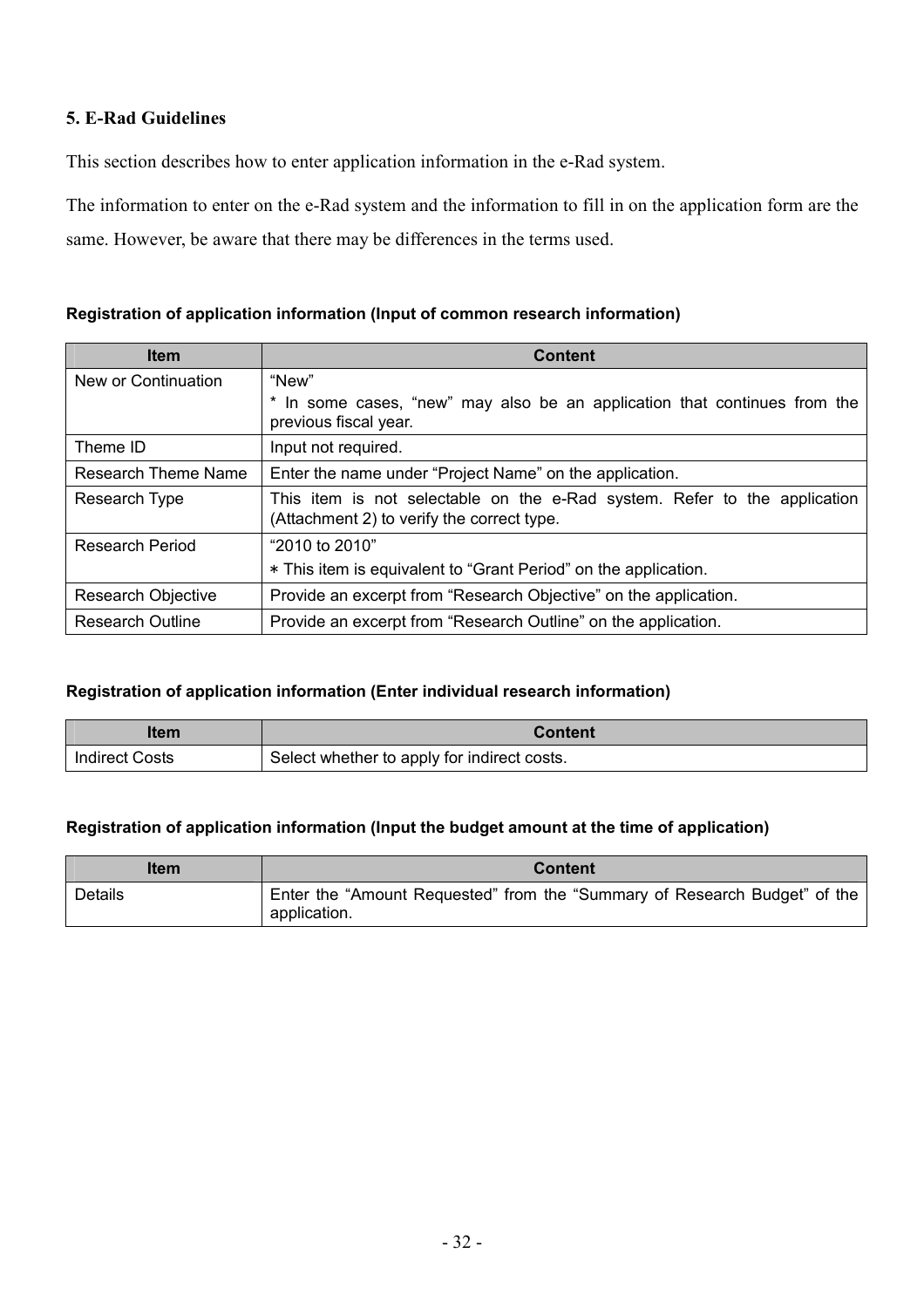## **Registration of application information (Enter information on research organization)**

| <b>Item</b>            | <b>Content</b>                                                                                                                    |  |  |
|------------------------|-----------------------------------------------------------------------------------------------------------------------------------|--|--|
| Researcher Information | Only enter the name of the research coordinator. (Registration of co-researchers<br>is not necessary.)                            |  |  |
| <b>Direct Costs</b>    | Enter the amount using "Total Direct Costs" under "Amount Requested" from the<br>"Summary of Research Budget" of the application. |  |  |
| <b>Indirect Costs</b>  | Enter the amount using "Indirect Costs" under "Amount Requested" from the<br>"Summary of Research Budget" of the application.     |  |  |
| Effort                 | Enter the "Research Engagement Rate" from the application                                                                         |  |  |

## **Registration of application information (Enter the application/receipt status)**

| <b>Item</b>                                        | <b>Content</b>                                                                                                                                                     |
|----------------------------------------------------|--------------------------------------------------------------------------------------------------------------------------------------------------------------------|
| Change in Institute<br><b>Research Coordinator</b> | Enter the application/receipt status of other funding programs with respect to the<br>research coordinator.                                                        |
| Belongs to                                         | * The e-Rad system does not require the input of status information for<br>co-researchers. However, include this information on the application (Attachment<br>5). |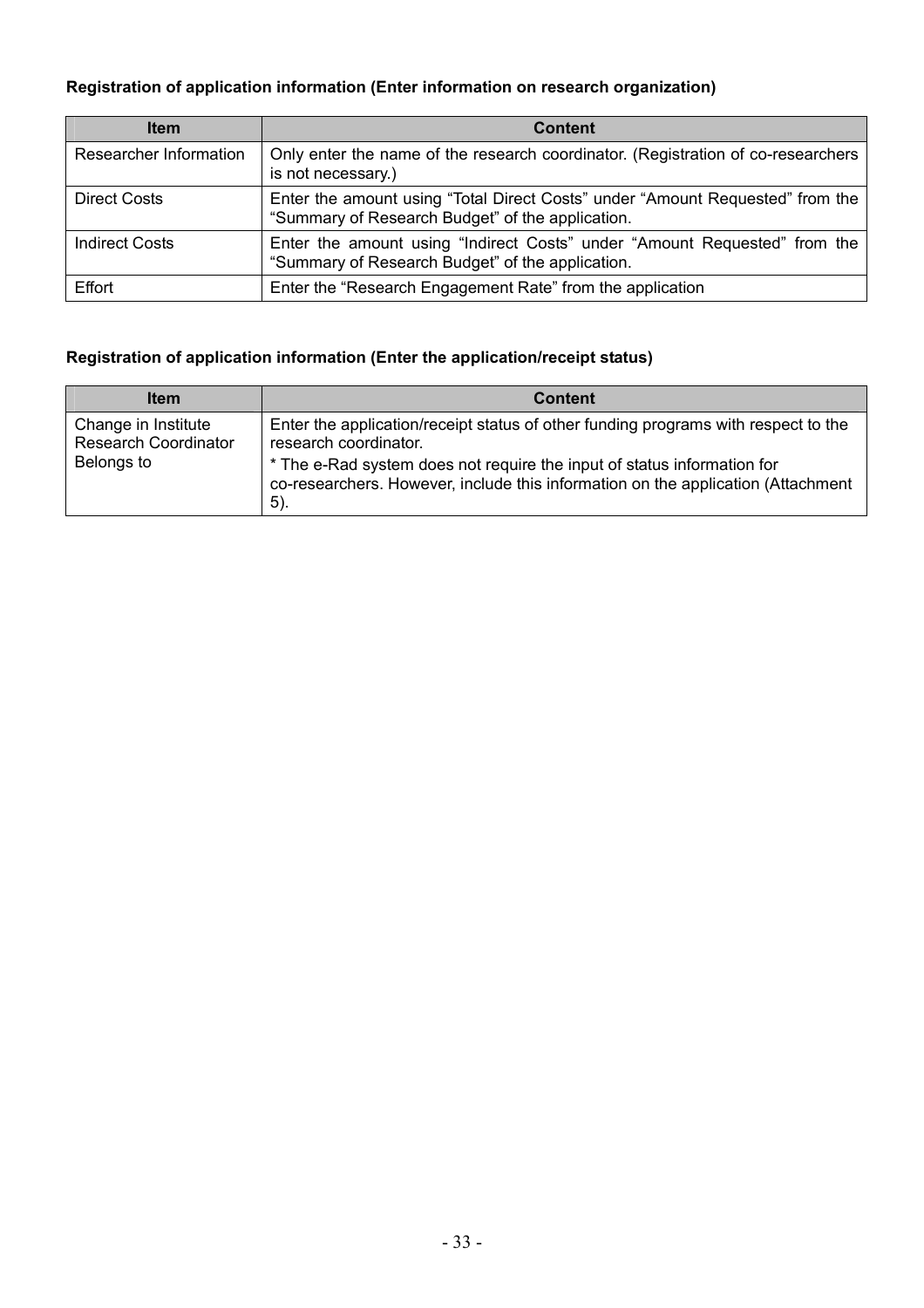## **Table 1**

## **Research and Development Fields (Applicable Fields)**

| <b>Research Field</b>             |                                       | <b>Research Theme</b>                                       |         |  |  |
|-----------------------------------|---------------------------------------|-------------------------------------------------------------|---------|--|--|
|                                   | <b><i>ONetwork Infrastructure</i></b> | Next-Generation Backbone Technology                         |         |  |  |
|                                   |                                       | Next-Generation IP Network Technology                       | $1 - 2$ |  |  |
|                                   |                                       | Next-Generation Network Technology                          | $1 - 3$ |  |  |
|                                   |                                       | Photonic NetworkTechnology                                  |         |  |  |
|                                   | <b>2 Ubiquitous Mobility</b>          | Radio Wave Resource Development                             | $2 - 1$ |  |  |
|                                   |                                       | Intelligent Transport Systems (ITS)                         | $2 - 2$ |  |  |
|                                   |                                       | Next-Generation Mobile Communication Systems                | $2 - 3$ |  |  |
| New generation network technology |                                       | Seamless Heterogeneous Network Systems                      | $2 - 4$ |  |  |
|                                   |                                       | Next-Generation Satellite Communication Systems             | $2 - 5$ |  |  |
|                                   | <b>3 New ICT Paradigms</b>            | Quantum Info-Communication Technology                       | $3 - 1$ |  |  |
|                                   |                                       | Nano-Biology ICT Networks                                   | $3 - 2$ |  |  |
|                                   |                                       | <b>Terahertz Technology</b>                                 | $3 - 3$ |  |  |
|                                   |                                       | Brain Interface Technology                                  | $3 - 4$ |  |  |
|                                   | 4 Ubiquitous Platforms                | <b>Ubiquitous Service Platform Technology</b>               | $4 - 1$ |  |  |
|                                   |                                       | Personal Authentication and Payment Systems                 | $4 - 2$ |  |  |
|                                   |                                       | <b>Ubiquitous Terminal Technology</b>                       | $4 - 3$ |  |  |
|                                   |                                       | Digital Rights Management (DRM) Infrastructure              | $4 - 4$ |  |  |
|                                   |                                       | Spatial Information Infrastructure Technology               | $4 - 5$ |  |  |
|                                   | <b>5 Secure Networks</b>              | Satellite and Terrestrial Communications during Emergencies |         |  |  |
|                                   |                                       | <b>Network Operations and Management</b>                    | $5-2$   |  |  |
| ICT for Safety and                |                                       | Technology to Block Malicious Communications                | $5 - 3$ |  |  |
|                                   |                                       | Impersonation Prevention Technology                         | $5-4$   |  |  |
|                                   |                                       | <b>Next-Generation Encryption Technology</b>                | $5-5$   |  |  |
|                                   |                                       | Information Leakage Prevention Technology                   | $5-6$   |  |  |
| Seci                              | <b>6 Sensing and Ubiquitous</b>       | <b>Environment Sensing Technology</b>                       | $6 - 1$ |  |  |
|                                   | <b>Time-Space Platforms</b>           | Radio Propagation Monitoring and Measurement Technology     | $6 - 2$ |  |  |
| urity technology                  |                                       | Precision GPS Technology                                    | $6 - 3$ |  |  |
|                                   |                                       | Precision Time and Frequency Standard Technology            | $6 - 4$ |  |  |
|                                   |                                       | <b>Electromagnetic Environment Protection</b>               | $6-5$   |  |  |
|                                   | <b>7 Ubiquitous and Universal</b>     | <b>Network Robot Technology</b>                             | $7 - 1$ |  |  |
|                                   | Town                                  | Home Network Technology                                     | $7 - 2$ |  |  |
|                                   | <b>8</b> Advanced Content             | <b>Content Reliability and Analysis</b>                     | $8 - 1$ |  |  |
| Universal                         | Creation, Analysis, and               | Knowledge Base Technology                                   | $8 - 2$ |  |  |
|                                   | Distribution                          | <b>Content Aggregation and Utilization Technology</b>       | $8 - 3$ |  |  |
|                                   | <b>9 Super Communications</b>         | <b>Text Translation Technology</b>                          | $9 - 1$ |  |  |
| communications                    |                                       | <b>Voice Recognition Technology</b>                         | $9 - 2$ |  |  |
|                                   |                                       | <b>User-Friendly Communication Technology</b>               | $9 - 3$ |  |  |
|                                   |                                       | <b>Network Community Support Technology</b>                 | $9 - 4$ |  |  |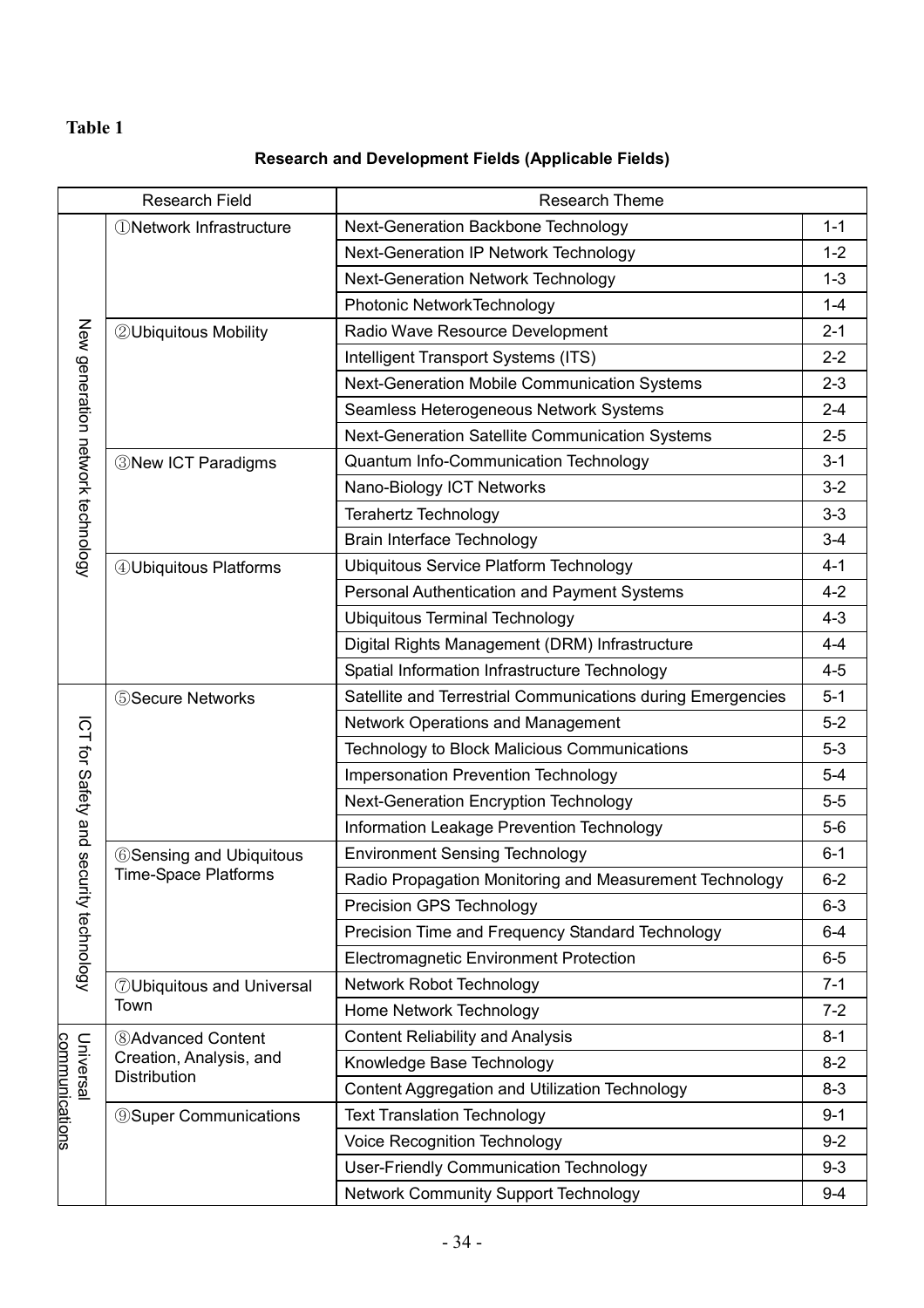| <b>10 Ultra Presence</b> |                | Ultra High-Resolution Video Technology        | $10-1$   |
|--------------------------|----------------|-----------------------------------------------|----------|
|                          | Communications | 3D Video Technology                           | $10 - 2$ |
|                          |                | 3D Sound Technology                           | $10-3$   |
|                          |                | <b>Five Senses Communication Technology</b>   | $10 - 4$ |
|                          |                | Sense Information Retrieval and Communication | $10 - 5$ |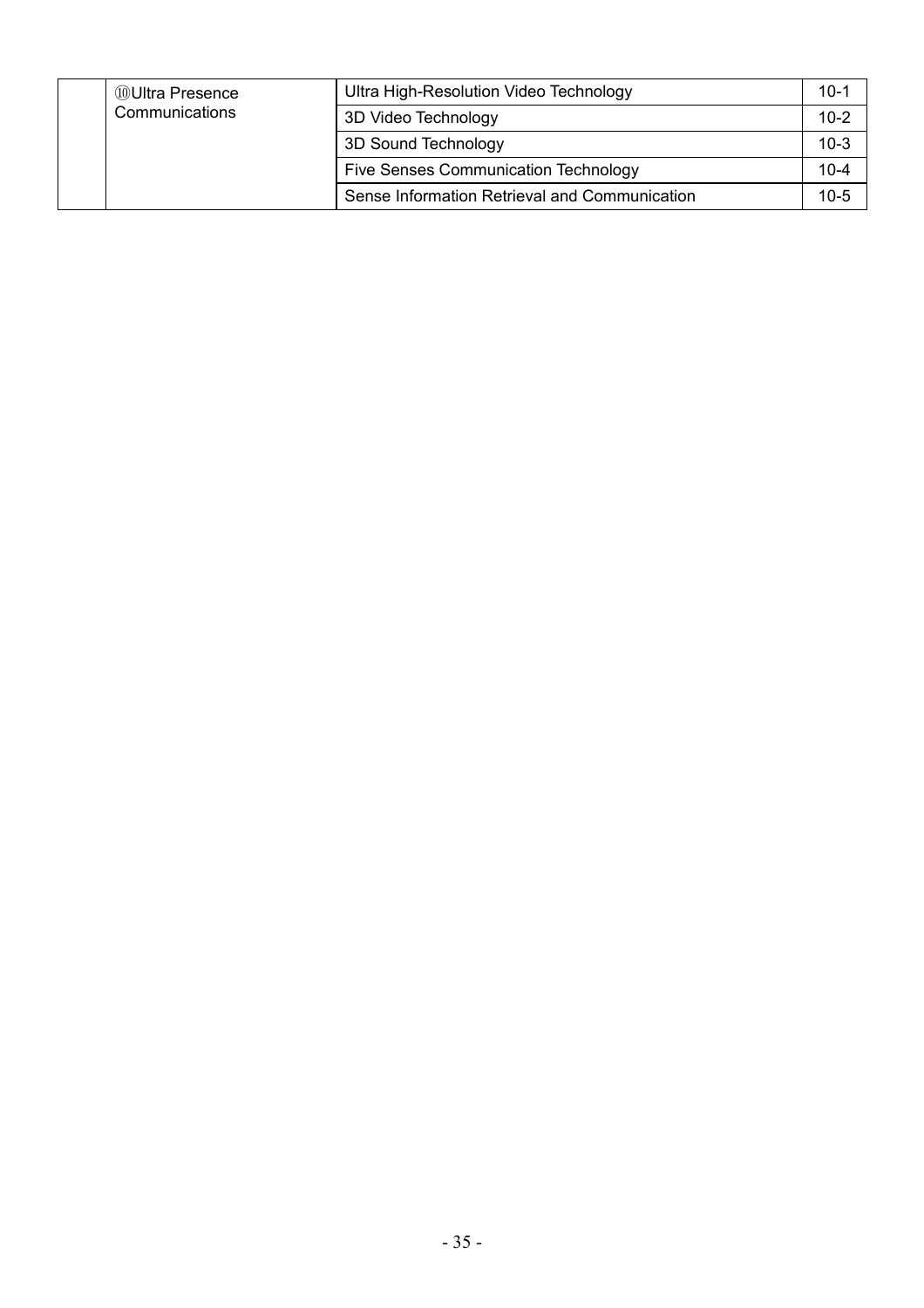## **Table 2**

## **Codes of Main Fields and Sub-Fields**

| No.  | <b>Research</b><br><b>Field</b> | <b>Research Div.</b>                                   | No.  | <b>Research</b><br><b>Field</b>     | <b>Research Div.</b>                                                                     |
|------|---------------------------------|--------------------------------------------------------|------|-------------------------------------|------------------------------------------------------------------------------------------|
| 0101 | Life Science                    | Genome                                                 | 0499 | Nano<br>Technology<br>and Materials | <b>Others</b>                                                                            |
| 0102 | Life Science                    | <b>Medicine and Medical</b><br>Care                    | 0501 | Energy                              | <b>Fossil Fuel and Derived</b><br>Fuel                                                   |
| 0103 | Life Science                    | Food Science and<br>Technology                         | 0502 | Energy                              | <b>Nuclear Energy</b>                                                                    |
| 0104 | Life Science                    | <b>Brain Science</b>                                   | 0503 | Energy                              | <b>Natural Energy</b>                                                                    |
| 0105 | Life Science                    | <b>Bioinformatics</b>                                  | 0504 | Energy                              | <b>Energy Saving and Energy</b><br>Use Technology                                        |
| 0106 | Life Science                    | <b>Environment and</b><br>Ecosystem                    | 0505 | Energy                              | Reducing the Impact on the<br>Environment                                                |
| 0107 | Life Science                    | <b>Matter Production</b>                               | 0506 | Energy                              | <b>Contribution toward Global</b><br>Community                                           |
| 0189 | Life Science                    | <b>Common Basic</b><br>Research                        | 0589 | Energy                              | Common Basic Research                                                                    |
| 0199 | Life Science                    | Other                                                  | 0599 | Energy                              | Other                                                                                    |
| 0201 | Info-Communic<br>ations         | <b>High-Speed Networks</b>                             | 0601 | Manufacturing<br>Technology         | <b>Precision Technology</b>                                                              |
| 0202 | Info-Communic<br>ations         | Security                                               | 0602 | Manufacturing<br>Technology         | Processing of Precision<br>Parts                                                         |
| 0203 | Info-Communic<br>ations         | Services and<br>Applications                           | 0603 | Manufacturing<br>Technology         | Extreme (High Value<br>Added) Technology (e.g.<br>Micromachines)                         |
| 0204 | Info-Communic<br>ations         | Home Appliance<br><b>Networks</b>                      | 0604 | Manufacturing<br>Technology         | Minimizing the<br><b>Environmental Impact</b>                                            |
| 0205 | Info-Communic<br>ations         | <b>High-Speed Computing</b>                            | 0605 | Manufacturing<br>Technology         | <b>Quality Management and</b><br><b>Factory Safety</b>                                   |
| 0206 | Info-Communic<br>ations         | Simulation                                             | 0606 | Manufacturing<br>Technology         | <b>Advanced Manufacturing</b>                                                            |
| 0207 | Info-Communic<br>ations         | High Capacity and High<br><b>Speed Storage Devices</b> | 0607 | Manufacturing<br>Technology         | <b>Medical and Healthcare</b><br>Devices                                                 |
| 0208 | Info-Communic<br>ations         | Input/Output *1                                        | 0608 | Manufacturing<br>Technology         | <b>Assembly Processes</b>                                                                |
| 0209 | Info-Communic<br>ations         | Recognition and<br><b>Understanding Meaning</b>        | 0609 | Manufacturing<br>Technology         | Systems                                                                                  |
| 0210 | Info-Communic<br>ations         | Sensors                                                | 0689 | Manufacturing<br>Technology         | Common Basic Research                                                                    |
| 0211 | Info-Communic<br>ations         | Human Interface<br>Evaluation                          | 0699 | Manufacturing<br>Technology         | Other                                                                                    |
| 0212 | Info-Communic<br>ations         | Software                                               | 0701 | Social<br>Infrastructure            | Forecast Technology and<br>Research on the<br>mechanisms of Unusual<br>Natural Phenomena |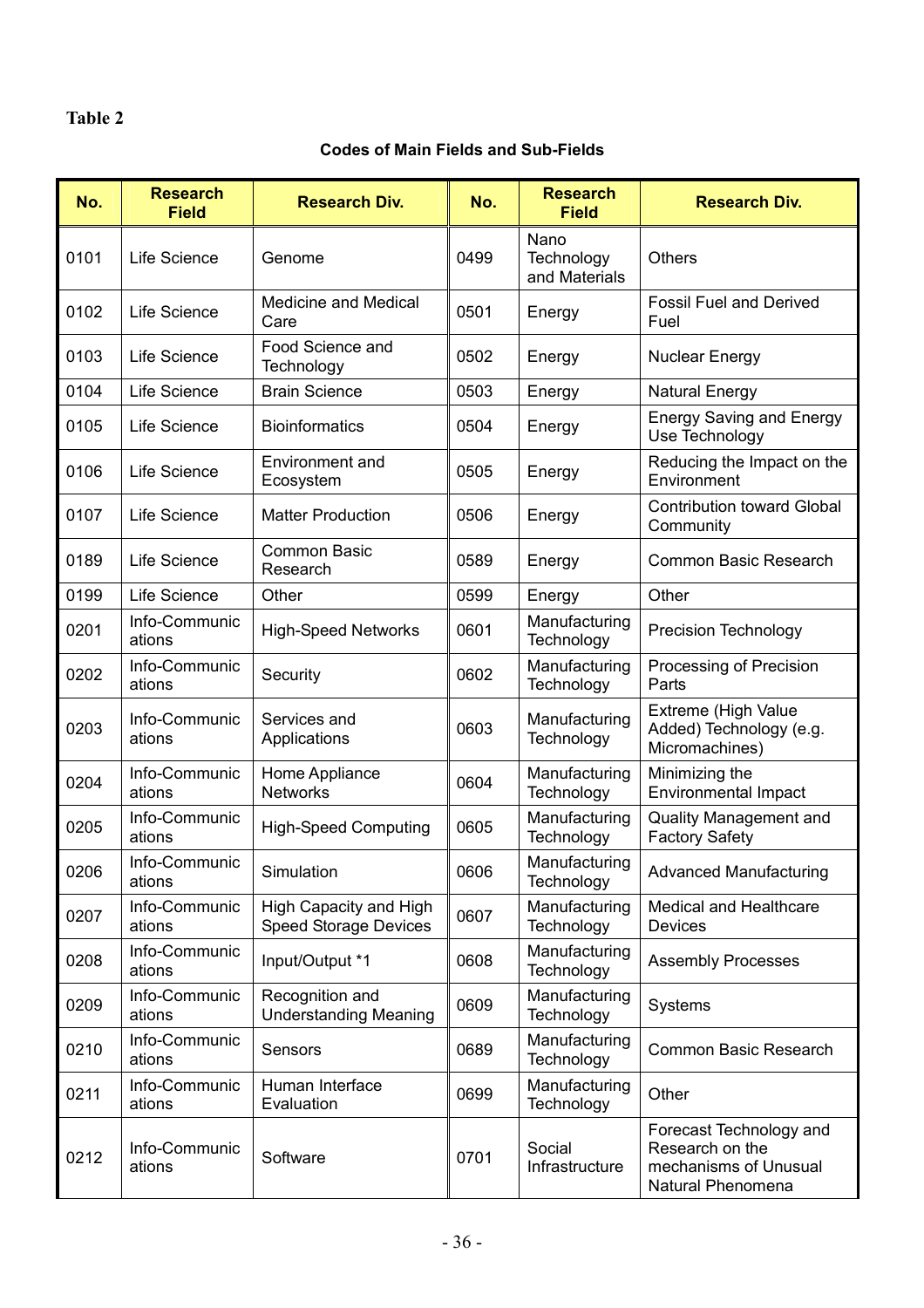| 0213 | Info-Communic<br>ations                    | <b>Devices</b>                                                     | 0702 | Social<br>Infrastructure | <b>Applied Technology</b><br>Research on Minimizing the<br><b>Impact of Natural Disasters</b> |
|------|--------------------------------------------|--------------------------------------------------------------------|------|--------------------------|-----------------------------------------------------------------------------------------------|
| 0289 | Info-Communic<br>ations                    | <b>Common Basic</b><br>Research                                    | 0703 | Social<br>Infrastructure | <b>Ultra-Advanced Disaster</b><br><b>Support Systems</b>                                      |
| 0299 | Info-Communic<br>ations                    | Other                                                              | 0704 | Social<br>Infrastructure | <b>Accident Prevention</b><br>Technology                                                      |
| 0301 | Environment                                | <b>Global Environment</b>                                          | 0705 | Social<br>Infrastructure | Degradation Prevention of<br>Social Infrastructure                                            |
| 0302 | Environment                                | <b>Global Environment</b>                                          | 0706 | Social<br>Infrastructure | Safety Measures for Toxic<br><b>Hazards and Dangerous</b><br>Substances                       |
| 0303 | Environment                                | <b>Environmental Risk</b>                                          | 0721 | Social<br>Infrastructure | Reconstruction of Living<br><b>Spaces That are Natural</b><br>and Harmonious                  |
| 0304 | Environment                                | <b>Recycling Systems</b>                                           | 0722 | Social<br>Infrastructure | <b>Regional and Community</b><br>Research                                                     |
| 0305 | Environment                                | <b>Biodiversity</b>                                                | 0723 | Social<br>Infrastructure | Safe Water Recycling and<br><b>General Water</b><br>Management                                |
| 0389 | Environment                                | <b>Common Basic</b><br>ResearchCommon<br><b>Basic Research</b>     | 0724 | Social<br>Infrastructure | <b>Transportation Systems for</b><br><b>New Lifestyles</b>                                    |
| 0399 | Environment                                | Other                                                              | 0725 | Social<br>Infrastructure | <b>Barrier Free</b>                                                                           |
| 0401 | Nano<br>Technology and<br><b>Materials</b> | Nano Materials (Applied<br>to Electrons,<br>Magnetism, and Optics) | 0726 | Social<br>Infrastructure | <b>Universal Design</b>                                                                       |
| 0402 | Nano<br>Technology and<br><b>Materials</b> | Nano Materials (Applied<br>to Structural Material)                 | 0789 | Social<br>Infrastructure | <b>Common Basic Research</b>                                                                  |
| 0403 | Nano<br>Technology and<br><b>Materials</b> | Nano Information<br>Devices                                        | 0799 | Social<br>Infrastructure | Other                                                                                         |
| 0404 | Nano<br>Technology and<br><b>Materials</b> | Nano Medical Care                                                  | 0801 | Frontier                 | Space Science (e.g.<br>Astronomy)                                                             |
| 0405 | Nano<br>Technology and<br><b>Materials</b> | Nano Biology                                                       | 0802 | Frontier                 | Space Development and<br>Utilization                                                          |
| 0406 | Nano<br>Technology and<br><b>Materials</b> | Energy and<br>Environmental<br>Applications                        | 0821 | Frontier                 | <b>Marine Science</b>                                                                         |
| 0407 | Nano<br>Technology and<br><b>Materials</b> | Surface and Interface                                              | 0822 | Frontier                 | Marine Development                                                                            |
| 0408 | Nano<br>Technology and<br><b>Materials</b> | Measurement<br>Technology and<br><b>Standards</b>                  | 0889 | Frontier                 | Common Basic Research                                                                         |
| 0409 | Nano<br>Technology and<br><b>Materials</b> | Processing and<br>Synthesis                                        | 0899 | Frontier                 | Other                                                                                         |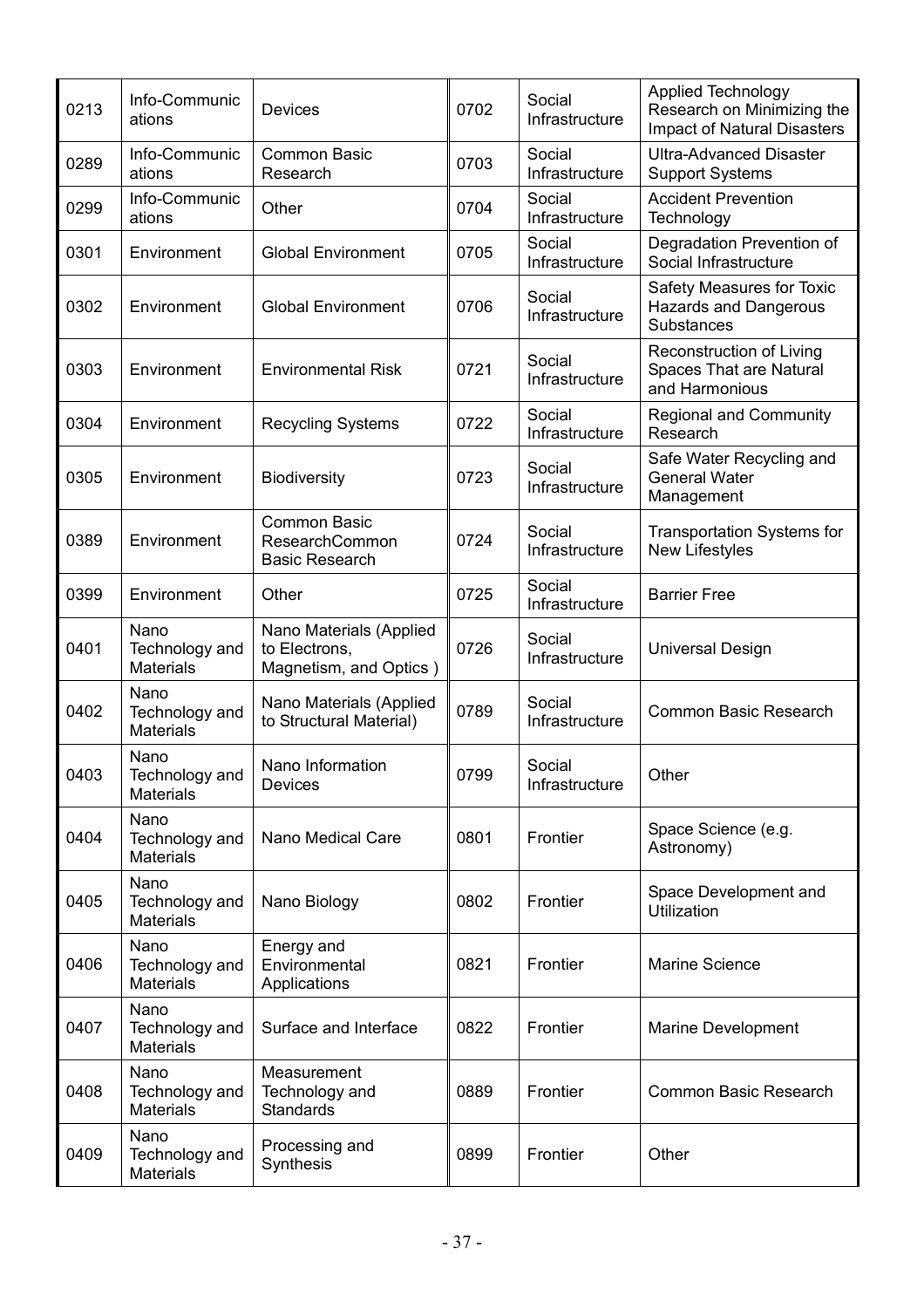| 0410 | Nano<br>Technology and<br><b>Materials</b> | <b>Basic Properties of</b><br>Matter         | 0900 | Humanities<br>and Society     |  |
|------|--------------------------------------------|----------------------------------------------|------|-------------------------------|--|
| 0411 | Nano<br>Technology and<br><b>Materials</b> | Computation, Theory,<br>and Simulation       | 1000 | General<br>Natural<br>Science |  |
| 0412 | Nano<br>Technology and<br><b>Materials</b> | <b>Materials for Creating</b><br>Safe Spaces |      |                               |  |
| 0489 | Nano<br>Technology and<br><b>Materials</b> | <b>Common Basic</b><br>Research              |      |                               |  |

\*1: This theme refers to technology to simplify input/output on info-communication systems. Excluding

Research Div. Nos. 209 to 211.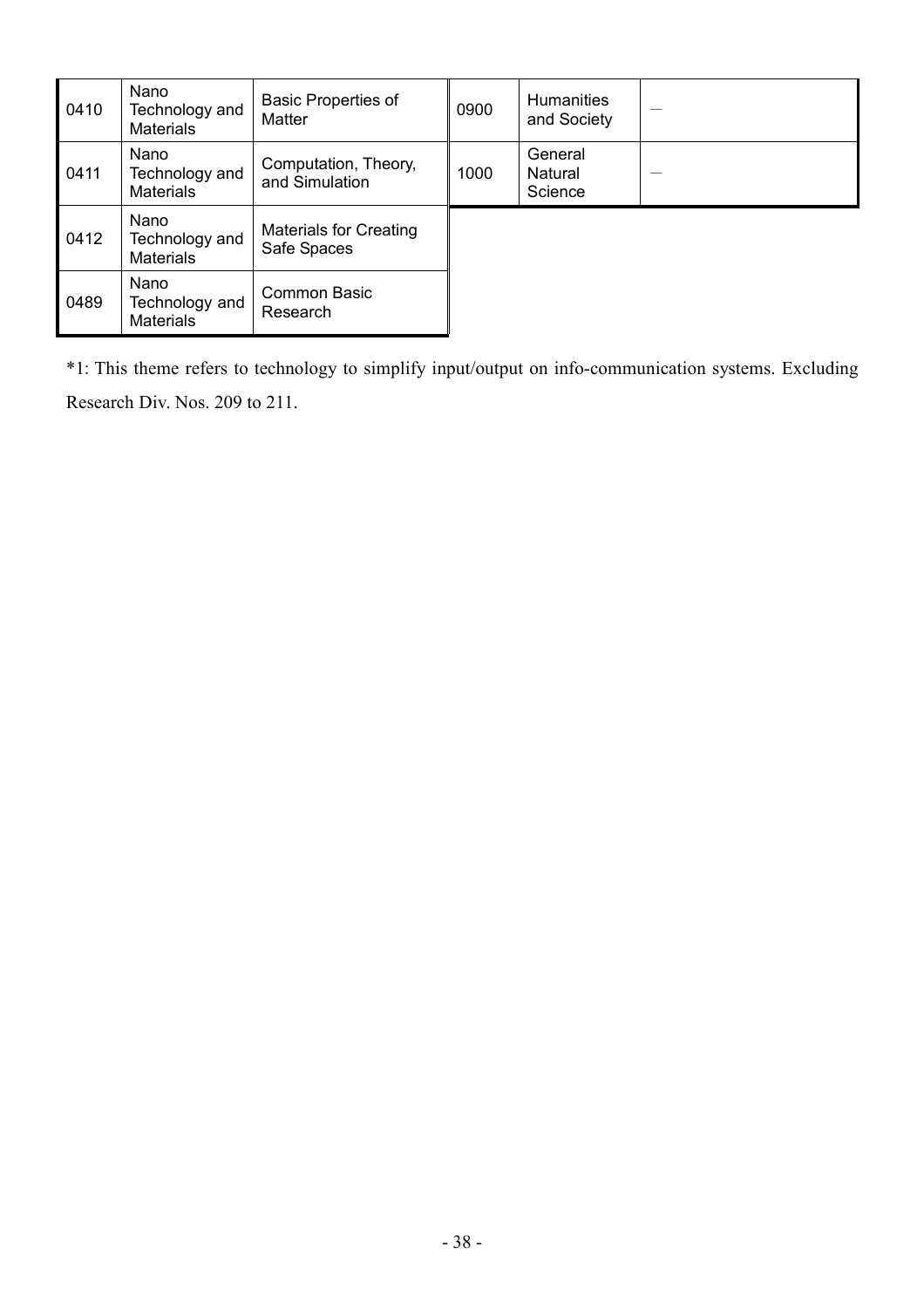## **Table 3**

## **Research Keywords**

| No. | <b>Keyword</b>                            | No. | <b>Research Keyword</b>                                          |  |
|-----|-------------------------------------------|-----|------------------------------------------------------------------|--|
| 001 | Gene                                      |     | Dependable computing                                             |  |
| 002 | Genome                                    |     | Algorithm                                                        |  |
| 003 | Protein                                   |     | Modeling                                                         |  |
| 004 | Sugar                                     |     | Visualization                                                    |  |
| 005 | Lipid                                     |     | Analysis and evaluation                                          |  |
| 006 | Nucleic acid                              |     | Storage system                                                   |  |
| 007 | Cell and structure                        | 055 | Data storage                                                     |  |
| 008 | <b>Biological molecule</b>                | 056 | Large-scale filing system                                        |  |
| 009 | Bio-functional use                        |     | Multi-modeling interface                                         |  |
| 010 | Development and differentiation           | 058 | Image, text, and voice recognition                               |  |
| 011 | Brain and nerves                          |     | Multilingual processing                                          |  |
| 012 | Animal                                    | 060 | Automatic tabbing                                                |  |
| 013 | Plant                                     |     | Virtual reality                                                  |  |
| 014 | Microbe                                   |     | Agent                                                            |  |
| 015 | <b>Virus</b>                              |     | Smart sensor system                                              |  |
| 016 | <b>Behavior studies</b>                   |     | Software development efficiency and stability                    |  |
| 017 | Evolution                                 |     | Directory and information search                                 |  |
| 018 | Information engineering                   |     | Content archive                                                  |  |
| 019 | Proteome                                  | 067 | System-on-chip                                                   |  |
| 020 | <b>Translational research</b>             |     | Device design and manufacturing process                          |  |
| 021 | Transplantation and regenerative medicine |     | High-density package                                             |  |
| 022 | Medical care and welfare                  | 070 | High-performance device                                          |  |
| 023 | Regenerative medicine                     | 071 | Low power consumption and high energy<br>density                 |  |
| 024 | Food                                      | 072 | <b>Display</b>                                                   |  |
| 025 | Agricultural and marine products          | 073 | Remote sensing                                                   |  |
| 026 | Genetically-modified food                 | 074 | Monitoring (excluding remote sensing)                            |  |
| 027 | Biotechnology                             | 075 | Atmospheric phenomenon                                           |  |
| 028 | Senility                                  | 076 | Climate change                                                   |  |
| 029 | Cancer                                    | 077 | Hydrosphere phenomenon                                           |  |
| 030 | <b>Diabetes</b>                           | 078 | Pedosphere phenomenon                                            |  |
| 031 | Circulatory organ and high blood pressure | 079 | Biosphere phenomenon                                             |  |
| 032 | Allergy and asthma                        | 080 | quantification<br>Environmental<br>quality<br>and<br>measurement |  |
| 033 | Infectious disease                        | 081 | Environmental change                                             |  |
| 034 | Cranial nerve disease                     | 082 | Hazardous chemical substance                                     |  |
| 035 | Aging                                     | 083 | Waste processing                                                 |  |
| 036 | Drug responsiveness                       | 084 | Waste recycling                                                  |  |
| 037 | Bio devices                               | 085 | Air pollution prevention and purification                        |  |
| 038 | Photonic network                          | 086 | Water/land<br>contamination<br>prevention<br>and<br>purification |  |
| 039 | Advanced communications                   |     | <b>Environment Analysis</b>                                      |  |
| 040 | 087<br>Cable access<br>088                |     | Pollution prevention and policy                                  |  |
| 041 | Internet advancement                      |     | Ecosystem repair and maintenance                                 |  |
| 042 | Mobile communications                     |     | Sustainable agriculture, forestry, and fisheries                 |  |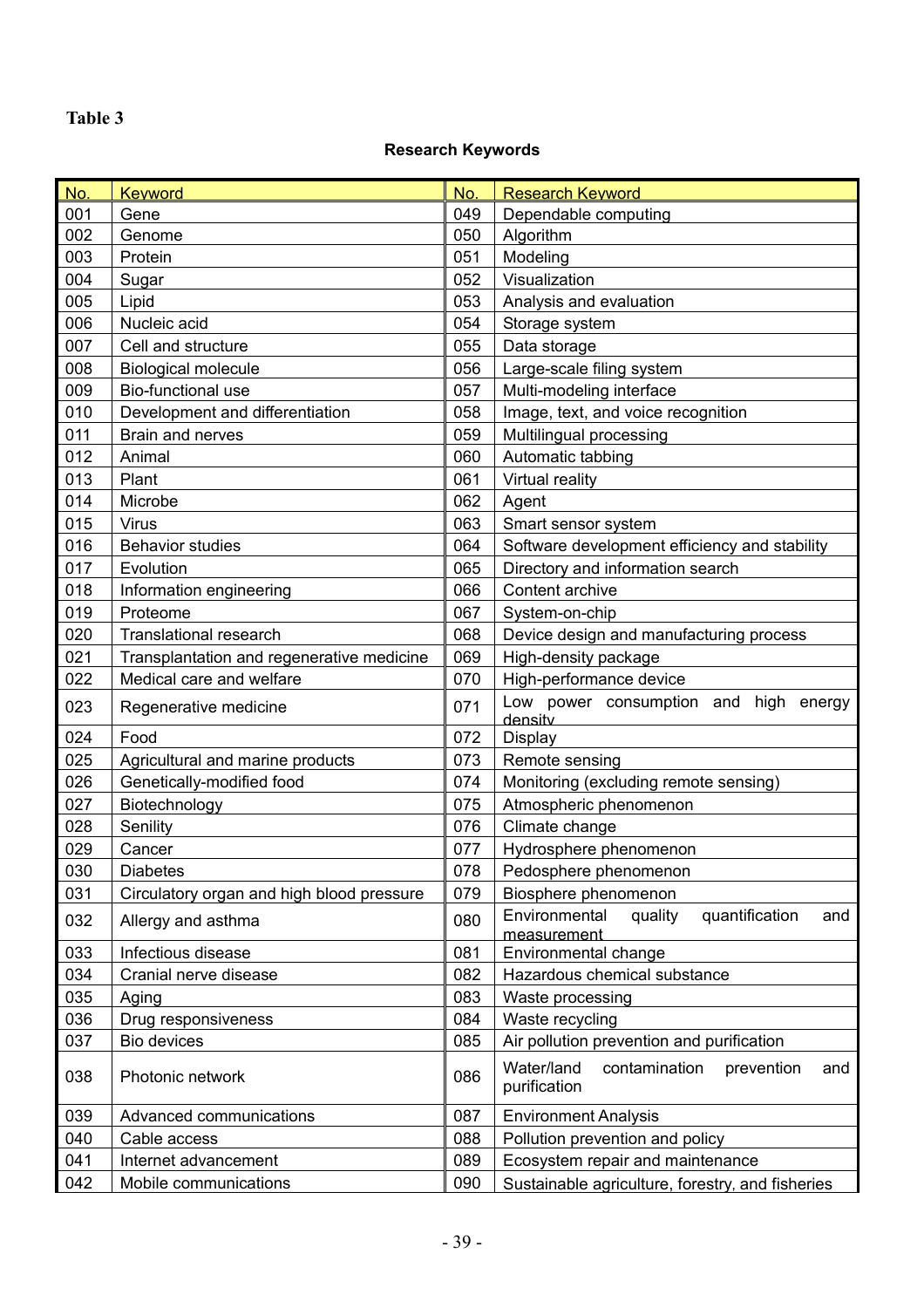| 043 | Satellite network                                       | 091 | Construction and maintenance of sustainable<br>urban infrastructure |  |  |
|-----|---------------------------------------------------------|-----|---------------------------------------------------------------------|--|--|
| 044 | Encryption and authentication                           |     | Natural symbiosis                                                   |  |  |
| 045 | Secure network                                          |     | Policy research                                                     |  |  |
| 046 | Reliable network                                        |     | Magnetic recording                                                  |  |  |
| 047 | Copyright and content protection                        |     | Ultra-fine semiconductor                                            |  |  |
| 048 | High-performance computing                              |     | Ultra-fast information processing                                   |  |  |
| No. | <b>Research Keyword</b>                                 | No. | <b>Research Keyword</b>                                             |  |  |
| 097 | Atomic-molecular processing                             | 147 | <b>Energy efficiency</b>                                            |  |  |
| 098 | Scanning probe microscope (e.g. STM,<br>AFM, STS, SNOM) | 148 | CO2 emission reduction                                              |  |  |
| 099 | Quantum dot                                             | 149 | Reduction in global greenhouse gases                                |  |  |
| 100 | Quantum wire                                            | 150 | Fuel cell                                                           |  |  |
| 101 | Quantum well                                            | 151 | <b>H2O</b>                                                          |  |  |
| 102 | Super lattice                                           |     | Electric bicycle                                                    |  |  |
| 103 | Molecular machine                                       |     | LNG automobile                                                      |  |  |
| 104 | Nano machine                                            |     | Hybrid automobile                                                   |  |  |
| 105 | Tunnel phenomenon                                       |     | Ultra-precision measurement                                         |  |  |
| 106 | Quantum computer                                        | 156 | Optical source technology                                           |  |  |
| 107 | DNA computer                                            | 157 | Precision polishing                                                 |  |  |
| 108 | Spin electronics                                        |     | Plasma processing                                                   |  |  |
| 109 | Strongly-correlated electronics                         | 159 | Micromachine                                                        |  |  |
| 110 | Nano tube and fullerene                                 | 160 | Precision component processing                                      |  |  |
| 111 | Quantum confinement                                     |     | High-speed prototyping                                              |  |  |
| 112 | Self-organization                                       |     | Ultra-precision die transcription                                   |  |  |
| 113 | Molecular recognition                                   | 163 | Injection molding                                                   |  |  |
| 114 | Select electronic device                                |     | High-speed assembly molding                                         |  |  |
| 115 | High-performance laser                                  |     | High-speed transmission circuit design                              |  |  |
| 116 | Super-conducting material and element                   | 166 | Micro connection                                                    |  |  |
| 117 | Highly efficient photovoltaic material and              | 167 | Virtual reality                                                     |  |  |
| 118 | Quantum beam                                            |     | Human-centered production                                           |  |  |
| 119 | Optical switch                                          |     | Joint manufacturing system                                          |  |  |
| 120 | Photonic crystal                                        | 170 | Quality management system                                           |  |  |
| 121 | Micro resonator                                         | 171 | Low entropy manufacturing system                                    |  |  |
| 122 | Terahertz/infrared material and element                 | 172 | Global change forecasting                                           |  |  |
| 123 | Nano contact                                            | 173 | Earthquake                                                          |  |  |
| 124 | Super molecular chemistry                               | 174 | Volcano                                                             |  |  |
| 125 | Molecular beam epitaxy and epitaxy                      | 175 | <b>Tidal wave</b>                                                   |  |  |
| 126 | Single molecule detection (SMD)                         | 176 | Landslide                                                           |  |  |
| 127 | Optical pin set                                         | 177 | Torrential rain                                                     |  |  |
| 128 | Molecular motor                                         | 178 | High tide                                                           |  |  |
| 129 | Enzyme reaction                                         | 179 | Flood                                                               |  |  |
| 130 | Confocal microscope                                     | 180 | Fire                                                                |  |  |
| 131 | Electronic microscope                                   | 181 | Natural disaster                                                    |  |  |
| 132 | Super-thin film                                         | 182 | of<br>prediction<br>Observation<br>natural<br>and<br>nhenomena      |  |  |
| 133 | General energy                                          | 183 | Earthquake-proof                                                    |  |  |
| 134 | Renewable energy                                        | 184 | Vibration control                                                   |  |  |
| 135 | Nuclear energy                                          | 185 | Seismic isolation                                                   |  |  |
| 136 | Solar battery                                           | 186 | Disaster prevention                                                 |  |  |
| 137 | photovoltaic generation                                 | 187 | Disaster prevention robot                                           |  |  |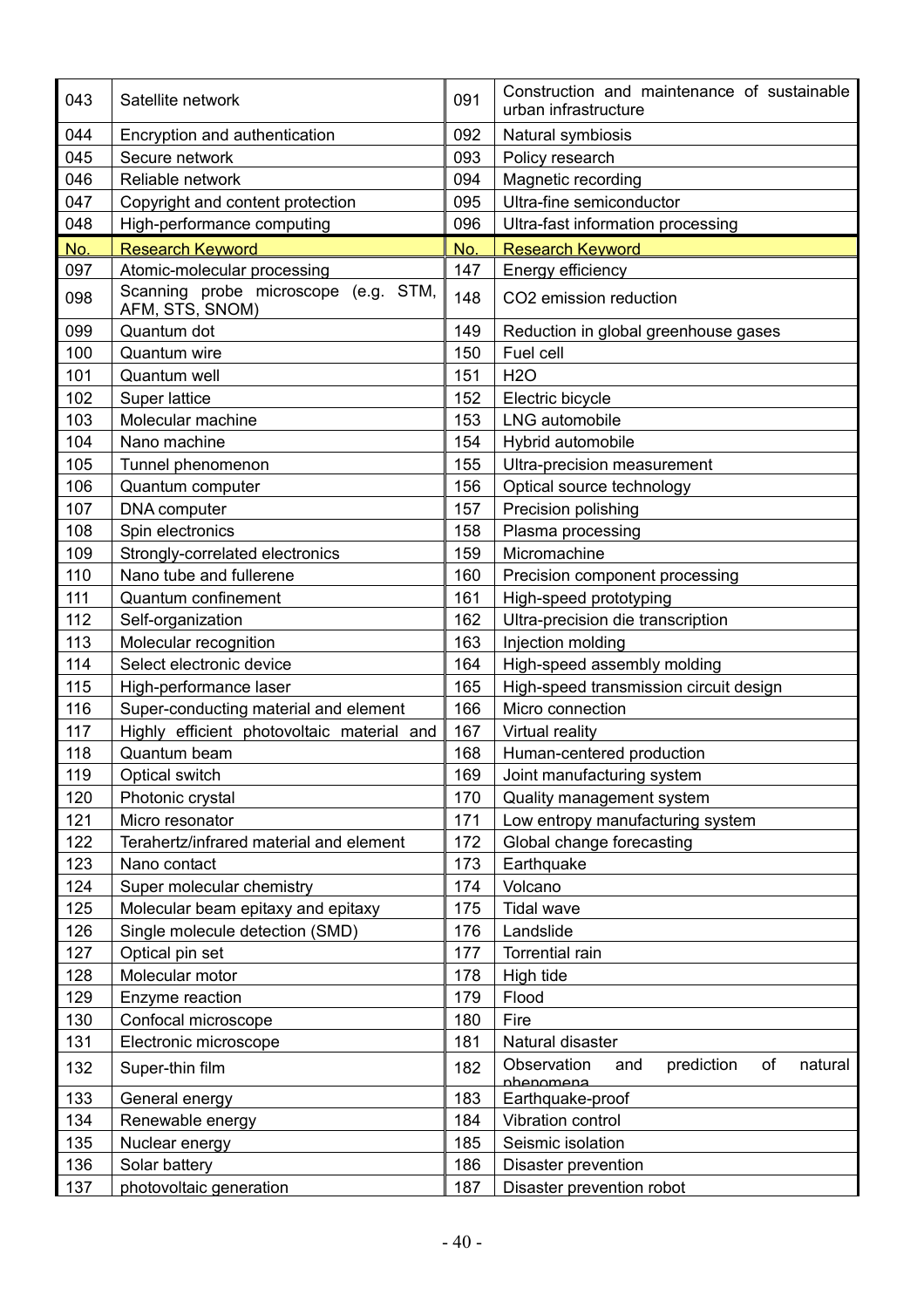| 138 | Wind power                                | 188 | Calamity reduction              |
|-----|-------------------------------------------|-----|---------------------------------|
| 139 | Geothermy                                 | 189 | Recovery and reconstruction     |
| 140 | Waste heat utilization                    | 190 | Lifesaving                      |
| 141 | Co-generation                             | 191 | Fire fighting                   |
| 142 | Methane hydrate                           | 192 | Maritime safety                 |
| 143 | <b>Biomass</b>                            | 193 | <b>Emergency communications</b> |
| 144 | Natural gas                               | 194 | Crisis management               |
| 145 | Energy saving                             | 195 | Real-time management            |
| 146 | New energy                                | 196 | National land development       |
| No. | <b>Research Keyword</b>                   | No. | <b>Research Keyword</b>         |
| 197 | Land improvement                          | 246 | Marine utilization              |
| 198 | Land preservation                         | 247 | Marine conservation             |
| 199 | Regional and community                    | 248 | Marine resources                |
| 200 | Living space                              | 249 | Deep-sea environment            |
| 201 | Urban improvement                         | 250 | Marine ecosystem                |
| 202 | Urban congestion                          | 251 | Continental shelf               |
| 203 | Water resource                            | 252 | Polar region                    |
| 204 | Water cycle                               | 253 | Philosophy                      |
| 205 | Basin zone                                | 254 | Psychology                      |
| 206 | Water management                          | 255 | Sociology                       |
| 207 | Fresh water manufacturing                 | 256 | Education                       |
| 208 | Drought                                   | 257 | Cultural anthropology           |
| 209 | Life extension                            | 258 | History                         |
| 210 | Prolonging life                           | 259 | Literature                      |
| 211 | Cost reduction                            | 260 | Law                             |
| 212 | Environmental response                    | 261 | Economics                       |
| 213 | <b>Construction machinery</b>             |     |                                 |
| 214 | Construction management                   |     |                                 |
| 215 | International cooperation                 |     |                                 |
| 216 | International contribution                |     |                                 |
| 217 | Geographical information system(GIS)      |     |                                 |
| 218 | Traffic accident                          |     |                                 |
| 219 | Distribution                              |     |                                 |
| 220 | Next-generation transportation system     |     |                                 |
| 221 | Intelligent transportation system (ITS)   |     |                                 |
| 222 | Advanced cruise-assist highway system     |     |                                 |
| 223 | Transportation demand management          |     |                                 |
| 224 | <b>Barrier</b> free                       |     |                                 |
| 225 | Universal design                          |     |                                 |
| 226 | Transport machine                         |     |                                 |
| 227 | Electronic navigation                     |     |                                 |
| 228 | Air traffic control                       |     |                                 |
| 229 | Rocket                                    |     |                                 |
| 230 | Artificial satellite                      |     |                                 |
| 231 | Reusable transport system                 |     |                                 |
| 232 | Space infrastructure                      |     |                                 |
| 233 | Utilization of space environment          |     |                                 |
| 234 | Satellite communications and broadcasting |     |                                 |
| 235 | Satellite positioning                     |     |                                 |
| 236 | International space station (ISS)         |     |                                 |
|     |                                           |     |                                 |
| 237 | Earth observation                         |     |                                 |